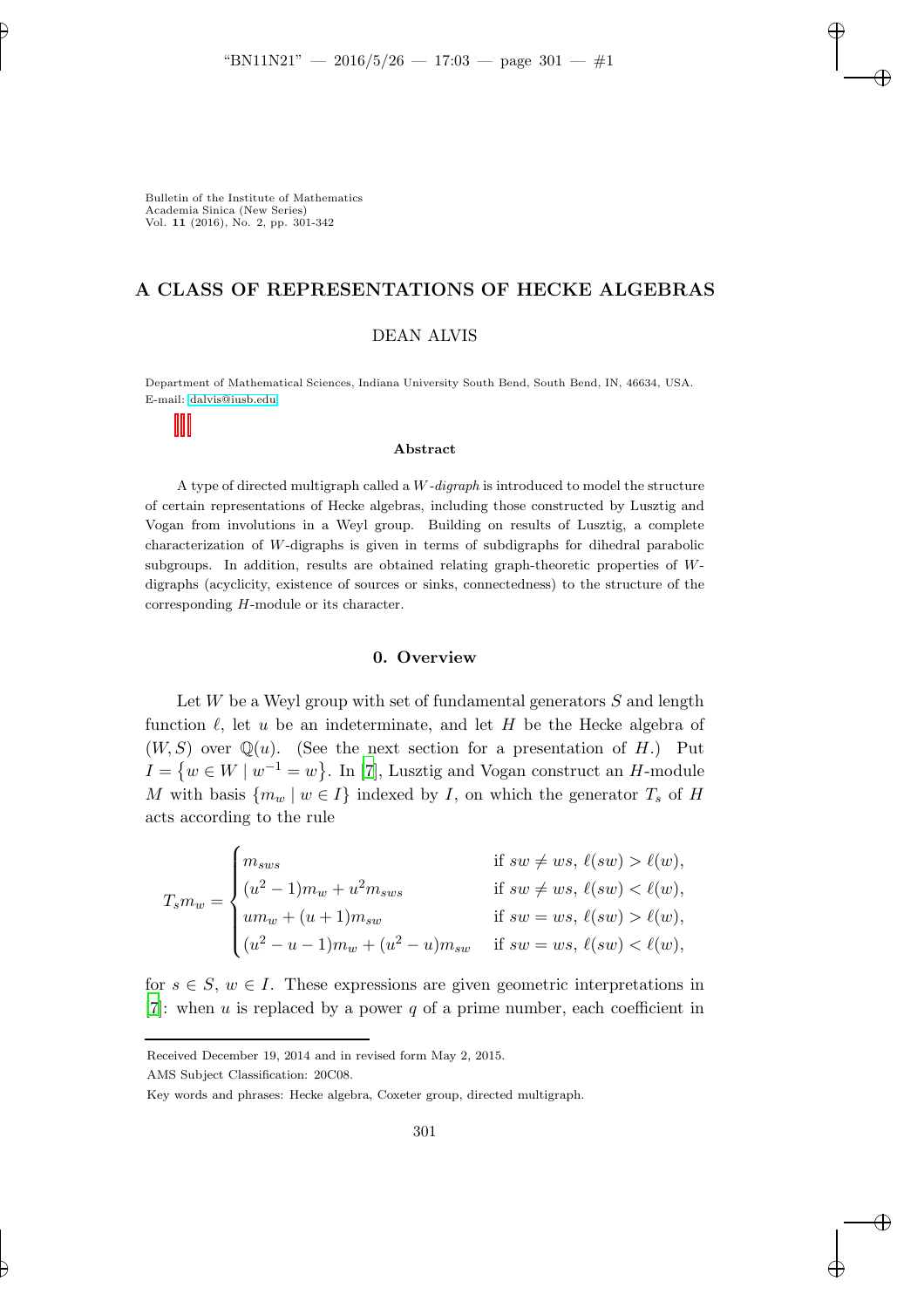the expansion of  $T_s m_w$  evaluates to the number of  $\mathbb{F}_q$ -rational points in a corresponding subset of a variety constructed from Borel subgroups in an algebraic group with Weyl group W. (See 1.1-1.6 of [\[7](#page-41-0)] for the details of this construction, and Lusztig's paper [\[6](#page-41-1)] for an extension to arbitrary Coxeter groups.)

The present work originated in the author's attempt to visualize the structure of the H-module M described above. A directed multigraph  $\Gamma$  can be constructed, with set of vertices  $\{m_w \mid w \in I\}$ , as follows. If  $w \in I$ ,  $s \in S$ ,  $sw \neq ws$ , and  $\ell(w) < \ell(sw)$ , then a solid edge  $m_w \stackrel{s}{\longrightarrow} m_{sws}$  is included in Γ, while if  $sw = ws$  and  $\ell(w) < \ell(sw)$ , then a dashed edge  $m_w \stackrel{s}{\dashrightarrow} m_{sw}$ is included. The result is an example of what will be called a W-digraph (see Definition [1.2\)](#page-3-0). In broad terms, the notion of W-digraph is similar to the notion of W-graph introduced by Kazhdan and Lusztig in  $[4]$ : both give rise to graph-theoretic objects that encode the action of the generators  $T_s$ ,  $s \in S$ , on an H-module. There are also combinatorial similarities: if a finite dimensional H-module M affords both a W-digraph  $\Gamma$  and a W-graph  $\Psi$ , then the number edges labeled  $s \in S$  in  $\Gamma$  is equal to the multiplicity of the eigenvalue  $-1$  of  $T_s$  on M (see Lemma [2.4\(](#page-9-0)i)), which in turn is equal to the number of vertices with label including s in  $\Psi$ .

On the other hand, there are significant differences between the notions of W-digraph and W-graph, including the obvious structural differences: a W-digraph is directed rather than undirected, can have two different types of edges (corresponding to commutation relations in the motivating example above) rather than one type, and has generators labeling edges rather than scalars. The encodings of the actions of generators for W-digraphs and Wgraphs are necessarily different. Further, the class of modules afforded by W-digraphs need not coincide with the class of modules afforded by Wgraphs. When  $(W, S)$  is finite and  $S \neq \emptyset$ , not all H-modules are afforded by W-digraphs, whereas every  $H$ -module is afforded by a W-graph over a suitable field of scalars (Gyoja, [\[3\]](#page-41-3)). Specifically, when  $S \neq \emptyset$ , the sign representation  $T_s \mapsto -1$  is not afforded by a W-digraph (see Theorem [1.7\(](#page-6-0)i)), but is afforded by the W-graph with a single vertex labeled  $S$ . In the other direction, an example can be given of an infinite  $(W, S)$  and corresponding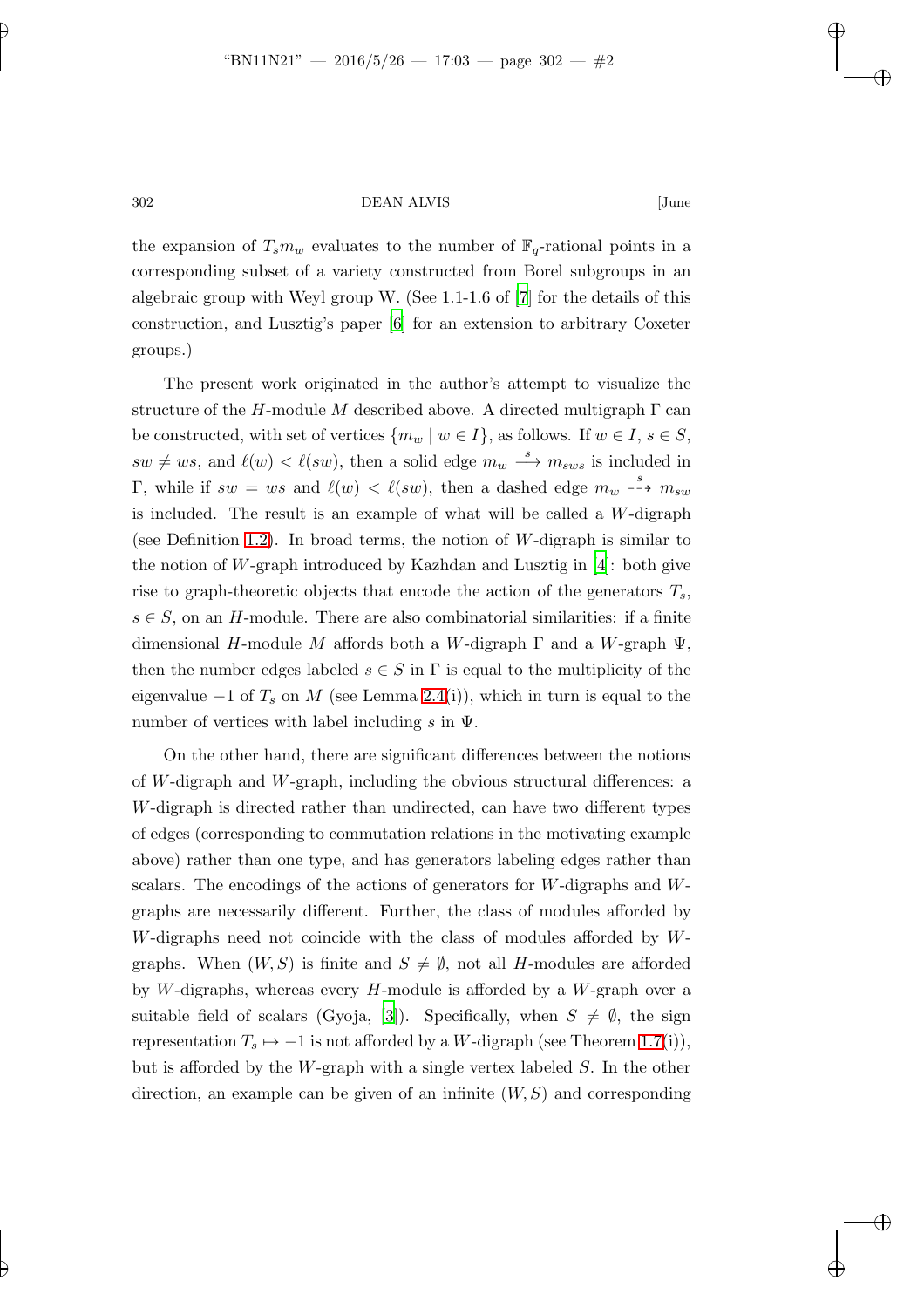H-module that is afforded by a W-digraph but is not afforded by a W-graph (see Theorem [1.12](#page-7-0) and Example [7.1\)](#page-39-0).

### 1. Statement of Results

The Coxeter system  $(W, S)$  has a presentation of the form

$$
W = \left\langle s \in S \mid (rs)^{n(r,s)} = e \text{ for } r, s \in S, n(r,s) < \infty \right\rangle,
$$

where  $n(s, s) = 1$  and  $1 < n(r, s) = n(s, r) \leq \infty$  for  $r, s \in S, r \neq s$ . The Hecke algebra H has basis  $\{T_w | w \in W\}$  satisfying

$$
T_s T_w = \begin{cases} T_{sw} & \text{if } \ell(sw) > \ell(w), \\ u^2 T_{sw} + (u^2 - 1) T_w & \text{if } \ell(sw) < \ell(w) \end{cases}
$$
(1.1)

for  $s \in S$ . As a Q(u)-algebra, H has generators  $\{T_s \mid s \in S\}$  satisfying the relations

(T<sup>s</sup> − u 2 )(T<sup>s</sup> + 1) = 0 if s ∈ S, (1.2a) n n

$$
\widehat{T_s T_t \cdots} = \widehat{T_t T_s \cdots} \qquad \text{if } s, t \in S, 1 < n = n(s, t) < \infty \qquad (1.2b)
$$

(where the factors in the products of  $(1.2b)$  are alternately  $T_s$  and  $T_t$ ). Moreover,

<span id="page-2-1"></span><span id="page-2-0"></span>
$$
T_xT_y = T_{xy} \quad \text{if } \ell(xy) = \ell(x) + \ell(y).
$$

**Definition 1.1.** Let S be a set. Let  $\Gamma = (\mathcal{V}, \mathcal{E})$  be a directed multigraph with set of vertices  $\mathscr{V} = \mathscr{V}(\Gamma)$  and set of edges  $\mathscr{E} = \mathscr{E}(\Gamma)$  such that each edge is either solid or dashed and is labeled by an element of  $S$ , that is, has one of the forms

$$
\alpha \stackrel{s}{\longrightarrow} \beta \qquad \text{or} \qquad \alpha \stackrel{s}{\dashrightarrow} \beta
$$

with  $\alpha, \beta \in \mathcal{V}$ ,  $s \in S$ . Then  $\Gamma$  is an *S*-labeled digraph if  $\Gamma$  has no loops and, for all  $s \in S$ , every vertex of  $\Gamma$  occurs in exactly one edge labeled s.

Examples of S-labeled digraphs appear in Figures [1.1](#page-3-1)[–1.2.](#page-3-2)

Let  $\Gamma$  be an S-labeled digraph. Let  $M(\Gamma)$  be a vector space over  $\mathbb{Q}(u)$ with basis  $\mathscr{V}(\Gamma)$ , and let gl $(M(\Gamma))$  be the Q(u)-algebra of all linear operators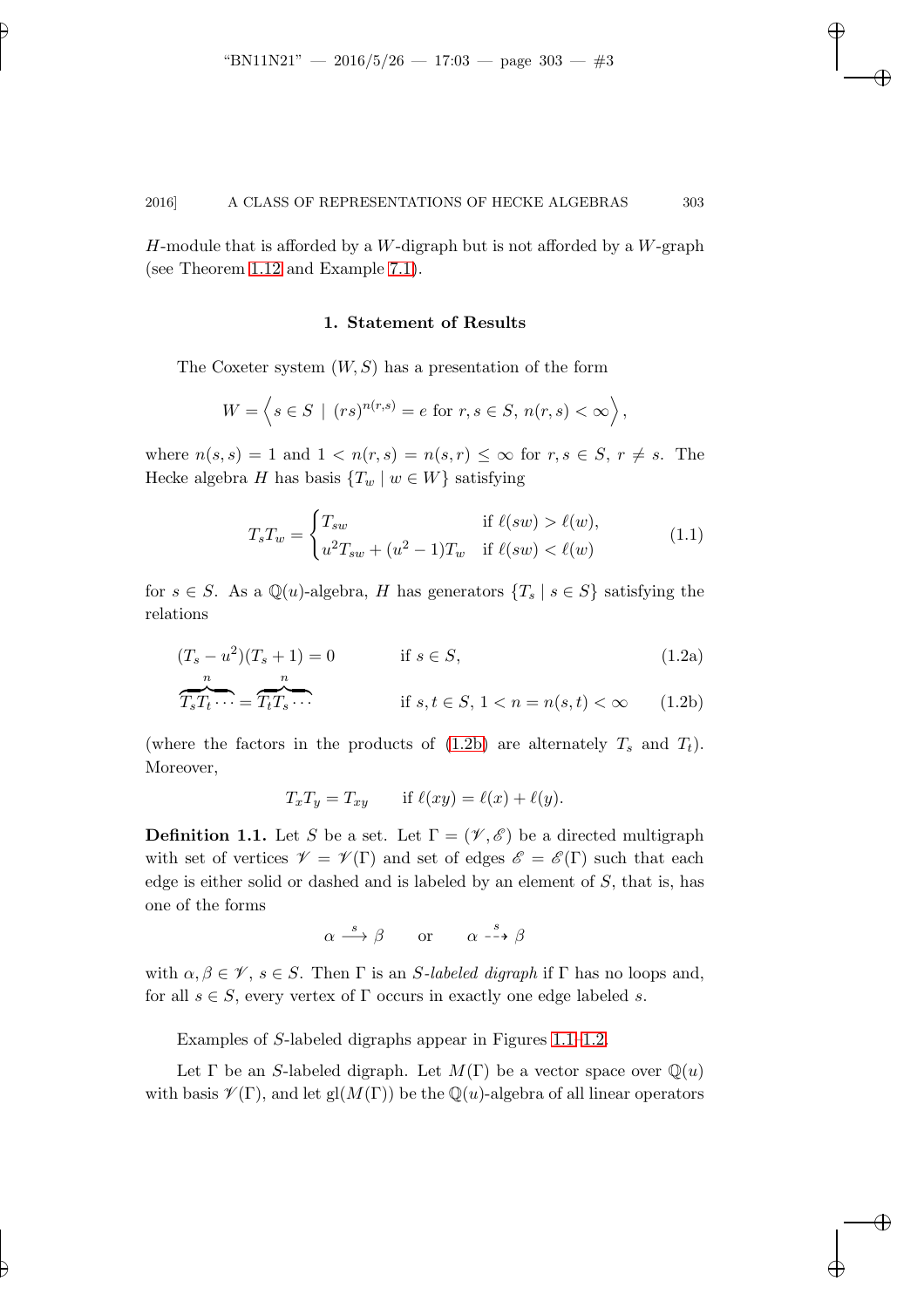

<span id="page-3-1"></span>Figure 1.1 An  $\{s, t\}$ -labeled digraph. Figure 1.2 An  $\{r, s, t\}$ -labeled digraph.

on  $M(\Gamma)$ . For each  $s \in S$ , define  $\tau_s \in gl(M(\Gamma))$  as follows: if  $\alpha \in \mathscr{V}(\Gamma)$ , then

<span id="page-3-4"></span><span id="page-3-2"></span>
$$
\tau_s(\alpha) = \begin{cases}\n\beta & \text{if } \alpha \stackrel{s}{\longrightarrow} \beta \in \mathscr{E}(\Gamma), \\
(u^2 - 1)\alpha + u^2\beta & \text{if } \alpha \stackrel{s}{\longleftarrow} \beta \in \mathscr{E}(\Gamma), \\
u\alpha + (u+1)\beta & \text{if } \alpha \stackrel{s}{\longleftarrow} \beta \in \mathscr{E}(\Gamma), \\
(u^2 - u - 1)\alpha + (u^2 - u)\beta & \text{if } \alpha \stackrel{s}{\longleftarrow} \beta \in \mathscr{E}(\Gamma).\n\end{cases}
$$
\n(1.3)

<span id="page-3-0"></span>**Definition 1.2.** An S-labeled digraph  $\Gamma$  is a W-digraph if the mapping  $T_s \mapsto \tau_s$  extends to a representation of H, that is, a homomorphism of  $\mathbb{Q}(u)$ -algebras  $\rho: H \to \text{gl}(M(\Gamma)).$ 

Let  $J \subseteq S$ , so  $(W_J, J)$  is a Coxeter system with  $W_J = \langle J \rangle$  the associated parabolic subgroup of W. For  $\Gamma$  an S-labeled digraph, denote by  $\Gamma_J$  the subdigraph with the same set of vertices obtained from  $\Gamma$  by removing all edges labeled by elements of  $S \setminus J$ . Thus  $\Gamma_J$  is a J-labeled digraph. If  $\Gamma$  is a W-digraph, then clearly  $\Gamma_J$  is a W<sub>J</sub>-digraph. Conversely, because of the presentation [\(1.2a\)](#page-2-1), [\(1.2b\)](#page-2-0) it is also clear that  $\Gamma$  is a W-digraph if  $\Gamma_J$  is a W<sub>J</sub>-digraph whenever  $J \subseteq S$ ,  $|J| \leq 2$ . Note also that  $\Gamma$  is a W-digraph if and only if each connected component of  $\Gamma$  is a W-digraph.

In Figures [1.3–](#page-4-0)[1.10](#page-5-0) several J-labeled digraphs are given with  $J = \{s, t\}$ . These multigraphs have  $2m$  vertices, with  $m \geq 2$  except for Figures [1.9–](#page-5-1)[1.10.](#page-5-0) Also,  $s' = s$  if m is even,  $s' = t$  if m is odd, t' is defined by  $\{s', t'\} = \{s, t\}$ , and any edge not shown has one of the forms  $\alpha_{2j} \stackrel{s}{\longrightarrow} \alpha_{2j+1}, \alpha_{2j-1} \stackrel{t}{\longrightarrow} \alpha_{2j}$ ,  $\beta_{2j-1} \stackrel{s}{\longrightarrow} \beta_{2j}$ , or  $\beta_{2j} \stackrel{t}{\longrightarrow} \beta_{2j+1}$ .

<span id="page-3-3"></span>Two S-labeled digraphs  $\Gamma = (\mathscr{V}, \mathscr{E})$  and  $\Gamma' = (\mathscr{V}', \mathscr{E}')$  are *isomorphic* if there is some bijection  $\varphi : \mathscr{V} \to \mathscr{V}'$  such that for all  $\alpha, \beta \in \mathscr{V}$  and  $s \in S$ ,  $\alpha \stackrel{s}{\longrightarrow} \beta \in \mathscr{E}$  if and only if  $\varphi(\alpha) \stackrel{s}{\longrightarrow} \varphi(\beta) \in \mathscr{E}'$  and  $\alpha \stackrel{s}{\dashrightarrow} \beta \in \mathscr{E}$  if and only if  $\varphi(\alpha) \dashrightarrow^s \varphi(\beta) \in \mathscr{E}'.$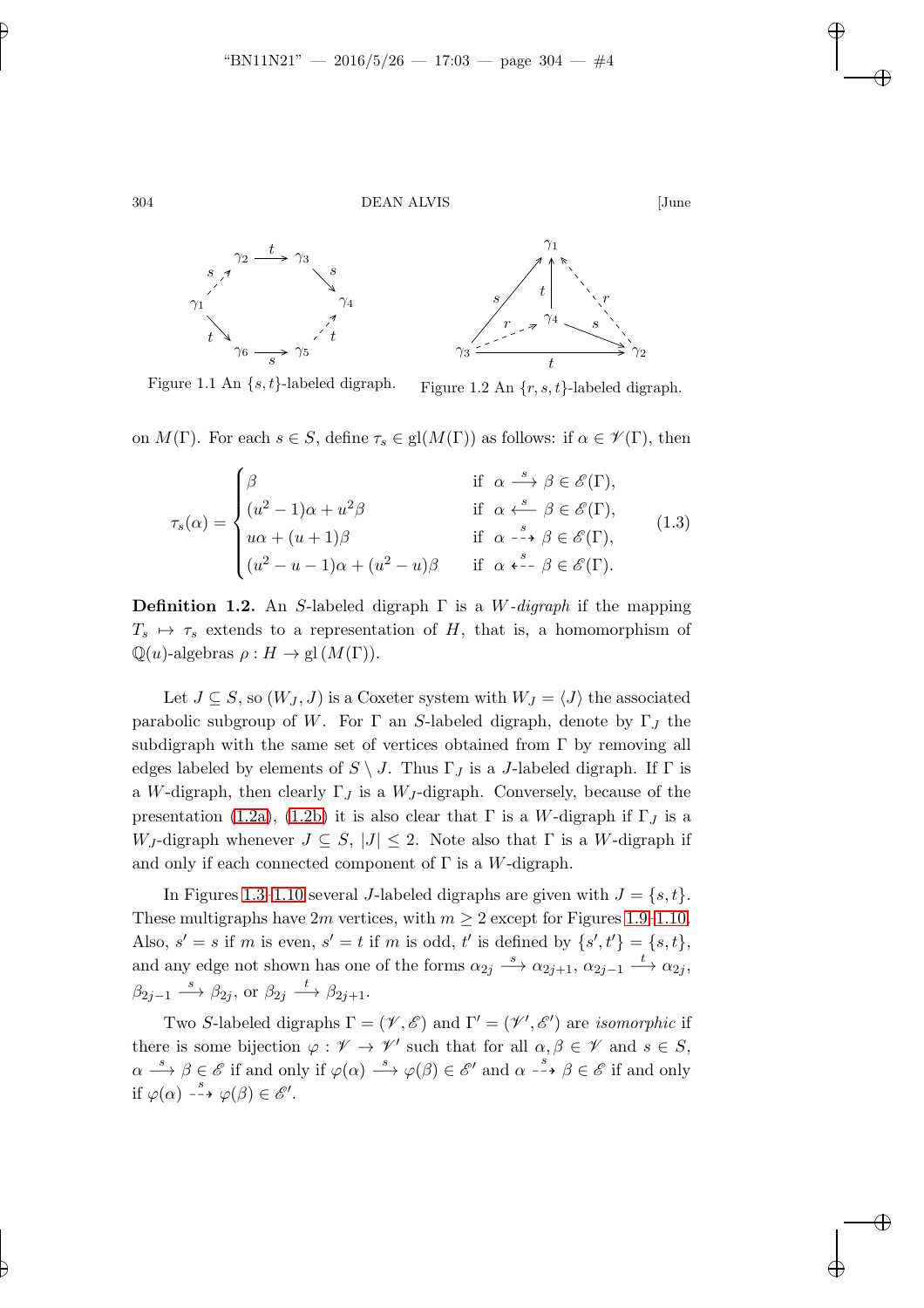$\alpha_1$ 

 $\alpha_2$  $t\downarrow$ 

.  $\vdots$   $\alpha_{m-2}$ 

 $\alpha_{m-1}$ s ′

t

s

 $α<sub>0</sub>$ 

 $\beta_1$ 

 $\downarrow s$ 

 $\beta_2$ 

.  $\vdots$ <br> $\beta_{m-2}$ 

 $\beta_{m-1}$ t ′

<span id="page-4-2"></span><span id="page-4-1"></span><span id="page-4-0"></span>′

 $\beta_m$ 

Figure 1.3

 $\mathscr{S}$ 

t





<span id="page-4-5"></span><span id="page-4-4"></span><span id="page-4-3"></span>**Theorem 1.3.** Let  $(W, S)$  be a Coxeter system. The following are equivalent.

- (a)  $\Gamma$  is a W-digraph.
- (b)  $\Gamma$  is an S-labeled digraph such that for all  $s, t \in S$  with  $1 < n = n(s, t)$  $\infty$ , each connected component of  $\Gamma_J$ ,  $J = \{s, t\}$ , is isomorphic to one of the J-labeled digraphs in Figures [1.3](#page-4-0)[–1.10,](#page-5-0) with
	- (i)  $m \geq 2$  and m a divisor of n in Figure [1.3,](#page-4-0) Figure [1.4,](#page-4-1) or Figure [1.5,](#page-4-2)
	- (ii)  $m \geq 2$  and  $2m 1$  a divisor of n in Figure [1.6](#page-4-3) or Figure [1.7,](#page-4-4)
	- (iii)  $m \geq 2$  and  $2m 2$  a divisor of n in Figure [1.8,](#page-4-5)
	- (iv)  $m = 1$  and  $n \geq 2$  arbitrary in Figure [1.9](#page-5-1) or Figure [1.10.](#page-5-0)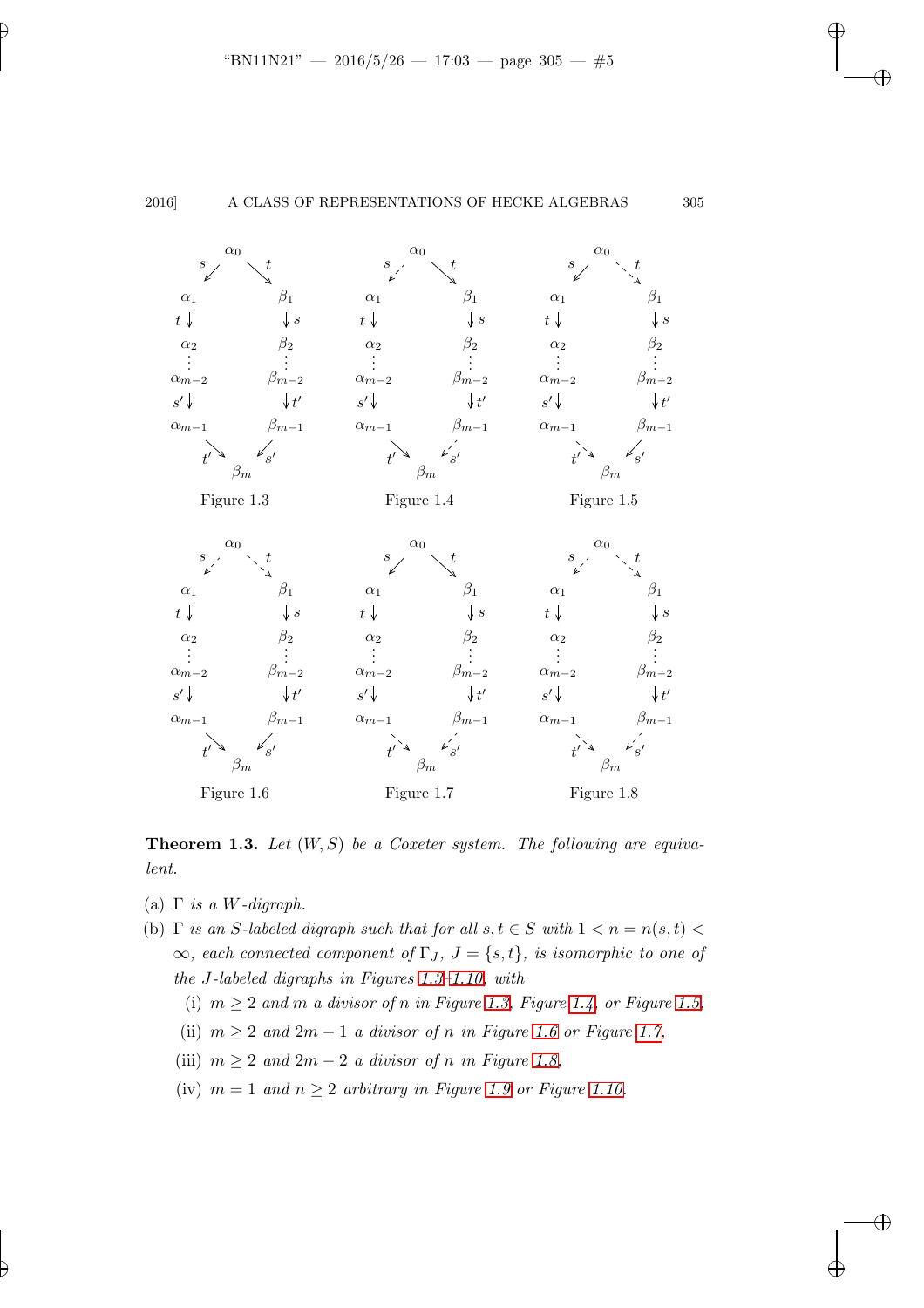<span id="page-5-1"></span>

If  $\Gamma$  is an S-labeled digraph, let  $\Gamma_{\text{rev}}$  be the S-labled digraph obtained by reversing the direction of all edges of Γ while keeping their types and labels. For example, if  $\Gamma$  is as in Figure [1.6,](#page-4-3) then  $\Gamma_{\text{rev}}$  is isomorphic to the digraph in Figure [1.7.](#page-4-4) We can assume  $M(\Gamma)$  and  $M(\Gamma_{\text{rev}})$  are the same as vector spaces over  $\mathbb{Q}(u)$  (since  $\mathscr{V}(\Gamma) = \mathscr{V}(\Gamma_{\text{rev}})$ ), but the endomorphisms of  $M(\Gamma)$  and  $M(\Gamma_{\text{rev}})$  corresponding to an element of S are different.

<span id="page-5-4"></span>Corollary 1.4. If  $\Gamma$  is an S-labeled digraph, then  $\Gamma$  is a W-digraph if and only if  $\Gamma_{rev}$  is a W-digraph.

For  $\Gamma$  an S-labeled digraph, let  $\Gamma_{\rightarrow}$  be the S-labeled digraph obtained from Γ by replacing any dashed edge  $\alpha \rightarrow \beta$  by the corresponding solid edge  $\alpha \stackrel{s}{\longrightarrow} \beta$ . Let  $\Gamma_{\text{dir}}$  be the directed multigraph obtained by removing all labels from  $\Gamma_{\rightarrow}$ . Let  $\Gamma_{\text{undir}}$  be the (undirected) multigraph obtained from  $\Gamma_{\text{dir}}$  by replacing each directed edge  $\alpha \longrightarrow \beta$  by an undirected edge  $\alpha \longrightarrow$ β. For example, with Γ as in Figure [1.1,](#page-3-1) the associated graphs  $\Gamma_{\rightarrow}$ ,  $\Gamma_{\text{dir}}$ , and



<span id="page-5-2"></span>Figure [1.1](#page-3-1)1  $\Gamma_{\rightarrow}$ ,  $\Gamma_{\text{dir}}$ , and  $\Gamma_{\text{undir}}$  for  $\Gamma$  as in Figure 1.1

 $\Gamma$ <sub>undir</sub> are given in Figure [1.11.](#page-5-2) We say a vertex α of Γ is a source (sink) of  $\Gamma$  if  $\alpha$  is a source (sink, respectively) in  $\Gamma_{\text{dir}}$ . We consider an empty path to be a directed circuit in any directed multigraph, and define  $\Gamma$  to be *acyclic* if  $\Gamma_{\text{dir}}$  is acyclic, that is, if there is no nonempty directed circuit in  $\Gamma_{\text{dir}}$ . Also,  $Γ$  is *connected* if  $Γ$ <sub>undir</sub> is connected.

<span id="page-5-3"></span>**Theorem 1.5.** If  $n(s,t) < \infty$  for all  $s,t \in S$  and  $\Gamma$  is a connected Wdigraph, then the following hold.

(i)  $\Gamma$  can have at most one source and at most one sink.

<span id="page-5-0"></span>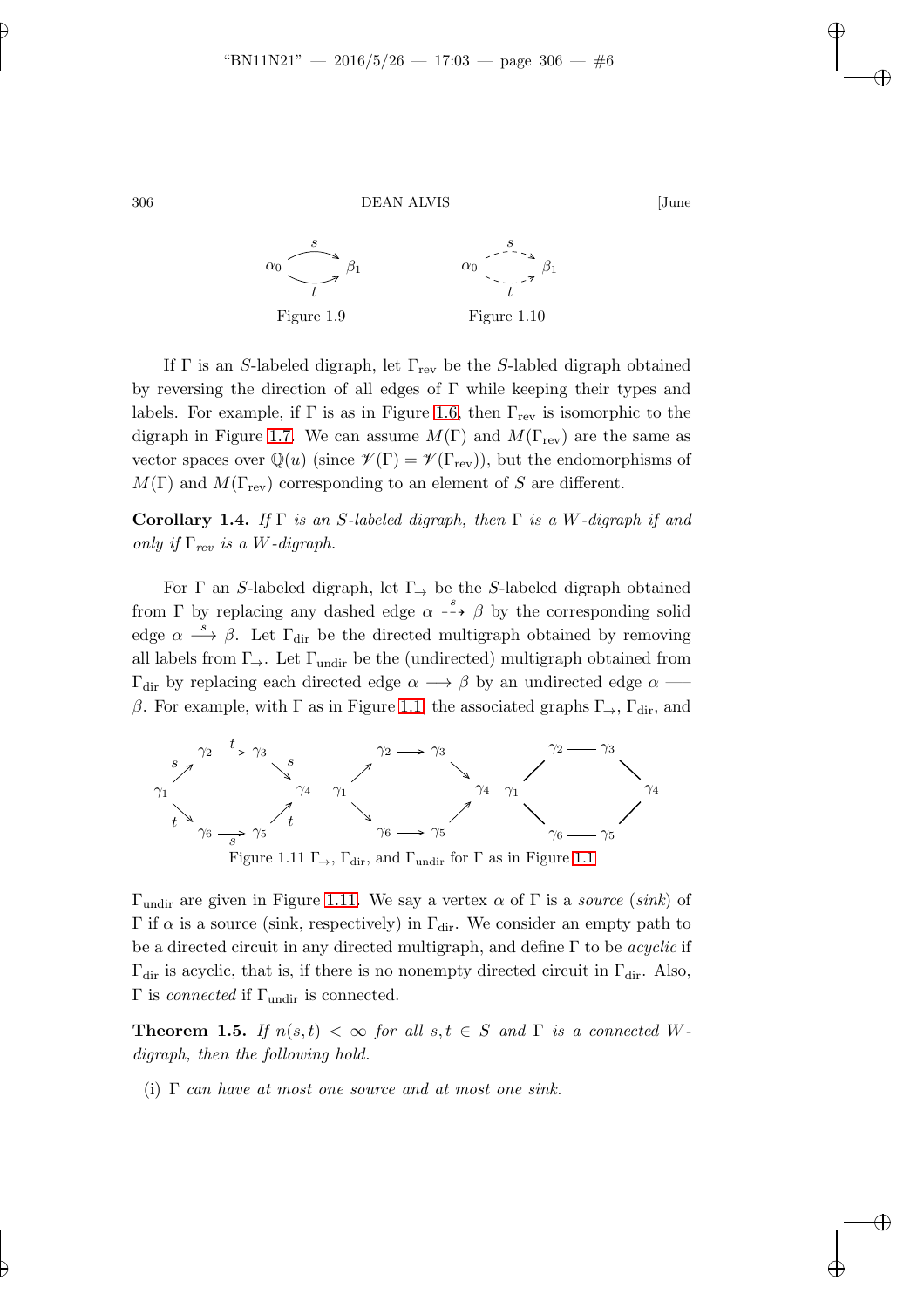- (ii) If  $\Gamma$  has either a source or a sink, then  $\Gamma$  is acyclic.
- (iii) If  $(W, S)$  is finite, then  $\Gamma$  has both a source and a sink, and so is acyclic.

**Corollary 1.6.** If  $(W, S)$  is finite, then any W-digraph is acyclic. Further, the number of sources (or sinks) in a finite  $W$ -digraph is equal to the number of its connected components.

Let ind and sgn be the linear characters of H determined by  $\text{ind}(T_w)$  =  $u_w = u^{2\ell(w)}$  and  $sgn(T_w) = \varepsilon_w = (-1)^{\ell(w)}$  for  $w \in W$ , respectively. For  $\lambda$  a linear character of H and M an H-module, put  $M_{\lambda} = \{v \in M \mid hv = \lambda(h)v\}$ for  $h \in H$ .

<span id="page-6-0"></span>**Theorem 1.7.** If  $\Gamma$  is a W-digraph and  $\mathcal{V}(\Gamma)$  is finite, then the following hold.

- (i) The number of connected components of  $\Gamma$  is equal to dim  $M(\Gamma)_{\text{ind}}$ .
- (ii) If  $n(s,t) < \infty$  for all  $s,t \in S$ , then the number of acyclic connected components of  $\Gamma$  is equal to dim  $M(\Gamma)_{\text{sgn}}$ .

<span id="page-6-2"></span>**Theorem 1.8.** If  $(W, S)$  is finite,  $J \subseteq S$ , and  $\Gamma$  is a connected W-digraph, then  $\Gamma_J$  has at most  $|W:W_J|$  connected components.

<span id="page-6-1"></span>Taking  $J = \emptyset$  gives the following.

**Corollary 1.9.** If  $(W, S)$  is finite and  $\Gamma$  is a connected W-digraph, then  $|\mathscr{V}(\Gamma)| \leq |W|.$ 

<span id="page-6-3"></span>The bound in Corollary [1.9](#page-6-1) is always attained: see Example [4.5.](#page-33-0)

**Theorem 1.10.** Assume  $n(s,t) < \infty$  for  $s,t \in S$  and  $\Gamma$  is a connected Wdigraph with a source or sink. Then for  $\alpha, \beta \in \mathcal{V}(\Gamma)$ , any two directed paths from  $\alpha$  to  $\beta$  in  $\Gamma$  have the same number of edges.

<span id="page-6-4"></span>If  $\Gamma$  is a W-digraph and  $\mathscr{V}(\Gamma)$  is finite, so  $M(\Gamma)$  is finite dimensional, let  $\chi_{\Gamma}$  be the character of H afforded by  $M(\Gamma)$ .

**Theorem 1.11.** If  $\Gamma$  is a W-digraph and  $\mathcal{V}(\Gamma)$  is finite, then the following hold.

(i) If  $\sigma$  is the automorphism of  $\mathbb{Q}(u)$  determined by  $\sigma u = -1/u$ , then  $\chi_{\Gamma_{rev}}(T_w) = \sigma \chi_{\Gamma}(T_{w^{-1}}^{-1})$  for  $w \in W$ .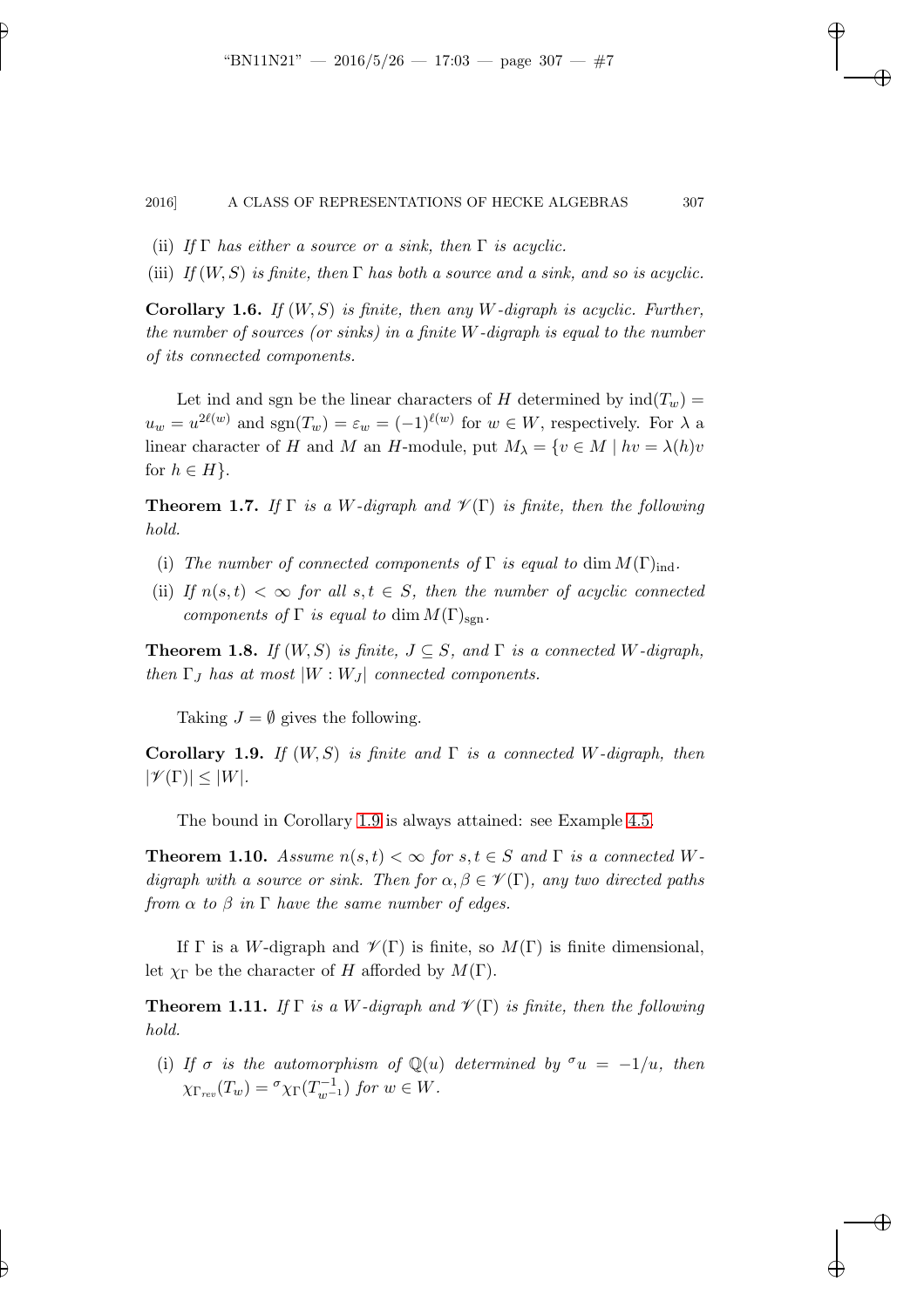(ii) If  $n(s,t) < \infty$  for  $s, t \in S$  and  $\Gamma$  is acyclic, then  $\chi_{\Gamma_{rev}}(T_w) = \varepsilon_w u_w \chi_{\Gamma}(T_w^{-1})$ for  $w \in W$ .

<span id="page-7-0"></span>In the case of an affine Weyl group, the following holds.

**Theorem 1.12.** If  $(W_J, J)$  is finite for proper subsets J of S,  $\Gamma$  is a finite, connected W-digraph, and  $M(\Gamma)$  affords a W-graph (as defined in [\[4\]](#page-41-2)) over  $\mathbb{Q}$ , then  $\Gamma$  is acyclic.

The organization of this paper is as follows. Section 2 contains preliminary results, and Section 3 contains a proof of Theorem [1.3](#page-3-3) and related results. Section 4 contains proofs of Theorems [1.5,](#page-5-3) [1.7,](#page-6-0) [1.8,](#page-6-2) and [1.10.](#page-6-3) Section 5 contains a proof of Theorem [1.11](#page-6-4) and related results. Section 6 contains a proof of Theorem [1.12,](#page-7-0) and the last section has additional examples.

## 2. Preliminary Results

Assume that  $(W, S)$  is a Coxeter system and let  $\Gamma$  be an S-labeled digraph. Throughout this and later sections, the notation  $x \leq y$  is used to indicate the usual Bruhat order on W relative to S when  $x, y \in W$ . For any  $s \in S$ , we have

<span id="page-7-1"></span>
$$
(\tau_s - u^2)(\tau_s + 1) = 0 \quad \text{in } \mathbf{gl}(M), \tag{2.1}
$$

where  $\tau_s$  is as in [\(1.3\)](#page-3-4) and  $M = M(\Gamma)$  (see [\[6](#page-41-1)], 2.3). Indeed, suppose  $\alpha$  is connected to  $\beta$  by an edge of Γ labeled s. Exchanging  $\alpha$ ,  $\beta$  if necessary, we can assume this edge is directed from  $\alpha$  to  $\beta$ . By [\(1.3\)](#page-3-4),  $\tau_s$  leaves invariant the subspace with basis  $\{\alpha, \beta\}$ , and the matrix of  $\tau_s$  acting on this subspace with respect to this basis is

$$
\begin{pmatrix} 0 & u^2 \\ 1 & u^2 - 1 \end{pmatrix}
$$
 or 
$$
\begin{pmatrix} u & u^2 - u \\ u + 1 & u^2 - u - 1 \end{pmatrix}
$$

according to whether  $\alpha \stackrel{s}{\longrightarrow} \beta \in \mathscr{E}(\Gamma)$  or  $\alpha \stackrel{s}{\dashrightarrow} \beta \in \mathscr{E}(\Gamma)$ . In either case, the eigenvalues are  $u^2$  and  $-1$ , and thus [\(2.1\)](#page-7-1) holds. Hence  $\Gamma$  is a W-digraph if and only if

<span id="page-7-2"></span>
$$
\overbrace{\tau_s \tau_t \cdots}^n = \overbrace{\tau_t \tau_s \cdots}^n \qquad \text{whenever } s, t \in S, 1 < n(s, t) < \infty. \tag{2.2}
$$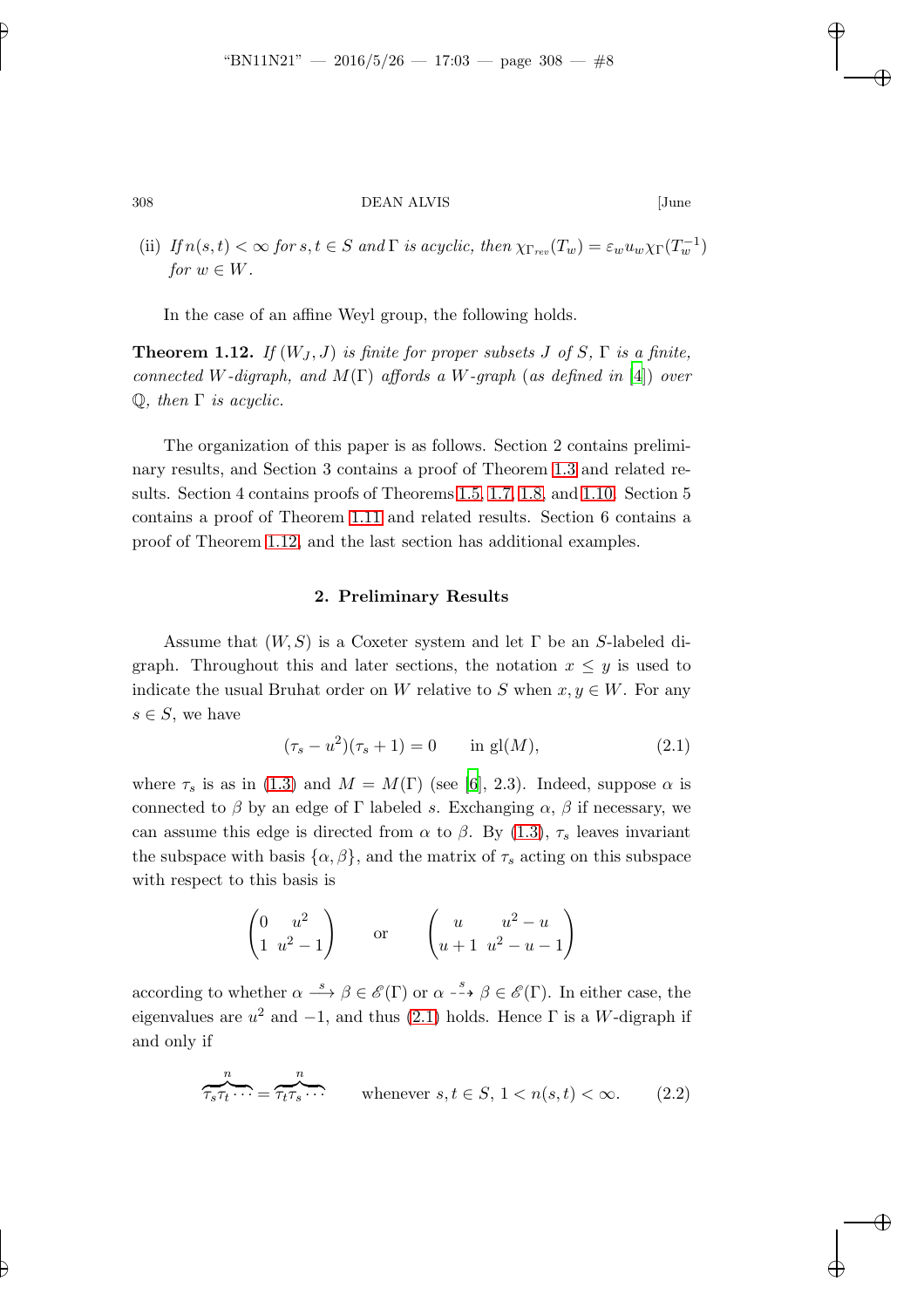Define  $T_s^{\circ} \in H$  by

$$
T_s^{\circ} = (u+1)^{-1}(T_s - u).
$$

(This element is denoted  $\hat{T}_s$  in [\[6](#page-41-1)], 2.2.) By [\(1.2a\)](#page-2-1), both  $T_s$  and  $T_s^{\circ}$  are units in  $H$ , with inverses given by

$$
T_s^{-1} = u^{-2}(T_s - (u^2 - 1)), \qquad (T_s^{\circ})^{-1} = (u^2 - u)^{-1}(T_s - (u^2 - u - 1)).
$$

The terminology used in the next definition will be justified by the remarks after Lemma [2.2.](#page-8-0)

**Definition 2.1.** Let  $M$  be an  $H$ -module. Then a subset  $X$  of  $M$  supports a W-digraph if X is linearly independent over  $\mathbb{Q}(u)$  and, for each  $\alpha \in X$  and  $s \in S$ ,

$$
X \cap \{T_s \alpha, T_s^{-1} \alpha, T_s^{\circ} \alpha, (T_s^{\circ})^{-1} \alpha\} \neq \emptyset.
$$

<span id="page-8-0"></span>**Lemma 2.2.** If M is an H-module and  $X \subseteq M$  supports a W-digraph, then the following hold.

- (i) If  $s \in S$  and  $\alpha \in X$ , then  $\alpha$ ,  $T_s \alpha$ ,  $T_s^{-1} \alpha$ ,  $T_s^{\circ} \alpha$ ,  $(T_s^{\circ})^{-1} \alpha$  are distinct and X contains a unique element of  $\{T_s \alpha, T_s^{-1} \alpha, T_s^{\circ} \alpha, (T_s^{\circ})^{-1} \alpha\}.$
- (ii) The subspace of M spanned by X is an  $H$ -submodule of M.

**Proof.** Suppose  $s \in S$  and  $\alpha \in X$ . Put  $Y = \{T_s \alpha, T_s^{-1} \alpha, T_s^{\circ} \alpha, (T_s^{\circ})^{-1} \alpha\}.$ By [\(1.2a\)](#page-2-1), there are unique  $\gamma, \delta \in M$  such that

$$
\alpha = \gamma + \delta, \qquad T_s \gamma = -\gamma, \qquad T_s \delta = u^2 \delta.
$$

Thus

$$
T_s \alpha = -\gamma + u^2 \delta,
$$
  
\n
$$
T_s^{-1} \alpha = -\gamma + \frac{1}{u^2} \delta,
$$
  
\n
$$
T_s^{-1} \alpha = -\gamma + \frac{1}{u^2} \delta,
$$
  
\n
$$
T_s^{-1} \alpha = -\gamma + \frac{1}{u^2} \delta,
$$
  
\n
$$
(T_s^{\circ})^{-1} \alpha = -\gamma + \frac{u+1}{u^2 - u} \delta.
$$

Since X is linearly independent and X contains  $\alpha$  and at least one element of Y, it follows that  $\gamma$ ,  $\delta$  are linearly independent over  $\mathbb{Q}(u)$ . Therefore  $\alpha$ ,  $T_s \alpha$ ,  $T_s^{-1} \alpha$ ,  $T_s^{\circ} \alpha$ ,  $(T_s^{\circ})^{-1} \alpha$  are distinct. Also, since  $\alpha$ ,  $T_s \alpha$ ,  $T_s^{-1} \alpha$ ,  $T_s^{\circ} \alpha$ ,  $(T_s^{\circ})^{-1}\alpha$  are all in span  $\{\gamma,\delta\}, X$  can contain at most one element of Y. Thus (i) holds. Further, since X contains two elements of span  $\{\gamma, \delta\}$ , spanX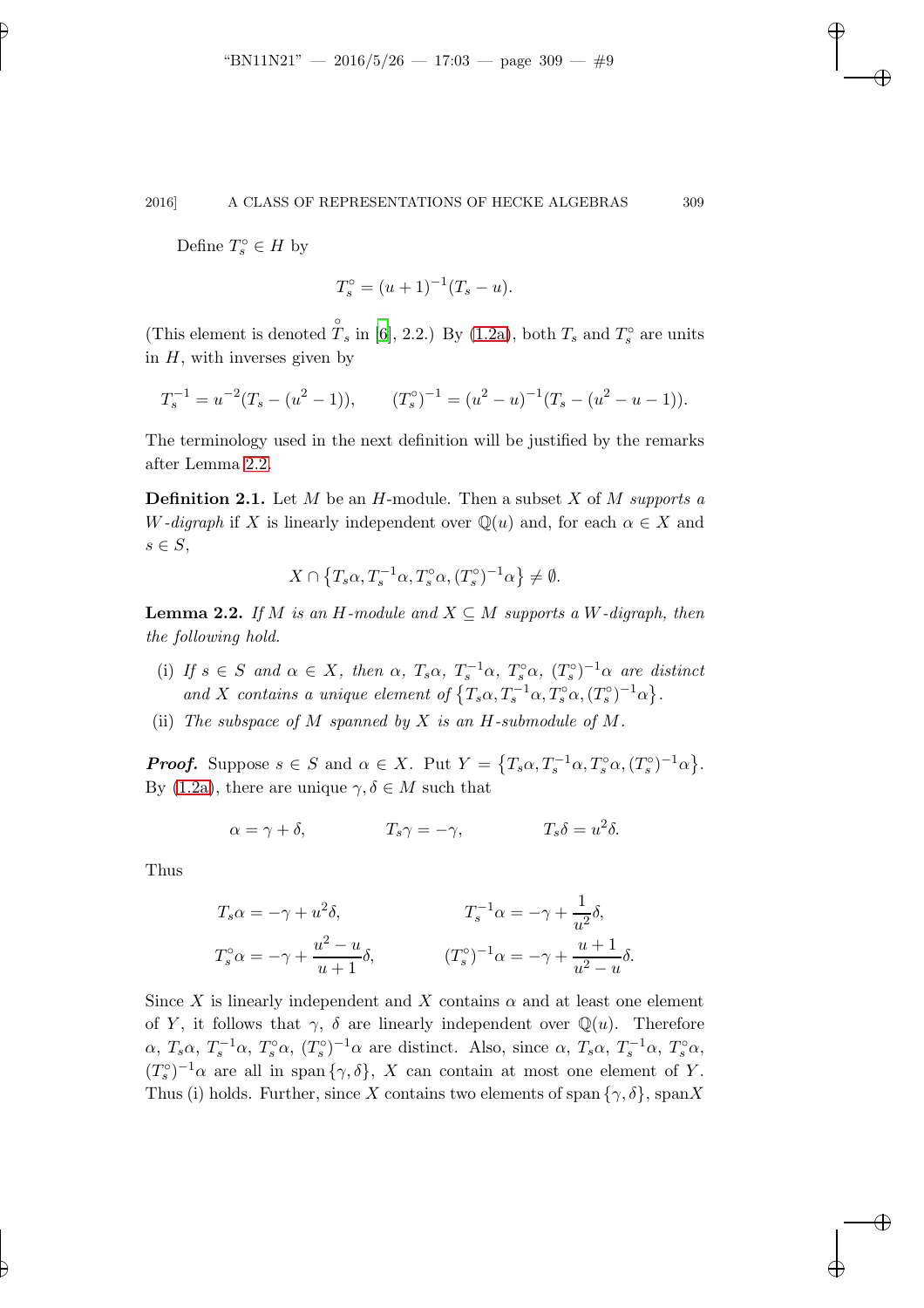contains span  $\{\gamma, \delta\}$  by dimension, and thus  $T_s \alpha \in \text{span} X$ . Since  $\alpha \in X$  was arbitrary, we have  $T_s$ span $X \subseteq \text{span}X$ . Thus span $X$  is an H-submodule of M since  $s \in S$  was arbitrary, so (ii) holds.

If M is an H-module and  $X \subseteq M$  supports a W-digraph, then we construct a directed multigraph  $\Gamma$ , as follows. If  $\alpha, \beta \in X$  and  $s \in S$ , then

$$
\alpha \stackrel{s}{\longrightarrow} \beta \text{ is an edge of } \Gamma \text{ if } \beta = T_s \alpha,
$$
  

$$
\alpha \stackrel{s}{\dashrightarrow} \beta \text{ is an edge of } \Gamma \text{ if } \beta = T_s^{\circ} \alpha.
$$

Then  $\Gamma$  is a well-defined S-labeled digraph by Lemma [2.2.](#page-8-0) Moreover, from the definition of  $T_s^{\circ}$ , it is easily checked that H acts on  $M_0 = \text{span} X$  according to

$$
T_s \alpha = \tau_s(\alpha),
$$

<span id="page-9-1"></span>where  $\tau_s$  is as in [\(1.3\)](#page-3-4). Therefore  $\Gamma$  is indeed a W-digraph with associated H-module  $M_0$ .

**Lemma 2.3.** Suppose  $X$  is a linearly independent subset of an  $H$ -module M. Then X supports a W-digraph if and only if for each  $s \in S$ , there exists a partition  $P_s$  of X such that, for all  $U \in P_s$ , there are  $\alpha, \beta \in U$  such that  $\alpha \neq \beta$ ,  $U = {\alpha, \beta}$ , and either  $T_s \alpha = \beta$  or  $T_s^{\circ} \alpha = \beta$ .

**Proof.** First suppose X supports a W-digraph. Let  $s \in S$ . For  $\lambda \in X$ , define  $U_{\lambda} = {\lambda, \mu}$  where

$$
X \cap \{T_s \lambda, T_s^{-1} \lambda, T_s^{\circ} \lambda, (T_s^{\circ})^{-1} \lambda\} = \{\mu\}.
$$

Then  $\lambda \in X \cap \{T_s\mu, T_s^{-1}\mu, T_s^{\circ}\mu, (T_s^{\circ})^{-1}\mu\}$ , and so  $U_{\lambda} = U_{\mu}$ . By Lemma [2.2,](#page-8-0)  $P_s = \{U_\lambda \mid \lambda \in X\}$  is a partition of X satisfying the conditions above: if  $U = U_{\lambda}$  and  $\mu = T_s \lambda$  or  $\mu = T_s^{\circ} \lambda$ , then take  $\alpha = \lambda$ ,  $\beta = \mu$ , and otherwise take  $\alpha = \mu, \beta = \lambda$ .

Conversely, suppose for each  $s \in S$ , a partition  $P_s$  satisfying the conditions above exists. Let  $\gamma \in X$ . There is some  $\delta \in X$  such that  $U = {\gamma, \delta} \in$ P<sub>s</sub>. For this  $\delta$  we either have  $T_s^{\pm 1} \gamma = \delta$  or  $(T_s^{\circ})^{\pm 1} \gamma = \delta$ . Thus X supports a  $W$ -digraph.  $\square$ 

<span id="page-9-0"></span>**Lemma 2.4.** Suppose M is an H-module with basis X supporting a  $W$ digraph  $\Gamma$ ,  $v = \sum_{\gamma \in X} \lambda_{\gamma} \gamma \in M$ , and  $s \in S$ . Then the following hold.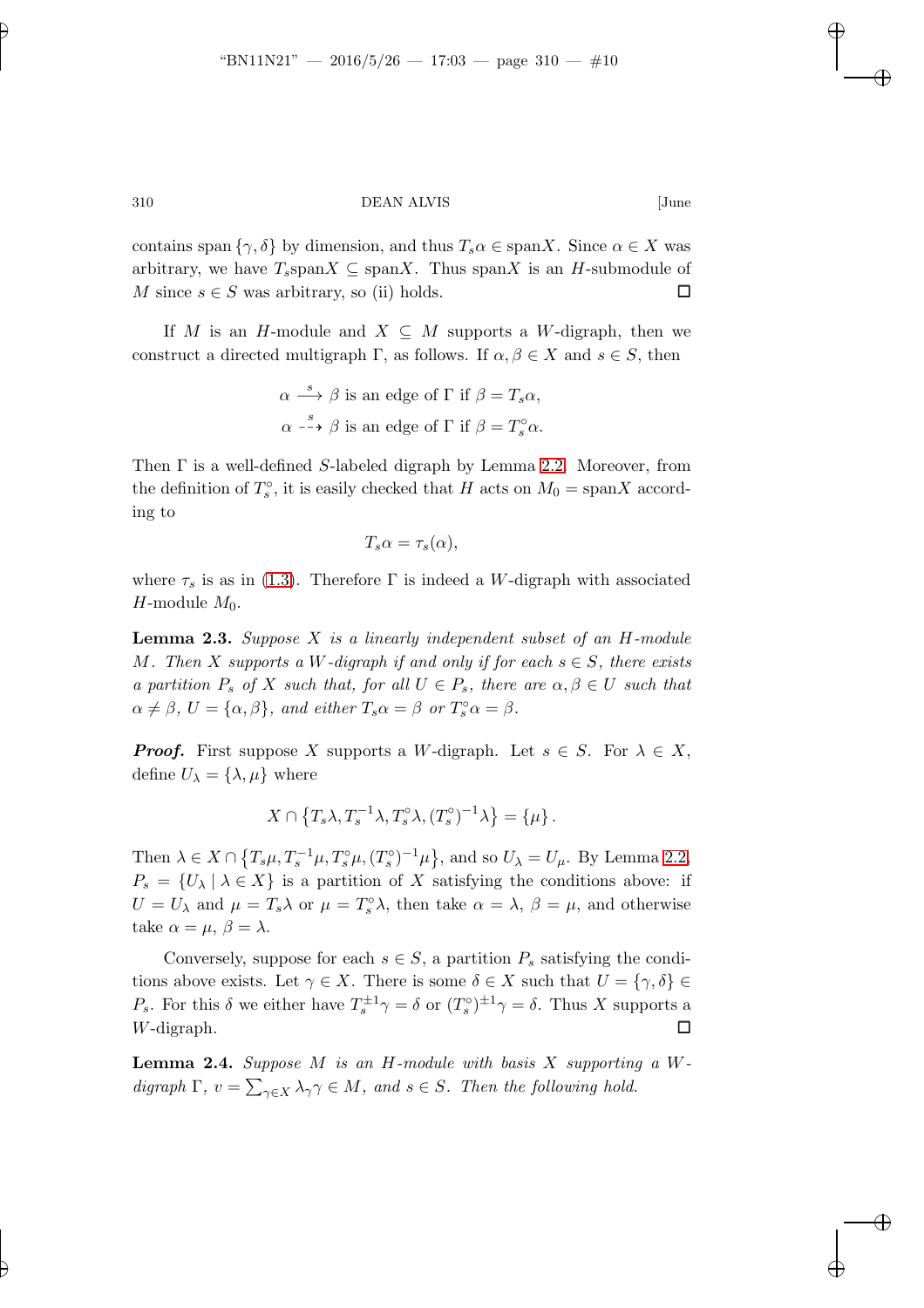- (i)  $T_s v = u^2 v$  if and only if  $\lambda_\beta = \lambda_\alpha$  whenever  $\alpha \stackrel{s}{\longrightarrow} \beta$  or  $\alpha \stackrel{s}{\dashrightarrow} \beta$  is an edge of Γ.
- (ii)  $T_s v = -v$  if and only if

$$
\lambda_{\beta} = \begin{cases}\n-u^{-2}\lambda_{\alpha} & \text{whenever } \alpha \stackrel{s}{\longrightarrow} \beta \in \mathscr{E}(\Gamma), \\
-(u+1)(u^2-u)^{-1}\lambda_{\alpha} & \text{whenever } \alpha \stackrel{s}{\dashrightarrow} \beta \in \mathscr{E}(\Gamma).\n\end{cases}
$$

**Proof.** With  $P_s$  as in Lemma [2.3,](#page-9-1) M is the direct sum of the subspaces span  $\{\alpha, \beta\}, \{\alpha, \beta\} \in P_s$ . Also,  $T_s$  leaves each such subspace invariant, with eigenvalues  $u^2$  and  $-1$ . Hence it suffices to show that for  $\{\alpha, \beta\} \in P_s$ , span  $\{\alpha, \beta\}$  has a basis consisting of eigenvectors for  $T_s$  of the form  $\lambda_\alpha \alpha + \lambda_\beta \beta$ with coefficients satisfying the relations of (i) and (ii). If  $\alpha \stackrel{s}{\longrightarrow} \beta$  is an edge of Γ, then

$$
T_s(\alpha + \beta) = \beta + (u^2 \alpha + (u^2 - 1)\beta) = u^2(\alpha + \beta)
$$

and

$$
T_s (\alpha - u^{-2} \beta) = \beta - u^{-2} (u^2 \alpha + (u^2 - 1) \beta) = - (\alpha - u^{-2} \beta) ,
$$

so the basis  $\{\alpha + \beta, \alpha - u^{-2}\beta\}$  has the desired property. On the other hand, if  $\alpha \stackrel{s}{\dashrightarrow} \beta$  is an edge of  $\Gamma$ , then

$$
T_s(\alpha + \beta) = (u\alpha + (u+1)\beta) + ((u^2 - u)\alpha + (u^2 - u - 1)\beta)
$$
  
=  $u^2(\alpha + \beta)$ 

and

$$
T_s \left( \alpha - (u+1)(u^2 - u)^{-1} \beta \right)
$$
  
=  $(u\alpha + (u+1)\beta)$   
 $-(u+1)(u^2 - u)^{-1} \left( (u^2 - u)\alpha + (u^2 - u - 1)\beta \right)$   
=  $-(\alpha - (u+1)(u^2 - u)^{-1}\beta),$ 

so  $\{\alpha + \beta, \alpha - (u+1)(u^2 - u)^{-1}\beta\}$  is an appropriate basis.

For the remainder of this section we assume  $J = \{s, t\} \subseteq S, 1 \leq n =$  $n(s,t) < \infty$ . For  $0 \leq k \leq n$ , define elements  $s_k$ ,  $t_k$  of  $W_J$  by

$$
s_k = \overbrace{\cdots \textit{sts}}^k, \qquad t_k = \overbrace{\cdots \textit{tst}}^k,
$$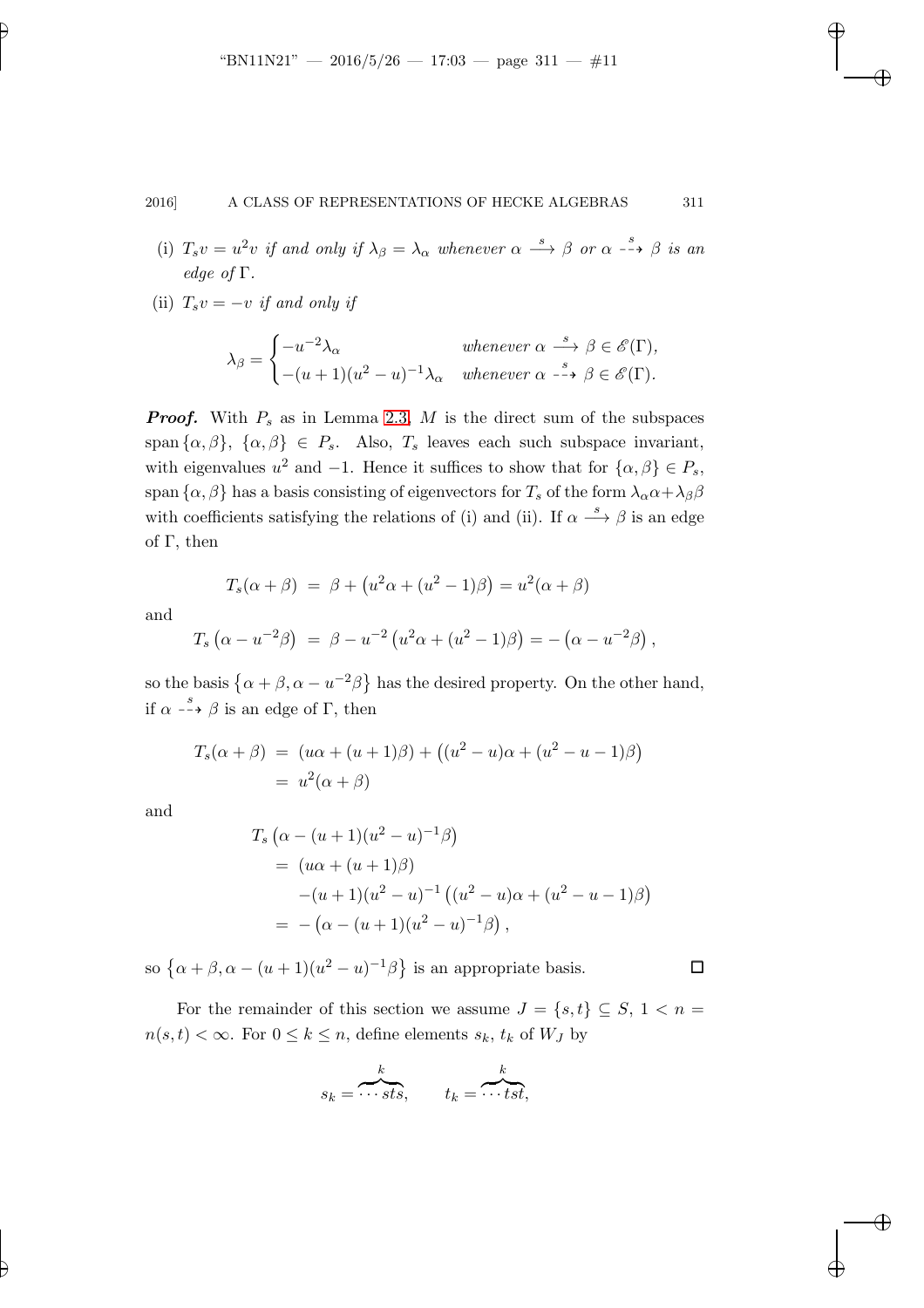with k factors in each product, alternately s and t. For example,  $s_0 = e = t_0$ , and  $s_n = w_0 = t_n$  is the longest element of  $W_J$ . Define elements  $\sigma_k$  of  $H_J$ as follows:

$$
\sigma_k = \sum_{\substack{w \in W_J \\ \ell(w) = k}} T_w.
$$

<span id="page-11-0"></span>Thus  $\sigma_0 = T_e$ ,  $\sigma_n = T_{w_0}$ , and  $\sigma_k = T_{s_k} + T_{t_k}$  for  $0 < k < n$ .

**Lemma 2.5.** Suppose  $a_0 = \sigma_k + \sum_{w \in W_J} \gamma_w T_w \in H_J$ , where  $0 \leq k < n$  and  $\gamma_w \in \mathbb{Q}(u)$  for  $w \in W_J$ . Suppose further that for  $0 \leq j \leq n-k$ ,  $\overline{S}_j \in \{T_s, T_s^{\circ}\}\$ and  $\overline{T}_j \in \{T_t, T_t^{\circ}\}\.$  Put  $b_0 = a_0$ , and define  $a_1, \ldots, a_{n-k}, b_1, \ldots, b_{n-k}$  by

$$
a_{j+1} = \begin{cases} \overline{S}_j a_j & \text{if } j \text{ is even,} \\ \overline{T}_j a_j & \text{if } j \text{ is odd,} \end{cases} \quad \text{and} \quad b_{j+1} = \begin{cases} \overline{T}_j b_j & \text{if } j \text{ is even,} \\ \overline{S}_j b_j & \text{if } j \text{ is odd.} \end{cases}
$$

for  $0 \le j < n-k$ . Then  $X = \{a_0, a_1, \ldots, a_{n-k-1}, b_1, b_2, \ldots, b_{n-k}\}\$ is linearly independent. Moreover, if  $a_{n-k} = b_{n-k}$ , then X supports a W<sub>J</sub>-digraph and  $L = \text{span}X$  is a left ideal of  $H_J$ .

**Proof.** If  $1 \leq j \leq n - k$  and  $a_j$  is expressed as a linear combination of  ${T_w | w \in W_J},$  then the unique  $w \in W$  of maximal length such that  $T_w$ appears with nonzero coefficient is given by

$$
w = \begin{cases} s_j s_k = s_{j+k} & \text{if } k \text{ is even,} \\ s_j t_k = t_{j+k} & \text{if } k \text{ is odd.} \end{cases}
$$

Similarly, if  $1 \leq j \leq n-k$ , then the unique  $w \in W_J$  of maximal length such that  $T_w$  appears with nonzero coefficient in  $b_j$  is given by

$$
w = \begin{cases} t_j t_k = t_{j+k} & \text{if } k \text{ is even,} \\ t_j s_k = s_{j+k} & \text{if } k \text{ is odd.} \end{cases}
$$

Thus X is linearly independent.

Suppose  $a_{n-k} = b_{n-k}$ . If  $n - k$  is even, then the partitions

$$
P_s = \{\{a_0, a_1\}, \{b_1, b_2\}, \dots, \{b_{n-k-1}, b_{n-k}\}\},
$$
  

$$
P_t = \{\{b_0, b_1\}, \{a_1, a_2\}, \dots, \{a_{n-k-1}, a_{n-k}\}\}\
$$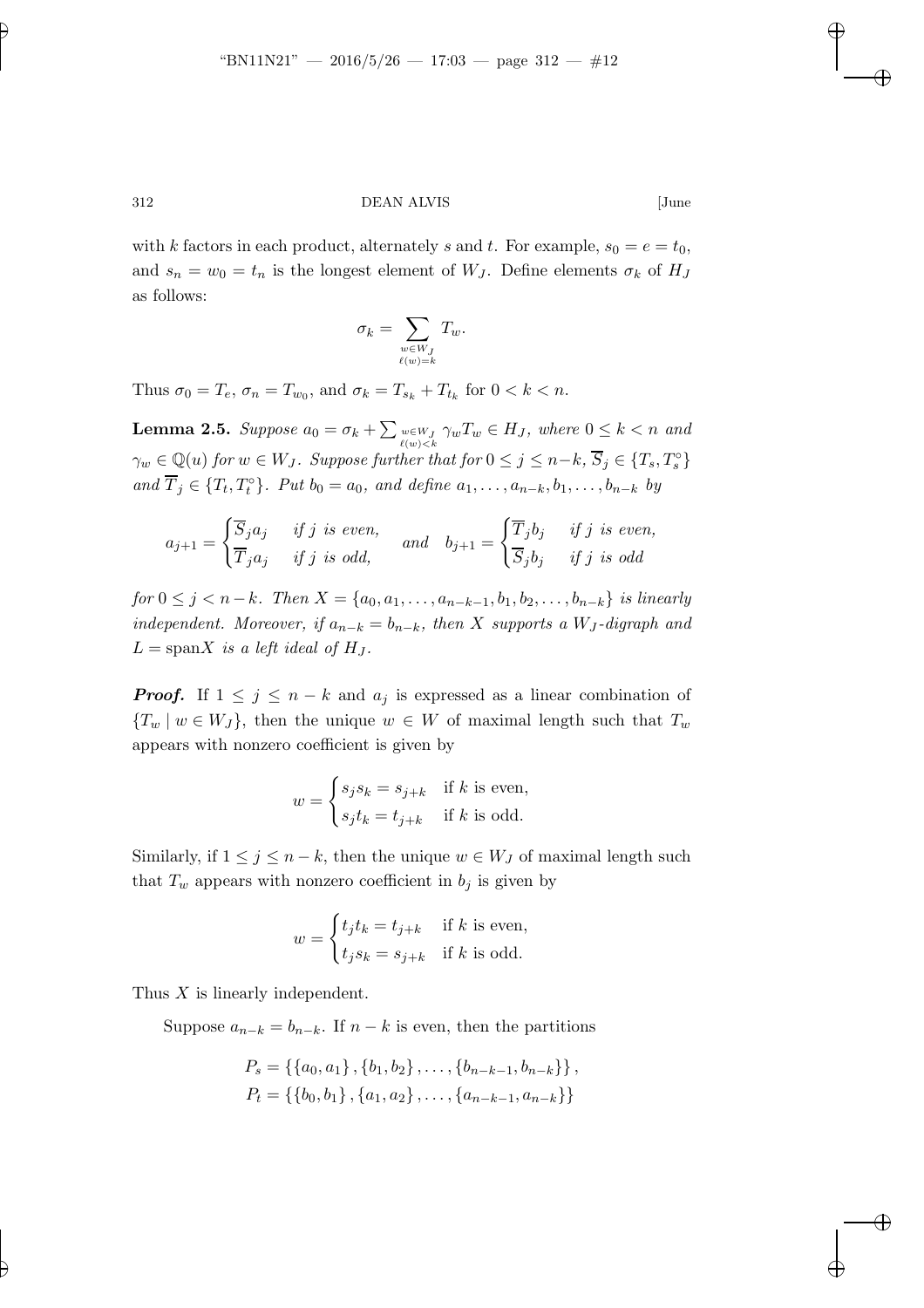satisfy the conditions of Lemma [2.3.](#page-9-1) On the other hand, if  $n - k$  is odd, then the partitions

$$
P_s = \{\{a_0, a_1\}, \{b_1, b_2\}, \dots, \{a_{n-k-1}, a_{n-k}\}\},
$$
  

$$
P_t = \{\{b_0, b_1\}, \{a_1, a_2\}, \dots, \{b_{n-k-1}, b_{n-k}\}\}\
$$

satisfy the conditions of Lemma [2.3.](#page-9-1) Thus  $X$  supports a  $W_J$ -digraph, and  $L = \text{span}X$  is a left ideal of  $H_J$  by Lemma [2.2\(](#page-8-0)ii).

For  $d \geq 0$ , define a polynomial  $p_d(u) \in \mathbb{Q}[u]$  as follows:  $p_0(u) = 1$ , and for  $d > 0$ ,

$$
p_d(u) = 1 + 2\sum_{i=1}^{d-1} (-u^2)^i + (-u^2)^d.
$$

Thus  $p_1(u) = 1 - u^2$ ,  $p_2(u) = 1 - 2u^2 + u^4$ ,  $p_3(u) = 1 - 2u^2 + 2u^4 - u^6$ . Let  $y \in W_J$ . A straightforward induction argument based on 2.0.b and 2.0.c of [\[4](#page-41-2)] shows

<span id="page-12-0"></span>
$$
u^{2\ell(y)}T_{y^{-1}}^{-1} = T_y + \sum_{x < y} p_{\ell(y)-\ell(x)}(u)T_x.
$$
 (2.3)

For  $0 \leq j \leq n$ , we define elements  $\tilde{\varphi}_j$ ,  $\tilde{\eta}_j$ ,  $\tilde{\gamma}_j$ ,  $\delta_j$  of  $H_J$ , as follows:

$$
\begin{cases}\n\widetilde{\varphi}_j = \sum_{i=0}^j p_{j-i}(u)\sigma_i \\
= \sigma_j + (1 - u^2)\sigma_{j-1} + (1 - 2u^2 + u^4)\sigma_{j-2} + \cdots \\
+ (1 - 2u^2 + 2u^4 + \cdots + 2(-u^2)^{j-1} + (-u^2)^j)\sigma_0, \\
\widetilde{\eta}_j = \widetilde{\varphi}_j + u\widetilde{\varphi}_{j-1} + u^2\widetilde{\varphi}_{j-2} + \cdots + u^j\widetilde{\varphi}_0, \\
\widetilde{\gamma}_j = \widetilde{\varphi}_j - u\widetilde{\varphi}_{j-1} + u^2\widetilde{\varphi}_{j-2} + \cdots + (-u)^j\widetilde{\varphi}_0, \\
\widetilde{\delta}_j = \frac{1}{2}(\widetilde{\eta}_j + \widetilde{\gamma}_j).\n\end{cases}
$$

These elements are used in describing the constructions of Lusztig in the next section.

If  $0 < j < n$ , then by  $(2.3)$  we have

<span id="page-12-1"></span>
$$
\widetilde{\varphi}_j = T_{s_j} + T_{t_j} + (1 - u^2)\sigma_{j-1} + (1 - 2u^2 + u^4)\sigma_{j-2} + \cdots
$$

$$
+ (1 - 2u^2 \pm \cdots + 2(-u^2)^{j-1} + (-u^2)^j)\sigma_0
$$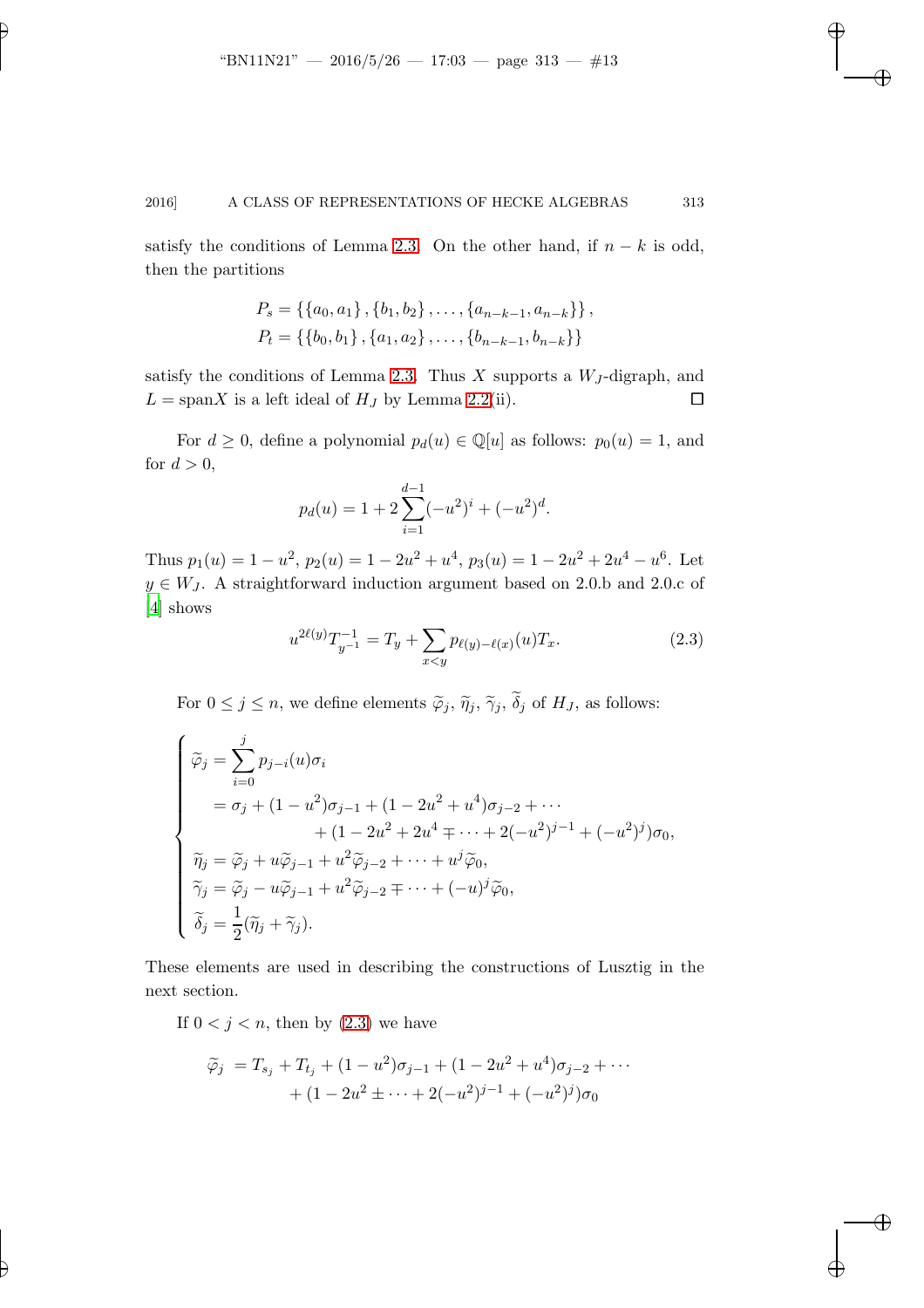$=u^{2j}T_{-1}^{-1}$  $s_j^{-1} + T_{t_j} = u^{2j} T_{t_j^{-1}}^{-1}$  $\frac{t_i^{-1}+T_{s_j}}{t_j^{-1}}$  $(2.4)$ 

<span id="page-13-0"></span>**Lemma 2.6.** If  $0 < j \leq k$  and  $j + k \leq n$ , then

$$
T_{s_k^{-1}}\widetilde{\varphi}_j=u^{2j}T_{s_{k-j}^{-1}}+T_{s_{k+j}^{-1}} \qquad and \qquad T_{t_k^{-1}}\widetilde{\varphi}_j=u^{2j}T_{t_{k-j}^{-1}}+T_{t_{k+j}^{-1}}.
$$

**Proof.** Note  $j < n$ , so [\(2.4\)](#page-12-1) applies to  $\tilde{\varphi}_j$ . Define  $s^*, t^* \in \{s, t\}$  by  $s_k =$  $s_j^* s_{k-j}$  and  $\{s^*, t^*\} = \{s, t\}.$  Then

$$
\begin{aligned} T_{s_k^{-1}}\tilde{\varphi}_j &=T_{s_{k-j}^{-1}}T_{s^*_{j}^{-1}}\left(u^{2j}T_{s^*_{j}^{-1}}^{-1}+T_{t^*_{j}}\right)\\ &=u^{2j}T_{s_{k-j}^{-1}}+T_{s_{k-j}^{-1}}T_{s^*_{j}^{-1}}T_{t^*_{j}}=u^{2j}T_{s_{k-j}^{-1}}+T_{s_{k+j}^{-1}} \end{aligned}
$$

since  $s_{k-j}^{-1}s_{j}^{*-1}t_{j}^{*}=s_{k+j}^{-1}$  and  $\ell(s_{k-j}^{-1})+\ell(s_{j}^{*-1})+\ell(t_{j}^{*})=\ell(s_{k+j}^{-1})$ . Thus the first equation holds. The second follows by applying the automorphism  $T_s \leftrightarrow T_t$ of  $H_J$  to the first.

<span id="page-13-1"></span>**Lemma 2.7.** If  $0 \leq j \leq k$  and  $j + k \leq n$ , then

(i) 
$$
T_{s_k^{-1}}\tilde{\eta}_j = \sum_{i=0}^{2j} u^i T_{s_{k+j-i}^{-1}}
$$
 and  $T_{t_k^{-1}}\tilde{\eta}_j = \sum_{i=0}^{2j} u^i T_{t_{k+j-i}^{-1}}^T$ ,  
\n(ii)  $T_{s_k^{-1}}\tilde{\gamma}_j = \sum_{i=0}^{2j} (-u)^i T_{s_{k+j-i}^{-1}}$  and  $T_{t_k^{-1}}\tilde{\gamma}_j = \sum_{i=0}^{2j} (-u)^i T_{t_{k+j-i}^{-1}}^T$ ,  
\n(iii)  $T_{s_k^{-1}}\tilde{\delta}_j = \sum_{i=0}^j u^{2i} T_{s_{k+j-2i}^{-1}}$  and  $T_{t_k^{-1}}\tilde{\delta}_j = \sum_{i=0}^j u^{2i} T_{t_{k+j-2i}^{-1}}^T$ .

**Proof.** Observe that (i) holds when  $k = 0$  because  $\tilde{\eta}_0 = T_e$ . Assume  $\ell > 0$ and (i) holds when  $0 \leq k < \ell$ . Suppose  $0 \leq j \leq \ell$  and  $j + \ell \leq n$ . If  $j \leq \ell - 1$ , then

$$
T_{s_{\ell}^{-1}}\widetilde{\eta}_j = T_sT_{t_{\ell-1}^{-1}}\widetilde{\eta}_j = T_s\sum_{i=0}^{2j}u^iT_{t_{\ell+j-i-1}^{-1}} = \sum_{i=0}^{2j}u^iT_{s_{\ell+j-i}^{-1}}
$$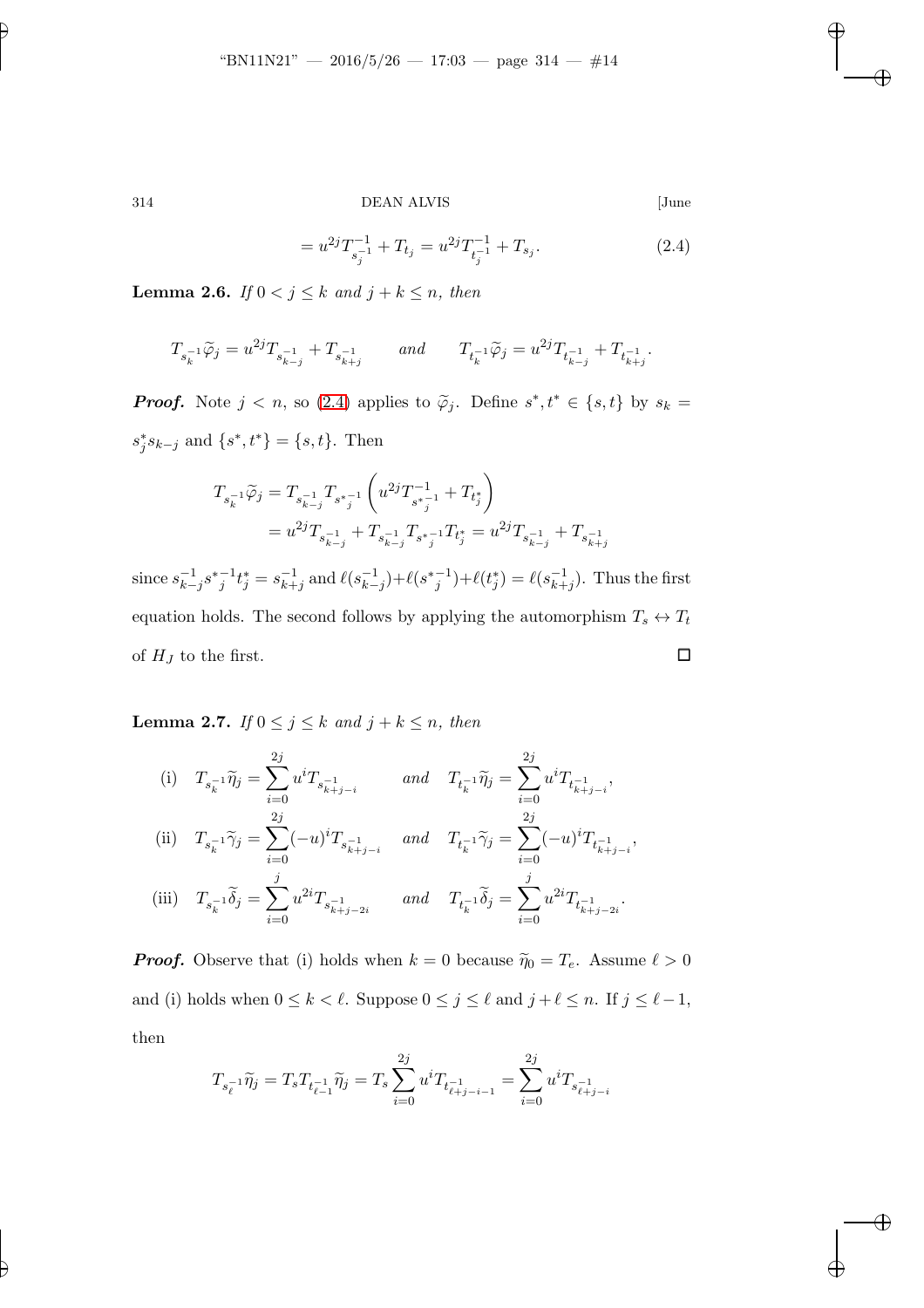by the induction hypothesis. On the other hand, if  $j = \ell$ , then

$$
T_{s_{\ell}^{-1}}\widetilde{\eta}_{\ell} = T_{s_{\ell}^{-1}}(\widetilde{\varphi}_{\ell} + u\widetilde{\eta}_{\ell-1}) = T_{s_{\ell}^{-1}}\widetilde{\varphi}_{\ell} + uT_{s}T_{t_{\ell-1}^{-1}}\widetilde{\eta}_{\ell-1}
$$
  
\n
$$
= u^{2\ell}T_{e} + T_{s_{2\ell}^{-1}} + uT_{s}\sum_{i=0}^{2\ell-2} u^{i}T_{t_{2\ell-i-2}^{-1}}
$$
  
\n
$$
= u^{2\ell}T_{e} + T_{s_{2\ell}^{-1}} + \sum_{i=0}^{2\ell-2} u^{i+1}T_{s_{2\ell-(i+1)}^{-1}} = \sum_{\ell=0}^{2\ell} u^{\ell}T_{s_{2\ell-1}^{-1}}
$$

by Lemma [2.6.](#page-13-0) Thus the first equation of (i) holds in the case  $k = \ell$ . The second equation of (i) follows in the case  $k = \ell$  by applying the automorphism  $T_s \leftrightarrow T_t$  to the first equation. Thus (i) holds by induction.

Let  $\zeta$  be the automorphism of  $\mathbb{Q}(u)$  determined by  $\zeta(u) = -u$ . Extend  $\zeta$ to a semilinear automorphism of  $H_J$  by defining  $\zeta(\sum \alpha_w T_w) = \sum \zeta(\alpha_w) T_w$ . Then  $\zeta(\tilde{\eta}_m) = \tilde{\gamma}_m$ , and so the formulas of (ii) are obtained by applying  $\zeta$  to the formulas of (i). Finally, (iii) follows by averaging the formulas of (i) and (ii).

## 3. Proof of Theorem [1.3](#page-3-3)

We begin this section by outlining constructions due to Lusztig([\[6\]](#page-41-1), 2.4–2.10) of  $H_J$ -modules with bases supporting  $W_J$ -digraphs when  $W_J$  is a finite dihedral group. The arguments given here, which differ somewhat from those in [\[6](#page-41-1)], are included for the sake of completeness.

Assume  $J = \{s, t\}, 1 < n = n(s, t) < \infty$ . When arguing that the  $\{s, t\}$ -labeled digraphs in Figures [1.3–](#page-4-0)[1.10](#page-5-0) are  $W_J$ -digraphs, we may as well assume  $n = m$  for Figures [1.3–](#page-4-0)[1.5,](#page-4-2)  $n = 2m - 1$  for Figures [1.6](#page-4-3)[–1.7,](#page-4-4) and  $n = 2m - 2$ in Figure [1.8.](#page-4-5) Indeed, if  $n, n'$  are positive integers and n divides  $n'$ , then

$$
\overbrace{\tau_s \tau_t \cdots}^n = \overbrace{\tau_t \tau_s \cdots}^n \quad \text{implies} \quad \overbrace{\tau_s \tau_t \cdots}^{n'} = \overbrace{\tau_t \tau_s \cdots}^{n'}.
$$

Put  $s' = s$  if m is even,  $s' = t$  if m is odd, and define t' by  $\{s', t'\} = \{s, t\}.$ We consider cases.

**Case 1.** Figure [1.3,](#page-4-0)  $n = m \geq 2$ .

 $\ell$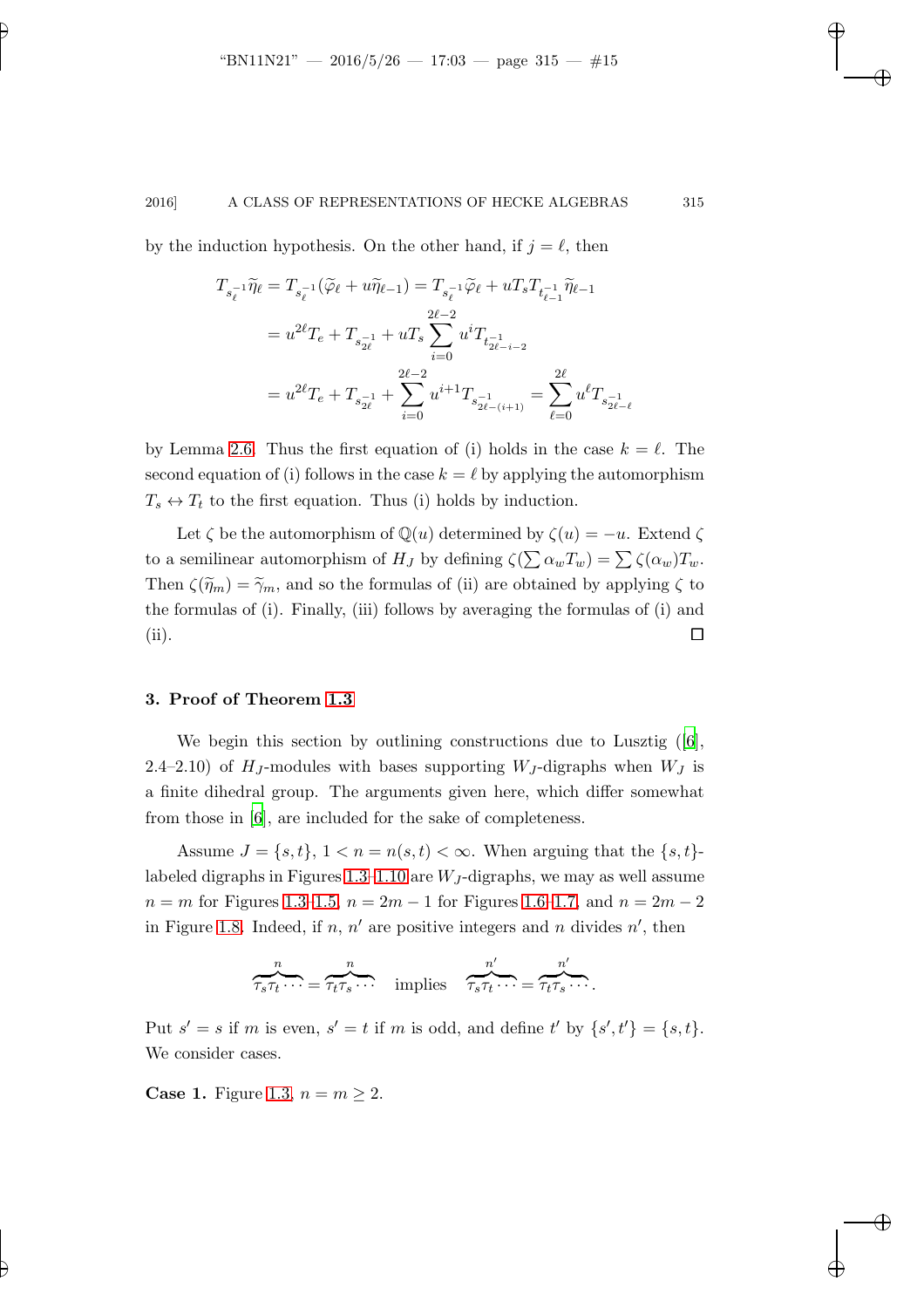Define  $\mu_0 = T_e$  and

$$
\begin{cases}\n\mu_1 = T_s \mu_0, \mu_2 = T_t \mu_1, \cdots, \mu_{m-1} = T_{s'} \mu_{m-2}, \mu_m = T_{t'} \mu_{m-1}, \\
\mu'_1 = T_t \mu_0, \mu'_2 = T_s \mu'_1, \cdots, \mu'_{m-1} = T_{t'} \mu'_{m-2}, \mu_m = T_{s'} \mu'_{m-1}.\n\end{cases}
$$

Then

$$
\mu_m = T_{s_m} = T_{t_m} = \mu'_m,
$$

and so by Lemma [2.5](#page-11-0)  $X = {\mu_0, \mu_1, ..., \mu_{m-1}, \mu'_1, \mu'_2, ..., \mu'_m} = {T_w | w \in W_J}$ supports a  $W_J$ -digraph. This  $W_J$ -digraph is isomorphic to the J-labeled digraph of Figure [1.3](#page-4-0) via  $\mu_j \leftrightarrow \alpha_j$  for  $0 \le j \le m-1$ ,  $\mu'_j \leftrightarrow \beta_j$  for  $1 \le j \le m$ .

**Case 2.** Figure [1.4,](#page-4-1)  $n = m \geq 2$ .

Let  $\nu_0 = T_e$ , and define

$$
\begin{cases} \nu_1 = T_s^\circ \nu_0, \nu_2 = T_t \nu_1, \dots, \nu_{m-1} = T_{s'} \nu_{m-2}, \nu_m = T_{t'} \nu_{m-1}, \\ \nu'_1 = T_t \nu_0, \nu'_2 = T_s \nu'_1, \dots, \nu'_{m-1} = T_{t'} \nu'_{m-2}, \nu'_m = T_{s'}^\circ \nu'_{m-1}. \end{cases}
$$

Then

$$
\nu_m = T_{t_{m-1}} T_s^\circ = (u+1)^{-1} T_{t_{m-1}} (T_s - u) = (u+1)^{-1} (T_{s_m} - u T_{t_{m-1}})
$$
  
=  $(u+1)^{-1} (T_{t_m} - u T_{t_{m-1}}) = (u+1)^{-1} (T_{s'} T_{t_{m-1}} - u T_{t_{m-1}})$   
=  $(u+1)^{-1} (T_{s'} - u) T_{t_{m-1}} = T_{s'}^\circ T_{t_{m-1}} = \nu'_m,$ 

so  $X = \{\nu_0, \nu_1, \dots, \nu_{m-1}, \nu'_1, \nu'_2, \dots, \nu'_m\}$  is linearly independent, so is a basis for  $H_J$ , and supports a  $W_J$ -digraph by Lemma [2.5.](#page-11-0) This  $W_J$ -digraph is isomophic to the J-labeled digraph of Figure [1.4](#page-4-1) via  $\nu_j \leftrightarrow \alpha_j$  for  $0 \le j \le$  $m-1, \nu'_j \leftrightarrow \beta_j \text{ for } 1 \leq j \leq m.$ 

**Case 3.** Figure [1.5,](#page-4-2)  $n = m \geq 2$ .

Interchanging  $s$  and  $t$  in the argument given for the previous case shows that the J-labeled multigraph in Figure [1.5](#page-4-2) is a  $W_J$ -digraph.

**Case 4.** Figure [1.6,](#page-4-3)  $n = 2m - 1$ ,  $m \ge 2$ .

Define an element  $\eta_0$  of  $H_J$  by

$$
\eta_0 = \widetilde{\eta}_{m-1} = \widetilde{\varphi}_{m-1} + u\widetilde{\varphi}_{m-2} + u^2 \widetilde{\varphi}_{m-3} + \cdots + u^{m-1} \widetilde{\varphi}_0.
$$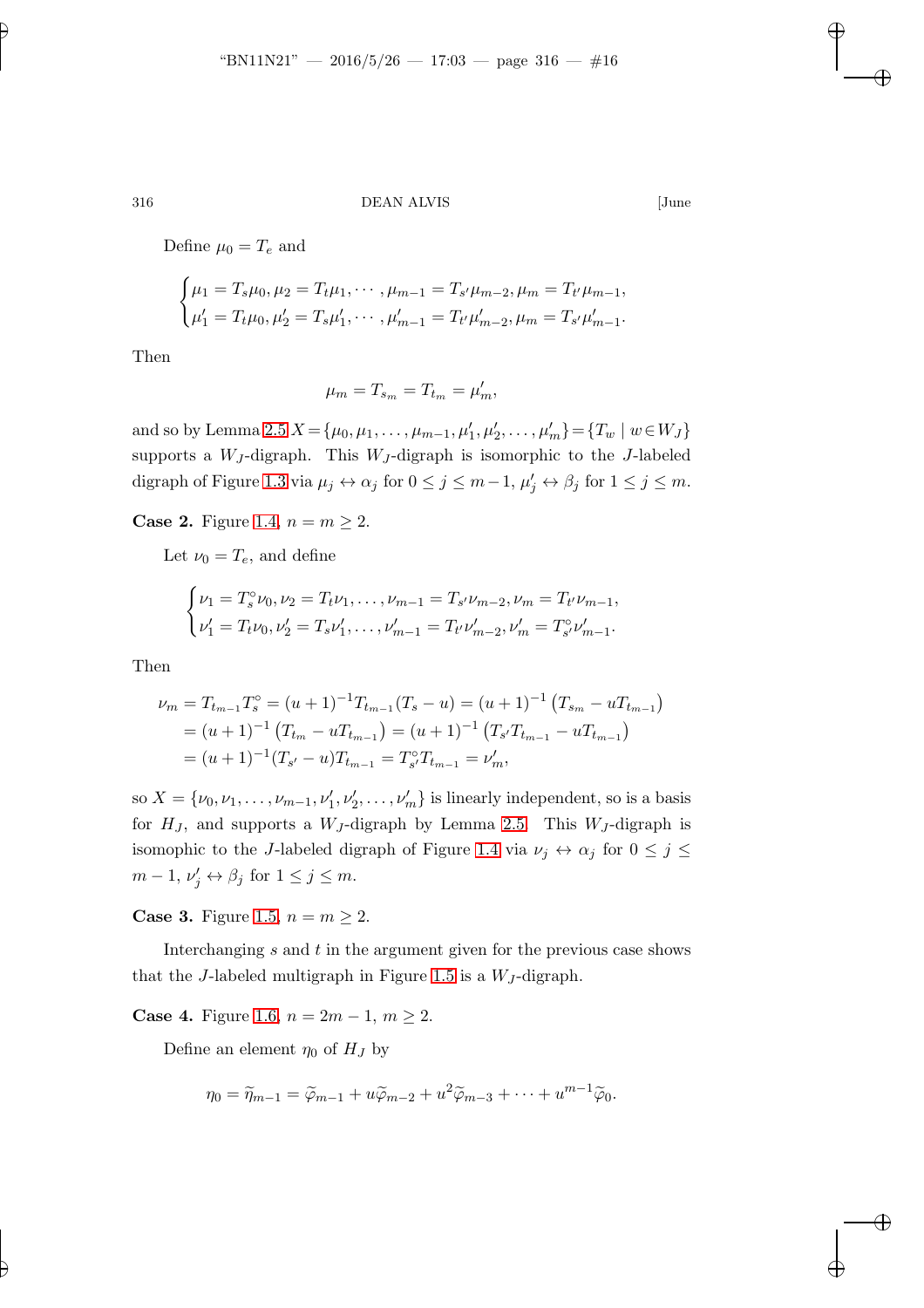Suppose  $m$  is even. Then by part (i) of Lemma [2.7,](#page-13-1)

$$
T_{t_{m-1}}(T_s - u)\eta_0 = T_{s_m}\widetilde{\eta}_m - uT_{t_{m-1}}\widetilde{\eta}_{m-1} = T_{t_m^{-1}}\widetilde{\eta}_{m-1} - uT_{t_{m-1}^{-1}}\widetilde{\eta}_{m-1}
$$
  
= 
$$
\sum_{i=0}^{2m-2} u^i T_{t_{2m-i-1}^{-1}} - u\sum_{i=0}^{2m-2} u^i T_{t_{2m-i-2}^{-1}}
$$
  
= 
$$
T_{t_{2m-1}^{-1}} - u^{2m-1} = T_{w_0} - u^n.
$$

On the other hand, if  $m$  is odd, then

$$
T_{t_{m-1}}(T_s - u)\eta_0 = T_{s_m}\widetilde{\eta}_{m-1} - uT_{t_{m-1}}\widetilde{\eta}_{m-1} = T_{s_m^{-1}}\widetilde{\eta}_{m-1} - uT_{s_{m-1}^{-1}}\widetilde{\eta}_{m-1}
$$
  
= 
$$
\sum_{i=0}^{2m-2} u^i T_{s_{2m-i-1}} - u\sum_{i=0}^{2m-2} u^i T_{s_{2m-i-2}} - T_{s_{2m-1}^{-1}} - u^{2m-1} = T_{w_0} - u^n.
$$

Hence

$$
T_{t_{m-1}}(T_s - u)\eta_0 = T_{w_0} - u^n = T_{s_{m-1}}(T_t - u)\eta_0,
$$

where the second equation follows by applying the automorphism  $T_s\leftrightarrow T_t$ to the first. Hence if we define

$$
\begin{cases}\n\eta_1 = T_s^\circ \eta_0, \eta_2 = T_t \eta_1, \dots, \eta_{m-1} = T_{s'} \eta_{m-2}, \eta_m = T_{t'} \eta_{m-1}, \\
\eta_1' = T_t^\circ \eta_0, \eta_2' = T_s \eta_1', \dots, \eta_{m-1}' = T_{t'} \eta_{m-2}', \eta_m' = T_{s'} \eta_{m-1}',\n\end{cases}
$$

then

$$
\eta_m = (u+1)^{-1} (T_{w_0} - u^n) = \eta'_m.
$$

Therefore  $X = \{\eta_0, \eta_1, \eta_2, \ldots, \eta_{m-1}, \eta'_1, \eta'_2, \ldots, \eta'_{m-1}, \eta'_m\}$  is a basis for a left ideal in  $H_J$  and X supports a  $W_J$ -digraph by Lemma [2.5.](#page-11-0) This  $W_J$ -digraph is isomorphic to the J-labeled digraph in Figure [1.6](#page-4-3) via  $\eta_j \leftrightarrow \alpha_j$  for  $0 \leq j \leq m-1, \eta'_j \leftrightarrow \beta_j \text{ for } 1 \leq j \leq m.$ 

**Case 5.** Figure [1.7,](#page-4-4)  $n = 2m - 1$ ,  $m \ge 2$ .

Put

$$
\gamma_0 = \widetilde{\gamma}_{m-1} = \widetilde{\varphi}_{m-1} - u\widetilde{\varphi}_{m-2} + u^2 \widetilde{\varphi}_{m-3} \pm \cdots + (-u)^{m-1} \widetilde{\varphi}_0.
$$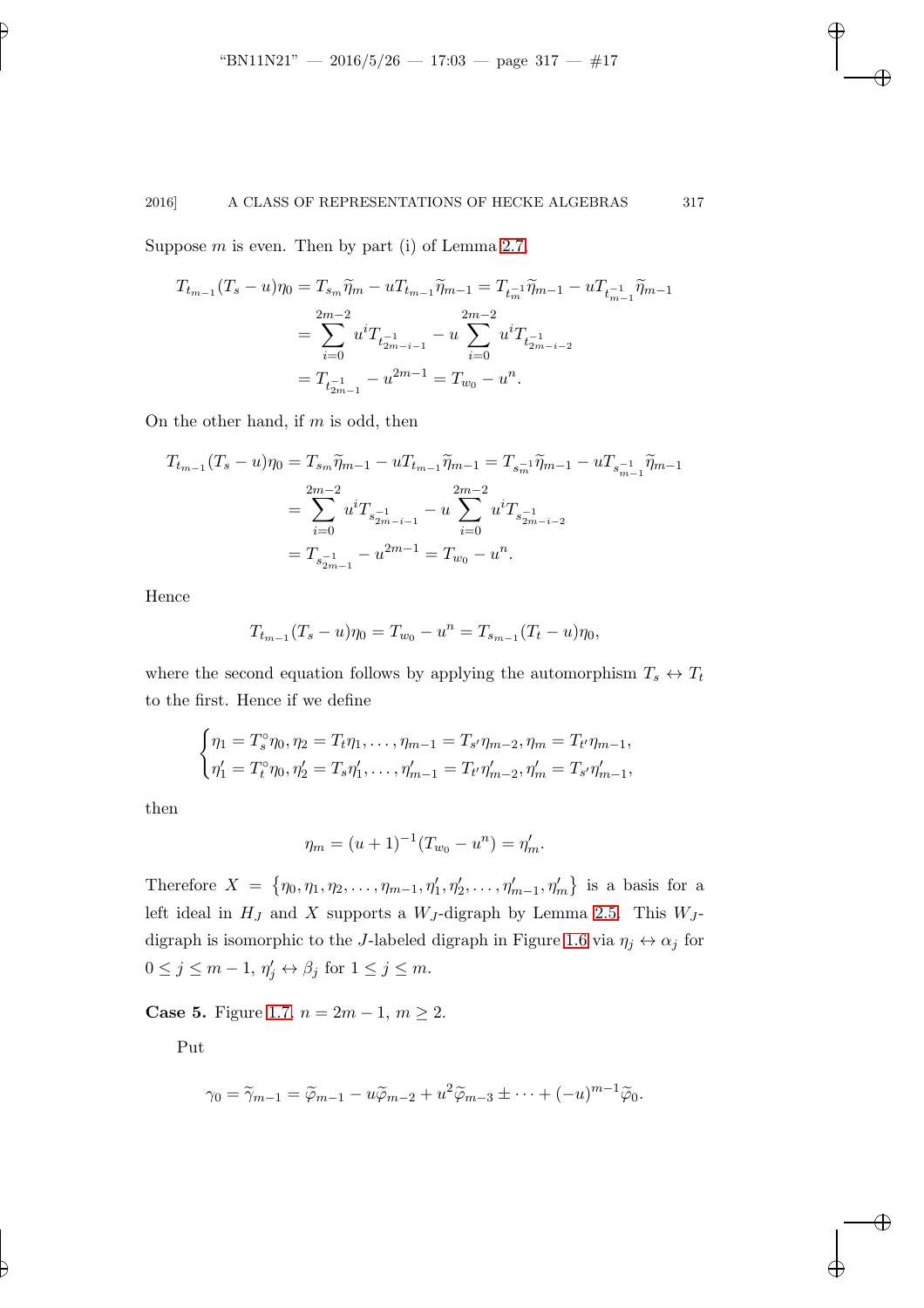If  $m$  is even, then part (ii) of Lemma [2.7](#page-13-1) gives

$$
(T_{t'} - u)T_{s_{m-1}}\gamma_0
$$
  
=  $(T_s - u)T_{s_{m-1}}\tilde{\gamma}_{m-1} = T_{s_m}\tilde{\gamma}_{m-1} - T_{s_{m-1}}\tilde{\gamma}_{m-1}$   
=  $T_{t_m^{-1}}\tilde{\gamma}_{m-1} - T_{s_{m-1}^{-1}}\tilde{\gamma}_{m-1} = \sum_{i=0}^{2m-2} (-u)^i T_{t_{2m-i-1}^{-1}} - u \sum_{i=0}^{2m} (-u)^i T_{s_{2m-i-2}^{-1}}$   
=  $\sum_{w \in W} (-u)^{n-\ell(w)} T_w$ .

On the other hand, if  $m$  is odd, then

$$
(T_{t'} - u)T_{s_{m-1}}\gamma_0
$$
  
=  $(T_t - u)T_{s_{m-1}}\tilde{\gamma}_{m-1} = T_{s_m}\tilde{\gamma}_{m-1} - uT_{s_{m-1}}\tilde{\gamma}_{m-1}$   
=  $T_{s_m^{-1}}\tilde{\gamma}_{m-1} - uT_{t_{m-1}^{-1}}\tilde{\gamma}_{m-1} = \sum_{i=0}^{2m-2} (-u)^i T_{s_{2m-i-1}^{-1}} - u\sum_{i=0}^{2m-2} (-u)^i T_{t_{2m-i-2}^{-1}}$   
=  $\sum_{w \in W} (-u)^{n-\ell(w)}T_w$ .

Therefore

$$
(T_{t'} - u)T_{s_{m-1}}\gamma_0 = \sum_{w \in W} (-u)^{n-\ell(w)}T_w = (T_{s'} - u)T_{t_{m-1}}\gamma_0,
$$

with the second equation following from the first by applying the automorphism  $T_s \leftrightarrow T_t$ . Hence if we put

$$
\begin{cases}\n\gamma_1 = T_s \gamma_0, \gamma_2 = T_t \gamma_1, \dots, \gamma_{m-1} = T_{s'} \gamma_{m-2}, \gamma_m = T_{t'}^{\circ} \gamma_{m-1}, \\
\gamma_1' = T_t \gamma_0, \gamma_2' = T_s \gamma_1', \dots, \gamma_{m-1}' = T_{t'} \gamma_{m-2}', \gamma_m' = T_{s'}^{\circ} \gamma_{m-1}',\n\end{cases}
$$

then

$$
\gamma_m = (u+1)^{-1} \sum_{w \in W} (-u)^{n-\ell(w)} T_w = \gamma'_m.
$$

Thus  $X = \{\gamma_0, \gamma_1, \dots, \gamma_{m-1}, \gamma'_1, \gamma'_2, \dots, \gamma'_{m-1}, \gamma'_m\}$  is a basis for a left ideal of  $H_J$  supporting a  $W_J$ -digraph. Moreover, this  $W_J$ -digraph is isomorphic to the digraph of Figure [1.7](#page-4-4) via  $\gamma_j \leftrightarrow \alpha_j$  for  $0 \leq j \leq m-1$ ,  $\gamma'_j \leftrightarrow \beta_j$  for  $1 \leq j \leq m$ .

**Case 6.** Figure [1.8,](#page-4-5)  $n = 2m - 2$ ,  $m \ge 2$ .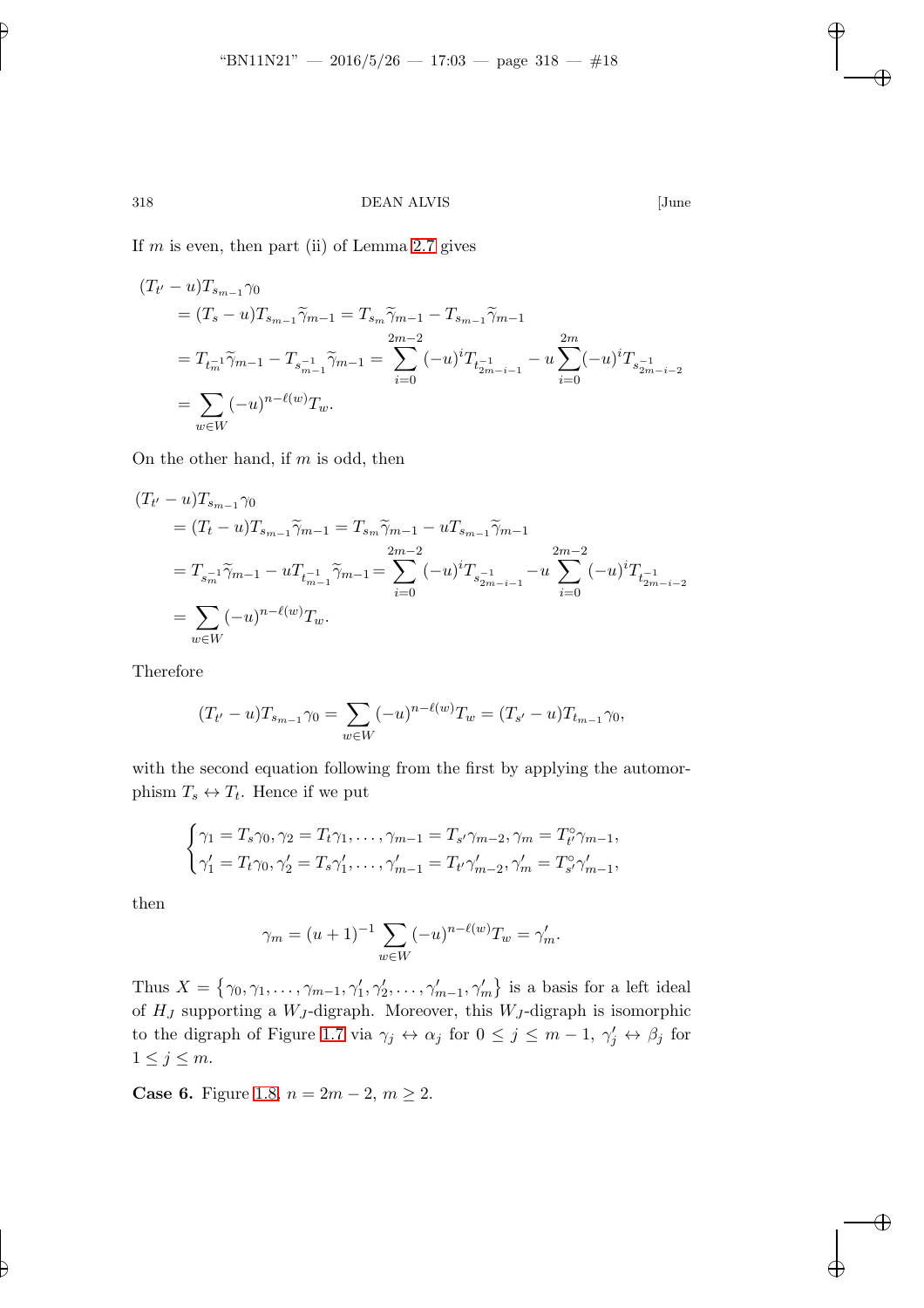Define

$$
\delta_0 = \widetilde{\delta}_{m-2} = \frac{1}{2}(\widetilde{\eta}_{m-2} + \widetilde{\gamma}_{m-2}).
$$

If  $m$  is even, then by part (iii) of Lemma [2.7](#page-13-1) we have

$$
(T_{t'} - u)T_{t_{m-2}}(T_s - u)\delta_0 = (T_{s_m} - uT_{s_{m-1}} - uT_{t_{m-1}} + u^2T_{t_{m-2}})\delta_{m-2}
$$
  
\n
$$
= (T_{t_m} - uT_{s_{m-1}} - uT_{t_{m-1}} + u^2T_{s_{m-2}})\delta_{m-2}
$$
  
\n
$$
= \sum_{i=0}^{m-2} u^{2i}T_{t_{2m-2-2i}} - u\sum_{i=0}^{m-2} u^{2i}T_{s_{2m-3-2i}} - u\sum_{i=0}^{m-2} u^{2i}T_{s_{2m-4-2i}} - u\sum_{i=0}^{m-2} u^{2i}T_{t_{2m-3-2i}} + u^2\sum_{i=0}^{m-2} u^{2i}T_{s_{2m-4-2i}} - \sum_{w \in W} (-u)^{n-\ell(w)}T_w.
$$

On the other hand, if  $m$  is odd then

$$
(T_{t'} - u)T_{t_{m-2}}(T_s - u)\delta_0 = (T_{s_m} - uT_{s_{m-1}} - uT_{t_{m-1}} + u^2T_{t_{m-2}})\tilde{\delta}_{m-2}
$$
  
\n
$$
= (T_{s_m} - uT_{t_{m-1}} - uT_{s_{m-1}} + u^2T_{t_{m-2}})\tilde{\delta}_{m-2}
$$
  
\n
$$
= \sum_{i=0}^{m-2} u^{2i}T_{s_{2m-2-2i}} - u\sum_{i=0}^{m-2} u^{2i}T_{t_{2m-3-2i}} - u^2T_{t_{2m-3-2i}} + u^2T_{t_{2m-4-2i}}.
$$
  
\n
$$
- u\sum_{i=0}^{m-2} u^{2i}T_{s_{2m-3-2i}} + u^2\sum_{i=0}^{m-2} u^{2i}T_{t_{2m-4-2i}}.
$$
  
\n
$$
= \sum_{w \in W} (-u)^{n-\ell(w)}T_w.
$$

Therefore

$$
(T_{t'} - u)T_{t_{m-2}}(T_s - u)\delta_0 = \sum_{w \in W} (-u)^{n-\ell(w)}T_w = (T_{s'} - u)T_{s_{m-2}}(T_t - u)\delta_0,
$$

with the second equation following from the first by applying the automorphism  $T_s \leftrightarrow T_t$ . Thus if we define

$$
\begin{cases} \delta_1 = T_s^{\circ} \delta_0, \delta_2 = T_t \delta_1, \dots, \delta_{m-2} = T_{s'} \delta_{m-1}, \delta_m = T_{t'}^{\circ} \delta_{m-1}, \\ \delta_1' = T_t^{\circ} \delta_0, \delta_2' = T_s \delta_1', \dots, \delta_{m-2}' = T_{t'} \delta_{m-1}', \delta_m' = T_{s'}^{\circ} \delta_{m-1}', \end{cases}
$$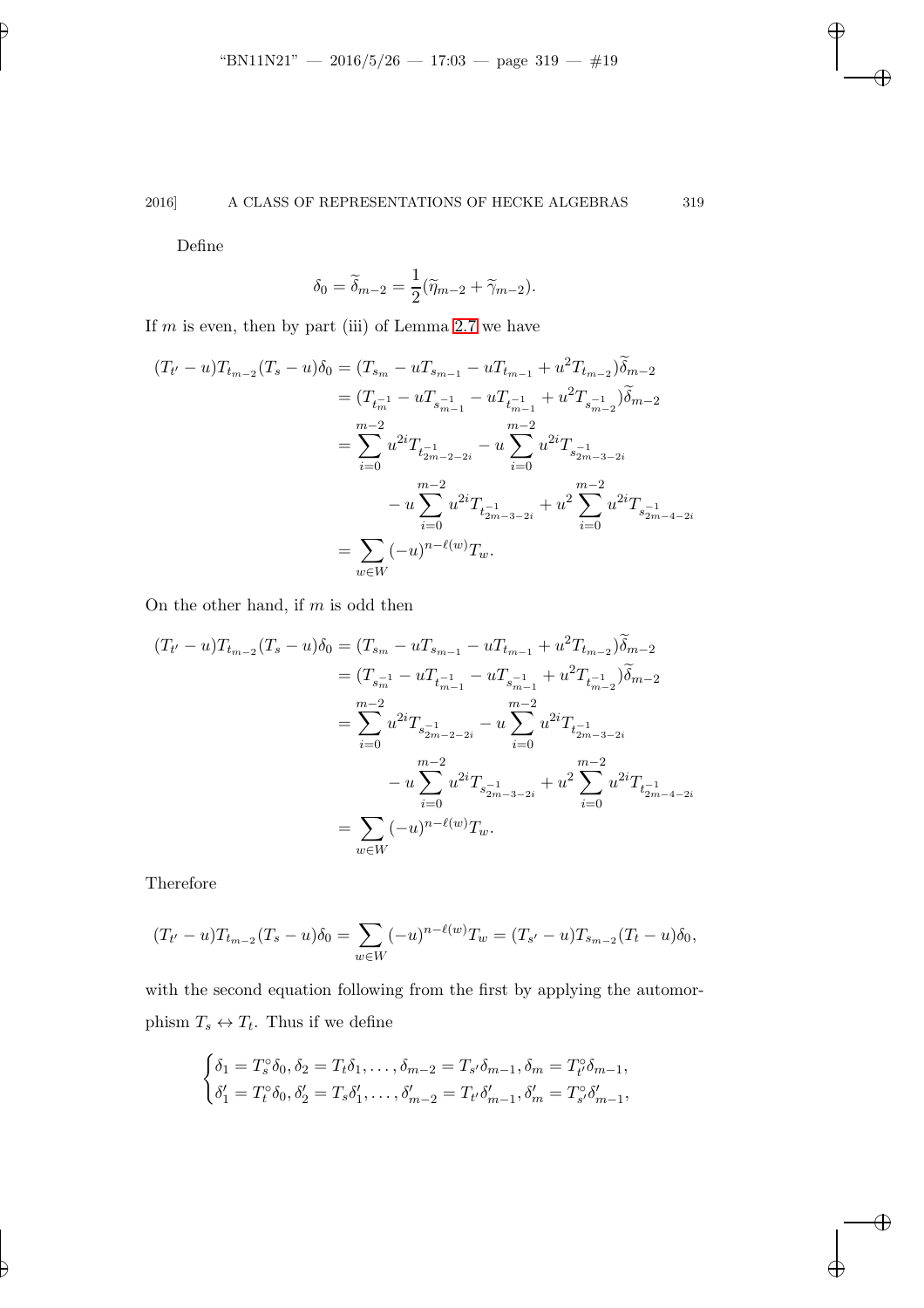then

$$
\delta_m = (u+1)^{-2} \sum_{k=0}^n (-u)^{n-k} \sigma_k = \delta'_m.
$$

Hence  $X = \{\delta_0, \delta_1, \ldots, \delta_{m-1}, \delta'_1, \delta'_2, \ldots, \delta'_m\}$  is a basis for a left ideal of  $H_J$ that supports a  $W_J$ -digraph. This  $W_J$ -digraph is isomorphic to the J-labeled multigraph of Figure [1.8](#page-4-5) via  $\delta_j \leftrightarrow \alpha_j$  for  $0 \leq j \leq m-1$ ,  $\delta'_j \leftrightarrow \beta_j$  for  $1\leq j\leq m$ .

**Case 7.** Figure [1.9](#page-5-1) or Figure [1.10,](#page-5-0)  $m = 1$ ,  $n \geq 2$  arbitrary.

Suppose  $\Gamma$  is one of the *J*-labeled digraphs of Figures [1.9–](#page-5-1)[1.10.](#page-5-0) Then with  $M = \text{span} \{\alpha_0, \beta_1\}, T_s$  and  $T_t$  induce the same operator  $\tau_s = \tau_t$  on M. Thus the relation [\(2.2\)](#page-7-2) holds automatically, and so  $\Gamma$  is a  $W_J$ -digraph.

From the constructions above, it follows that (b) implies (a) in Theo-rem [1.3.](#page-3-3) To establish the converse, we can reduce to the case  $S = J = \{s, t\},\$  $1 < n = n(s,t) < \infty$ ,  $W = W_J$ ,  $H = H_J$ , and need only show that any connected W-digraph  $\Gamma$  is isomorphic to one of the J-labeled digraphs of Figures [1.3](#page-4-0)[–1.10,](#page-5-0) with m and n satisfying the appropriate divisibility conditions.

Let X be the set of vertices of Γ, and let  $M = \text{span} X$  be the associated H-module. If  $\alpha \in X$ , then  $X \subseteq H\alpha$  because  $\Gamma$  is connected, so  $|X| =$  $\dim M = \dim H \alpha \leq \dim H = 2n$ . Moreover, |X| is even by Lemma [2.3.](#page-9-1) Since every vertex of  $\Gamma$  is contained in exactly  $|S| = 2$  edges, it follows that  $\Gamma_{\text{undir}}$  is a simple cycle of size  $2m$ , where  $1 \leq m \leq n$ .

Let  $\gamma_0$  be any vertex of Γ. Number the remaining vertices  $\gamma_1, \gamma_2, \ldots, \gamma_{2m-1}$ in such a way that Γ has an edge from  $\gamma_{i-1}$  to  $\gamma_i$  or from  $\gamma_i$  to  $\gamma_{i-1}$  for  $1 \leq i \leq 2m-1$ . Put  $\gamma_{2m} = \gamma_0$ , so  $\Gamma$  also has an edge from  $\gamma_{2m-1}$  to  $\gamma_{2m}$  or from  $\gamma_{2m}$  to  $\gamma_{2m-1}$ . We consider the subscript j in  $\gamma_j$  as an integer modulo 2m.

Recall the linear characters  $\lambda_1 = \text{ind}, \lambda_2 = \text{sgn} : H \to \mathbb{Q}(u)$  of H are determined by

$$
\lambda_1(T_s) = \lambda_1(T_t) = u^2
$$
 and  $\lambda_2(T_s) = \lambda_2(T_t) = -1$ .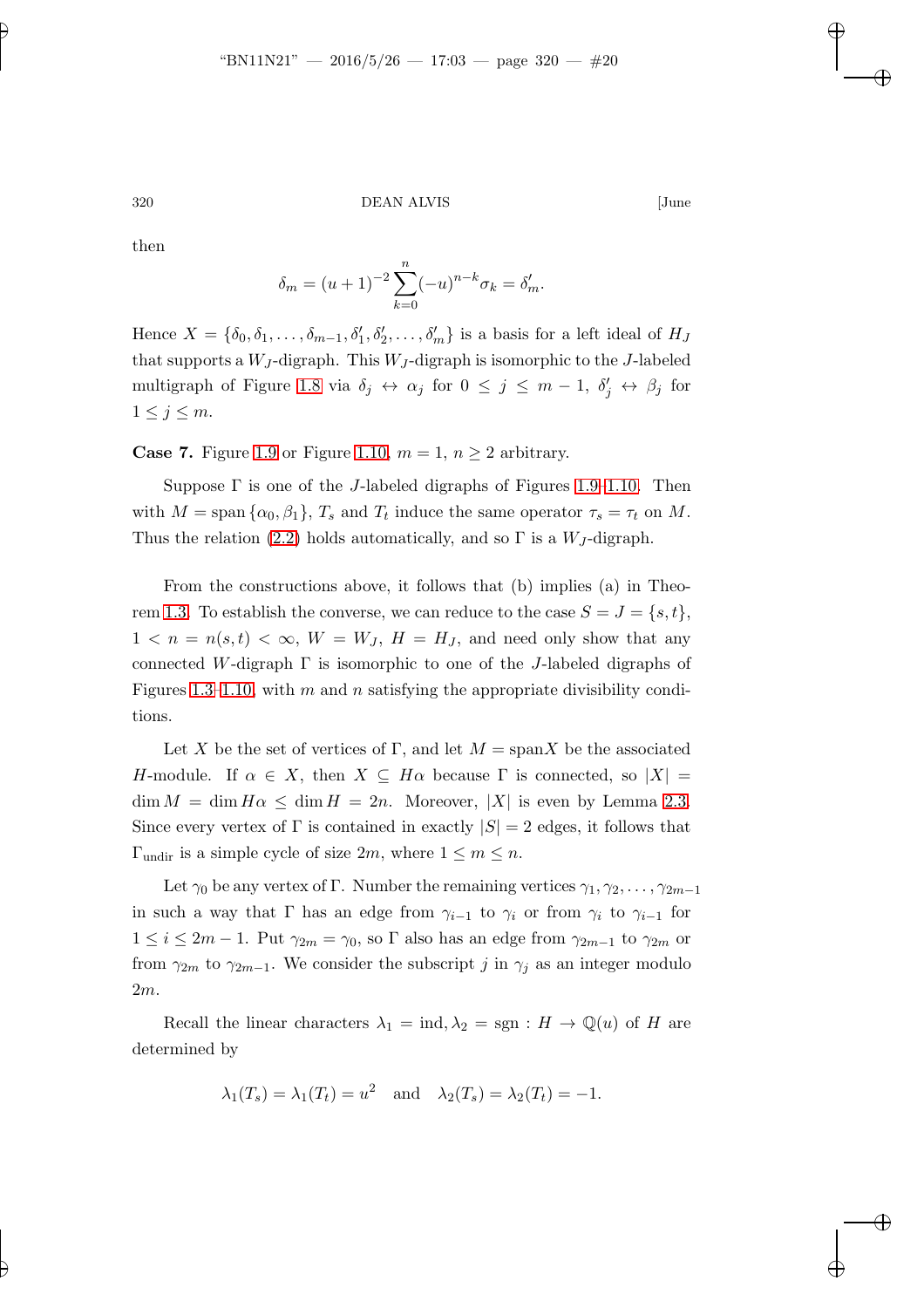If n is even, there are two additional linear characters  $\lambda_3, \lambda_4 : H \to \mathbb{Q}(u)$ given by

$$
\lambda_3(T_s) = u^2, \lambda_3(T_t) = -1
$$
 and  $\lambda_4(T_s) = -1, \lambda_4(T_t) = u^2$ .

It is known that  $H_{\mathbb{C}} = \mathbb{C}(u) \otimes_{\mathbb{Q}(u)} H$  is split semisimple over  $\mathbb{C}(u)$ , any irreducible representation of  $H_{\mathbb{C}}$  of dimension greater than 1 is two-dimensional, and the eigenvalues of  $T_s$  and  $T_t$  in any two-dimensional irreducible representation are  $-1$  and  $u^2$  (see [\[5\]](#page-41-4), or [\[2\]](#page-41-5), 8.3). Let  $m_1, m_2, m_3, m_4$  be the number of summands in a direct sum decomposition of  $M_{\mathbb{C}} = \mathbb{C}(u) \otimes_{\mathbb{O}(u)} M$  into irreducible modules that afford  $\lambda_1$ ,  $\lambda_2$ ,  $\lambda_3$ ,  $\lambda_4$ , respectively (with  $m_3 = m_4 = 0$ if  $n$  is odd), and let  $N$  be the number of two-dimensional irreducible summands. With  $P_s$  as in Lemma [2.3,](#page-9-1)  $T_s$  has eigenvalues  $-1$  and  $u^2$  on each subspace span  $\{\alpha,\beta\},\{\alpha,\beta\} \in P_s$ , and thus  $T_s$  has a total of m eigenvalues  $-1$  and m eigenvalues  $u^2$  on M. Since the same is true of  $T_t$ , we must have

$$
m_1 + m_3 + N = m_1 + m_4 + N = m_2 + m_3 + N = m_2 + m_4 + N = m,
$$

and so  $m_1 = m_2$  and  $m_3 = m_4$ . By Lemma [2.4,](#page-9-0) the unique one-dimensional subspace  $M_1$  of M that affords the character  $\lambda_1$  is spanned by  $v_1 = \sum_{i=1}^{2m} \gamma_i$ , and thus  $m_1 = 1$ . Hence  $m_2 = 1$ , so there is a unique one-dimensional subspace  $M_2$  of M affording  $\lambda_2$ . Let  $v_2 = \sum_{i=1}^{2m} \zeta_i \gamma_i$  be a nonzero element of  $M_2$ . By Lemma [2.4,](#page-9-0) we have

$$
\zeta_i = \begin{cases}\n-\frac{1}{u^2}\zeta_{i-1} & \text{if } \gamma_{i-1} \stackrel{s}{\longrightarrow} \gamma_i \text{ or } \gamma_{i-1} \stackrel{t}{\longrightarrow} \gamma_i \text{ is an edge of } \Gamma, \\
-u^2\zeta_{i-1} & \text{if } \gamma_{i-1} \stackrel{s}{\longrightarrow} \gamma_i \text{ or } \gamma_{i-1} \stackrel{t}{\longrightarrow} \gamma_i \text{ is an edge of } \Gamma, \\
-\frac{u+1}{u^2-u}\zeta_{i-1} & \text{if } \gamma_{i-1} \stackrel{s}{\longrightarrow} \gamma_i \text{ or } \gamma_{i-1} \stackrel{t}{\longrightarrow} \gamma_i \text{ is an edge of } \Gamma, \\
-\frac{u^2-u}{u+1}\zeta_{i-1} & \text{if } \gamma_{i-1} \stackrel{s}{\longrightarrow} \gamma_i \text{ or } \gamma_{i-1} \stackrel{t}{\longrightarrow} \gamma_i \text{ is an edge of } \Gamma.\n\end{cases}
$$

for  $1 \leq i \leq 2m$ . If  $m = 1$ , then it follows that the edge joining  $\gamma_0$  and  $\gamma_1$  labeled s must have the same type and direction as the edge joining  $\gamma_0$ and  $\gamma_1$  labeled t, and so  $\Gamma$  is isomorphic to one of the J-labeled digraphs of Figure [1.9](#page-5-1)[–1.10.](#page-5-0) We assume  $m \geq 2$  for the remainder of the proof, so there is a unique edge joining  $\gamma_i$  to  $\gamma_{i-1}$  for  $1 \leq i \leq 2m$ . Further,

$$
\zeta_0 = \zeta_{2m} = \zeta_0 \prod_{i=1}^{2m} \frac{\zeta_i}{\zeta_{i-1}},
$$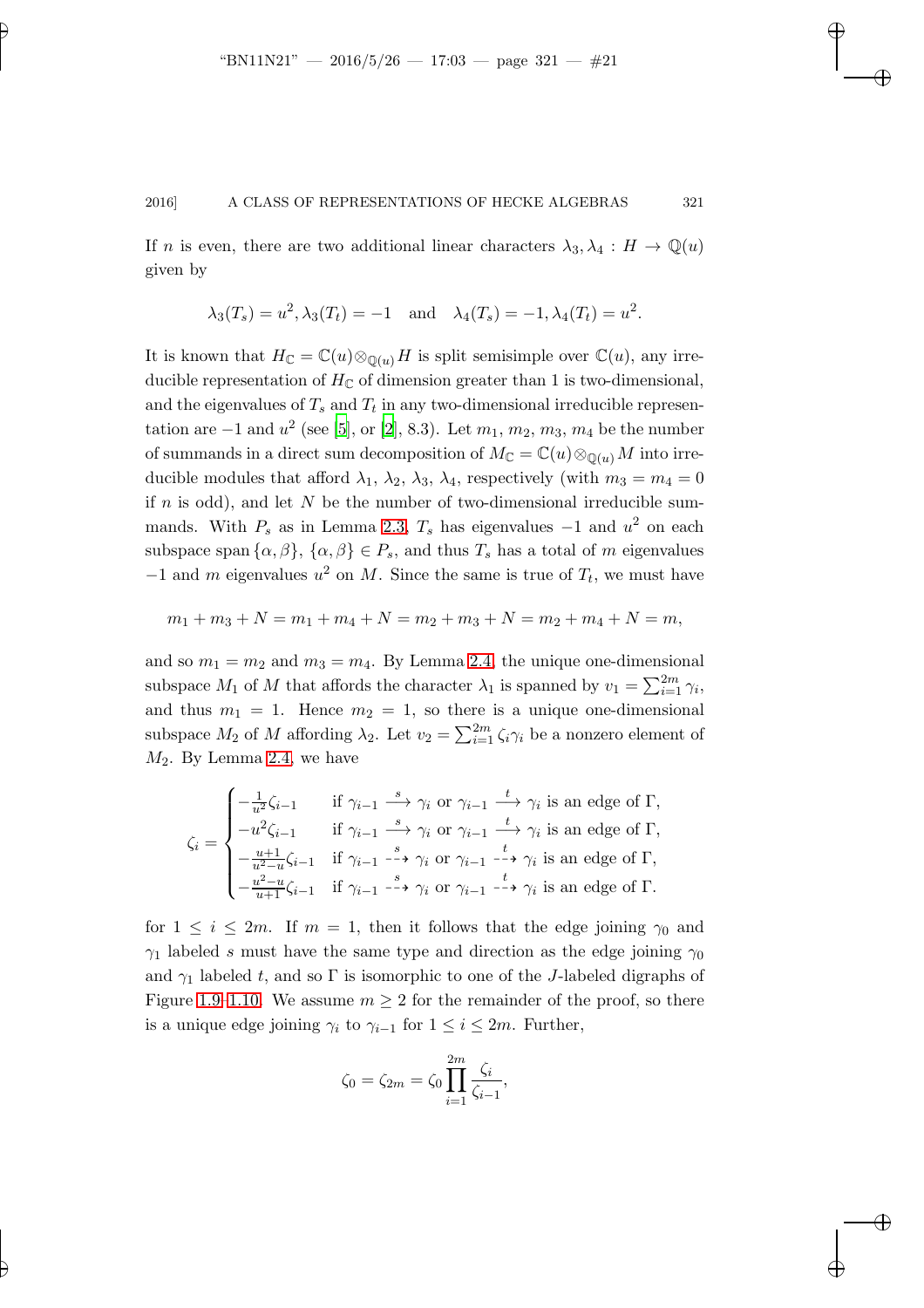and so  $\prod_{i=1}^{2m}(\zeta_i/\zeta_{i-1}) = 1$ . It follows that the number of edges of type  $\gamma_{i-1} \longrightarrow \gamma_i$  (labeled either s or t) is equal to the number of edges of type  $\gamma_{i-1} \longrightarrow \gamma_i, 1 \leq i \leq 2m$ , and the number of edges of type  $\gamma_{i-1} \dashrightarrow \gamma_i$  is equal to the number of edges of type  $\gamma_{i-1}$  -→  $\gamma_i$ ,  $1 \leq i \leq 2m$ .

Next, we compute the coefficient  $\kappa_j$  of  $\gamma_j$  in the expression for  $T_sT_t\gamma_j$ as a linear combination of  $\{\gamma_1, \ldots, \gamma_{2m}\}$ . These coefficients are given in Table [3.1,](#page-21-0) which is organized according to the types of edges joining  $\gamma_i$  to the adjacent vertices  $\delta$ ,  $\varepsilon$  in  $\Gamma$ . (Either  $\delta = \gamma_{j-1}$  and  $\varepsilon = \gamma_{j+1}$  or  $\delta = \gamma_{j+1}$ and  $\varepsilon = \gamma_{j-1}$ : the coefficient  $\kappa_j$  is the same in either case.) The entries of

<span id="page-21-0"></span>

|                                                                                                          | Table 3.1                                                                                                       |                                                                                                                 |
|----------------------------------------------------------------------------------------------------------|-----------------------------------------------------------------------------------------------------------------|-----------------------------------------------------------------------------------------------------------------|
| edges in $\Gamma$ coefficient $\kappa_i$                                                                 | edges in $\Gamma$ coefficient $\kappa_j$                                                                        |                                                                                                                 |
| $\delta \stackrel{s}{\longrightarrow} \gamma_i \stackrel{t}{\longrightarrow} \varepsilon$ 0              | $\delta \stackrel{s}{\longleftarrow} \gamma_i \stackrel{t}{\longrightarrow} \varepsilon$                        | $\sim$ 0                                                                                                        |
| $\delta \stackrel{s}{\longrightarrow} \gamma_i \stackrel{t}{\dashrightarrow} \varepsilon \quad u(u^2-1)$ | $\delta \stackrel{s}{\longleftarrow} \gamma_i \stackrel{t}{\dashrightarrow} \varepsilon$                        | $\overline{0}$                                                                                                  |
| $\delta \stackrel{s}{\dashrightarrow} \gamma_i \stackrel{t}{\longrightarrow} \varepsilon$ 0              | $\delta \stackrel{s}{\dashleftarrow} \gamma_i \stackrel{t}{\longrightarrow} \varepsilon$                        | $\overline{0}$                                                                                                  |
| $\delta \stackrel{s}{\dashrightarrow} \gamma_i \stackrel{t}{\dashrightarrow} \varepsilon u(u^2-u-1)$     | $\delta \stackrel{s}{\leftarrow} - \gamma_i \stackrel{t}{\dashrightarrow} \varepsilon$ $u^2$                    |                                                                                                                 |
| $\delta \stackrel{s}{\longleftarrow} \gamma_i \stackrel{t}{\longleftarrow} \varepsilon \qquad 0$         | $\delta \stackrel{s}{\longrightarrow} \gamma_i \stackrel{t}{\longleftarrow} \varepsilon \qquad (u^2-1)^2$       |                                                                                                                 |
| $\delta \stackrel{s}{\longleftarrow} \gamma_i \stackrel{s}{\longleftarrow} \varepsilon \qquad 0$         |                                                                                                                 | $\delta \stackrel{s}{\longrightarrow} \gamma_i \stackrel{t}{\longleftarrow} \varepsilon (u^2-1)(u^2-u-1)$       |
| $\delta \leftarrow^s - \gamma_i \leftarrow^t \varepsilon \quad u(u^2 - 1)$                               |                                                                                                                 | $\delta \stackrel{s}{\dashrightarrow} \gamma_i \stackrel{t}{\longleftarrow} \varepsilon (u^2 - 1)(u^2 - u - 1)$ |
| $\delta \stackrel{s}{\dashleftarrow} \gamma_i \stackrel{t}{\dashleftarrow} \varepsilon u(u^2 - u - 1)$   | $\delta \stackrel{s}{\dashrightarrow} \gamma_i \stackrel{t}{\dashleftarrow} \varepsilon \qquad (u^2 - u - 1)^2$ |                                                                                                                 |

this table are easily verified. For example, if  $\gamma_{j-1} \stackrel{s}{\dashleftarrow} \gamma_j \stackrel{t}{\dashrightarrow} \gamma_{j+1}$  are edges in Γ, then

$$
T_s T_t \gamma_j = T_s(u\gamma_j + (u+1)\gamma_{j+1}) = u(u\gamma_j + (u+1)\gamma_{j-1}) + (u+1)T_s \gamma_{j+1},
$$

and so  $\kappa_j = u^2$  since  $T_s \gamma_{j+1} \in \text{span}\{\gamma_{j+1}, \gamma_{j+2}\}.$  On the other hand, if  $\Gamma$ has edges  $\gamma_{j+1} \stackrel{s}{\longrightarrow} \gamma_j \stackrel{t}{\dashrightarrow} \gamma_{j-1}$ , then

$$
T_s T_t \gamma_j = T_s (u \gamma_{j+1} + (u+1) \gamma_{j-1}) = u(u^2 \gamma_{j+1} + (u^2 - 1) \gamma_j) + (u+1) T_s \gamma_{j-1},
$$

and so  $\kappa_j = u(u^2 - 1)$  because  $T_s \gamma_{j-1} \in \text{span}\{\gamma_{j-1}, \gamma_{j-2}\}.$ 

From Table [3.1](#page-21-0) we see that the constant term in the trace  $tr(T_sT_t)$  =  $\sum_{j=1}^{2m} \kappa_j$  is equal to the number of sinks in  $\Gamma$ . However,  $T_sT_t$  has values  $u^4$  and 1 under  $\lambda_1$  and  $\lambda_2$ , respectively, and value  $-u^2$  under both  $\lambda_3$  and  $\lambda_4$  if *n* is even. Also,  $T_s T_t$  has eigenvalues of the form  $e^{i\theta} u^2$ ,  $e^{-i\theta} u^2$  in any two-dimensional irreducible representation of  $H_{\mathbb{C}}$ , where  $e^{i\theta}$  is a complex nth root of unity([\[5\]](#page-41-4), Theorem 2, or [\[2\]](#page-41-5), Theorem 8.3.1). Therefore the constant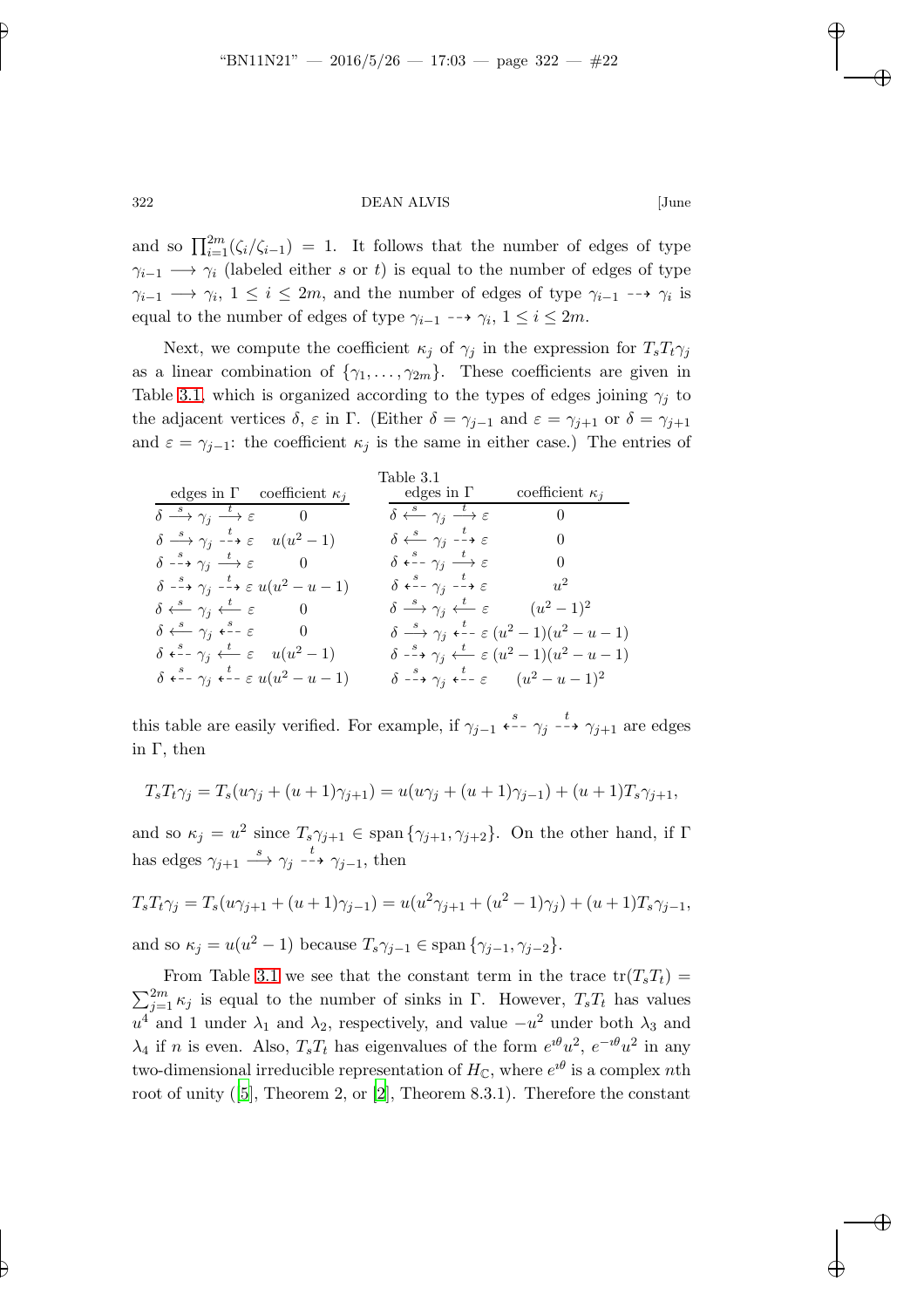term of  $tr(T_sT_t)$  is  $m_2 = 1$ . Hence Γ has a unique sink  $\beta$ , and so also a unique source  $\alpha$ .

Renumbering the vertices if necessary, we can assume that  $\gamma_0 = \alpha$ . Since  $Γ$  has a unique sink  $β$  and the number of edges of type  $γ_{i-1}$   $\stackrel{s}{\longrightarrow} γ_i$  is equal to the number of edges of type  $\gamma_{i-1} \longrightarrow \gamma_i$ ,  $1 \leq i \leq 2m$ , and the number of edges of type  $\gamma_{i-1}$  -→  $\gamma_i$  is equal to the number of edges of type  $\gamma_{i-1}$  -→  $\gamma_i$ ,  $1 \leq i \leq 2m$ , it follows that  $\beta = \gamma_m$  is opposite to  $\alpha$ .

Renumbering the vertices if needed, we can assume that  $\gamma_0$  and  $\gamma_1$  are connected by an edge labeled s. Define  $\gamma'_j = \gamma_{2m-j}$  for  $0 \leq j \leq m$ , so  $\beta = \gamma'_m$ . Then  $\Gamma_{\rightarrow}$  has the form shown in Figure [3.1.](#page-22-0) (Since each edge of Γ<sup>→</sup> arises from either a solid or a dashed edge in Γ, there are 22<sup>m</sup> possible  $J$ -labeled digraphs  $\Gamma$  with this configuration.)

<span id="page-22-0"></span>

From the discussion above, we know that the number of edges in  $\Gamma$  of type  $\gamma_{i-1}$  -→  $\gamma_i$  (labeled either s or t),  $1 \leq i \leq m$ , is equal to the number of edges of type  $\gamma'_{i-1} \dashrightarrow \gamma'_{i}$ ,  $1 \leq i \leq m$ . Also, from the description of the eigenvalues of  $T_sT_t$  above,  $tr(T_sT_t)$  must be an even function of u. Let  $N_1$ be the number of edges of the form  $\xi \dashrightarrow \omega$  with  $\xi$  not a source, that is,  $\xi \neq \alpha = \gamma_0$ , and let  $N_2$  be the number of edges  $\xi \rightarrow \omega$  with  $\omega$  a sink, that is,  $\omega = \beta = \gamma'_m$ . Then from Table [3.1,](#page-21-0) the coefficient of  $u^3$  in  $\text{tr}(T_sT_t)$  is  $N_1 - N_2$ , and hence  $N_1 = N_2$ . Therefore any edge of type  $\xi \rightarrow \omega$  that does not begin at  $\gamma_0$  must end at  $\gamma'_m$ . Hence  $\Gamma$  is isomorphic to one of the J-labeled digraphs in Figures [1.3](#page-4-0)[–1.8](#page-4-5) via  $\gamma_j \leftrightarrow \alpha_j$ ,  $0 \le j \le m-1$ ,  $\gamma'_j \leftrightarrow \beta_j$ ,  $1 \leq j \leq m$ .

Finally, let  $\tau_s$  and  $\tau_t$  be as in [\(1.3\)](#page-3-4), and let  $\widetilde{A}_s(u)$ ,  $\widetilde{A}_t(u)$  be the  $(2m) \times$  $(2m)$  matrices over  $\mathbb{Q}[u]$  representing  $\tau_s$  and  $\tau_t$  with respect to the basis X for M. Put  $A_s = \widetilde{A}_s(1), A_t = \widetilde{A}_t(1)$ . Then

$$
A_s^2 = I = A_t^2, \qquad \overbrace{\cdots A_t A_s}^n = \overbrace{\cdots A_s A_t}^n,
$$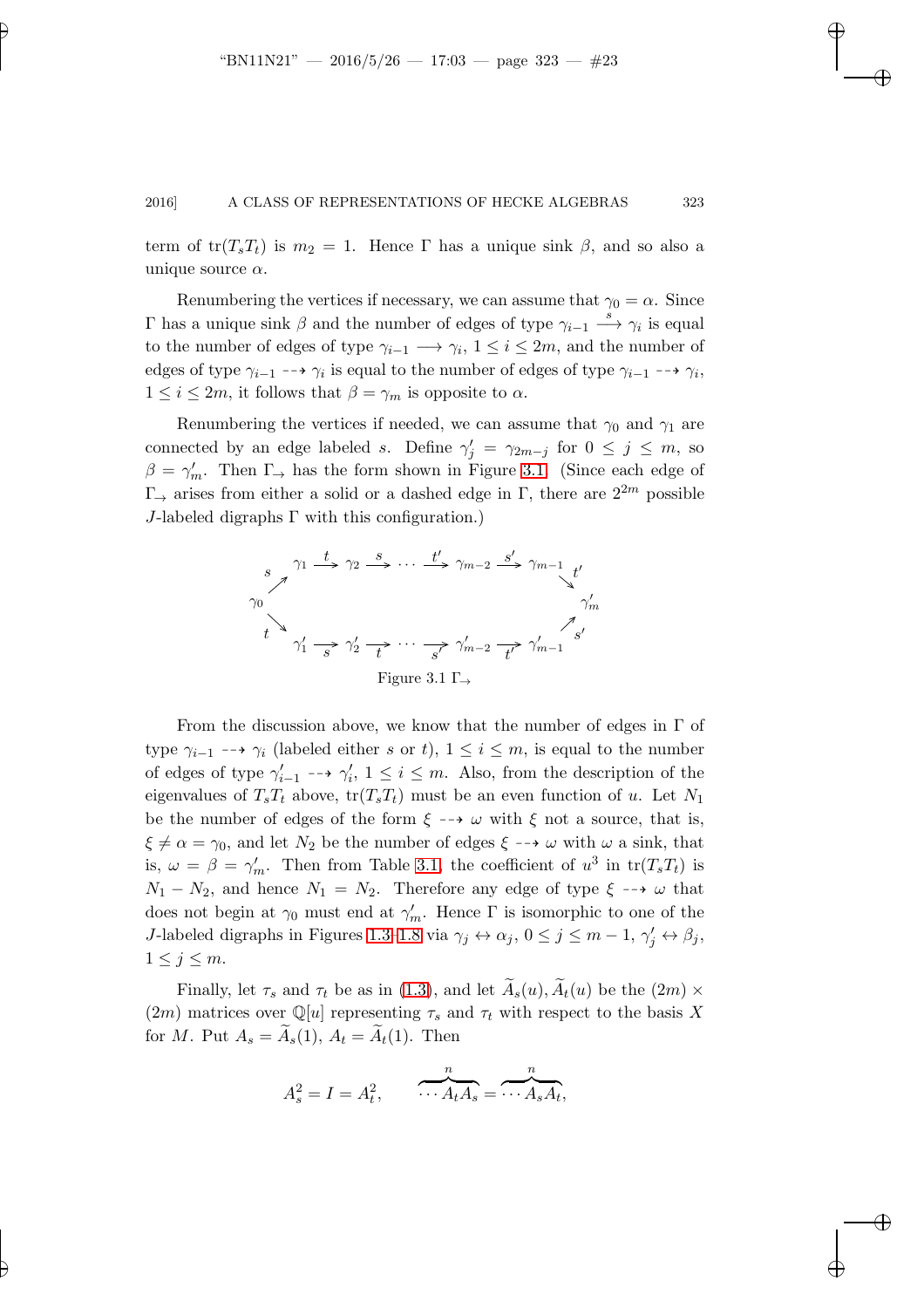by  $(2.1), (2.2),$  $(2.1), (2.2),$  $(2.1), (2.2),$  and so  $s \mapsto A_s, t \mapsto A_t$  extends to a representation of groups  $W_J \to GL(2m, \mathbb{Q})$ . One checks that the characteristic polynomial of the matrix  $A_{st} = A_s A_t$  representing st is as given in Table [3.2.](#page-23-0) Hence the order

<span id="page-23-0"></span>

| Table 3.2                          |                                       |  |
|------------------------------------|---------------------------------------|--|
| W-digraph                          | characteristic polynomial of $A_{st}$ |  |
| Figure 1.3, Figure 1.4, Figure 1.5 | $(x^m-1)^2$                           |  |
| Figure 1.6, Figure 1.7             | $(x-1)(x^{2m-1}-1)$                   |  |
| Figure 1.8                         | $(x-1)^2(x^{m-1}+1)^2$                |  |

of  $A_{st}$  as an element of GL(2m, Q) is m in the case of Figures [1.3–](#page-4-0)[1.5,](#page-4-2) 2m – 1 in the case of Figures [1.6](#page-4-3)[–1.7,](#page-4-4) and  $2m-2$  in the case of Figure [1.8.](#page-4-5) Since this order must divide  $n$ , the proof is complete.

**Proof of Corollary [1.4.](#page-5-4)** Let  $(W, S)$  be a Coxeter system, and let  $\Gamma$  be an S-labeled digraph. For  $J = \{s, t\}$  and  $1 < n < \infty$ , denote by  $\mathcal{F}_{J,n}$  the collection of all J-labeled digraphs C of Figures [1.3](#page-4-0)[–1.10](#page-5-0) for which  $m =$  $|\mathscr{V}(C)|/2$  satisfies the divisibility conditions of Theorem [1.3.](#page-3-3) Then  $\Gamma$  is a W-digraph if and only if whenever  $J = \{s, t\} \subseteq S$  with  $1 < n = n(s, t) < \infty$ , each connected component of  $\Gamma_J$  is isomorphic to an element of  $\mathcal{F}_{J,n}$ . It is easily seen that  $\mathcal{F}_{J,n}$  is invariant under  $C \mapsto C_{\text{rev}}$ . Also, C is a connected component of  $\Gamma_J$  if and only if  $C_{\text{rev}}$  is a connected component of  $(\Gamma_J)_{\text{rev}}$ . The assertion of the corollary follows.

Let  $w \mapsto w^*$  be an involutory automorphism of  $(W, S)$ , and let  $I_* =$  $\{x \in W \mid x^* = x^{-1}\}\$ be the set of twisted involutions of W. By Lusztig [\[6](#page-41-1)], Theorem 0.1, there is an H-module  $M_*$  with basis  $X = \{m_w \mid w \in I_*\}$  and H-action determined by

$$
T_{s}m_{w} = \begin{cases} m_{sws^{*}} & \text{if } sw \neq ws^{*} > w, \\ (u^{2} - 1)m_{w} + u^{2}m_{sws^{*}} & \text{if } sw \neq ws^{*} < w, \\ um_{w} + (u + 1)m_{sw} & \text{if } sw = ws^{*} > w, \\ (u^{2} - u - 1)m_{w} + (u^{2} - u)m_{sw} & \text{if } sw = w^{*} < w. \end{cases}
$$

(Here  $\lt$  and  $gt$  refer to the usual Bruhat order on  $(W, S)$ .) The basis X for  $M_*$  then affords the W-digraph  $\Gamma_*$  defined by

$$
m_w \stackrel{s}{\longrightarrow} m_{sws^*} \in \mathscr{E}(\Gamma_*) \iff sw \neq ws^* > w
$$

and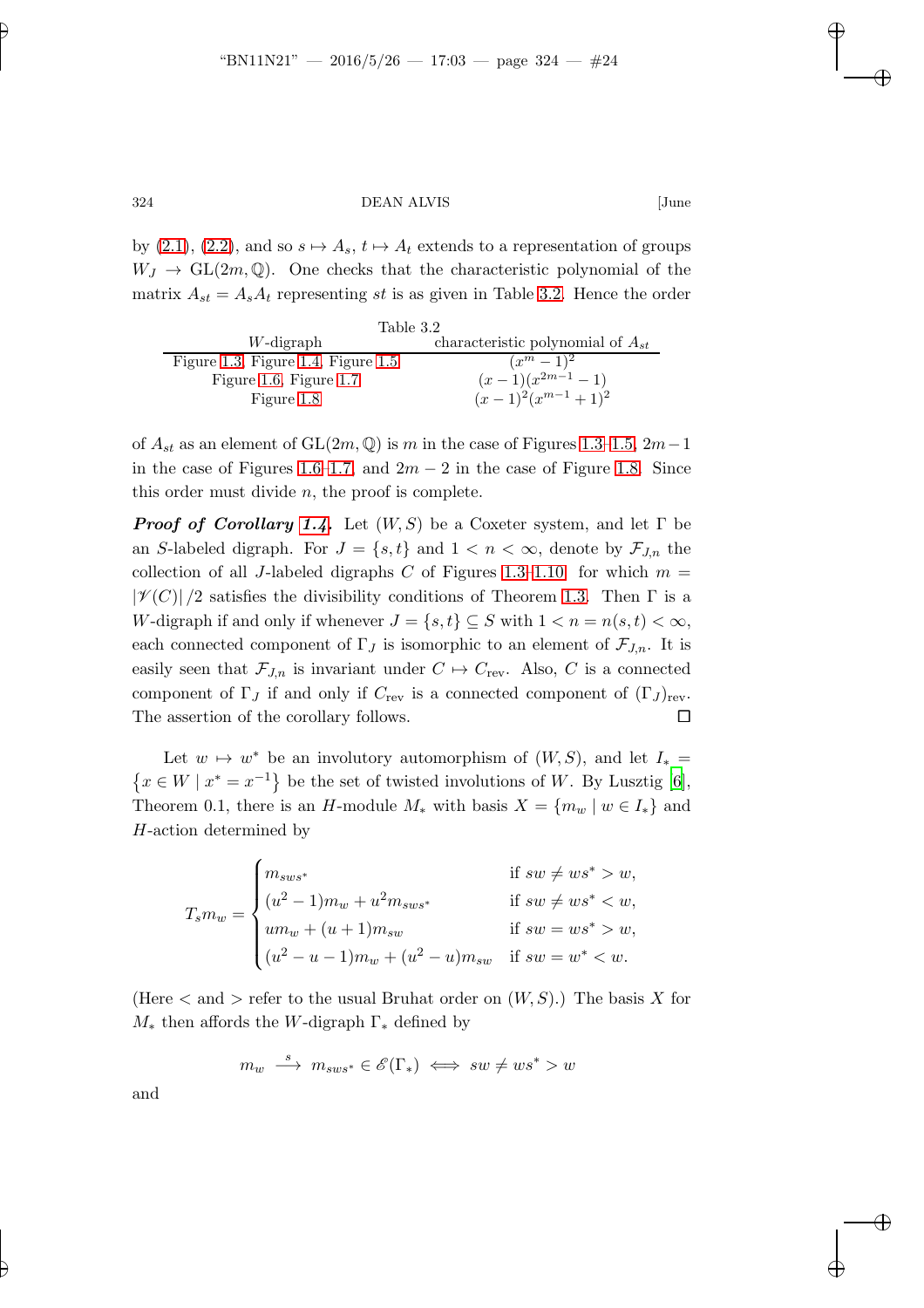$$
m_w \xrightarrow{s} m_{sw} \in \mathscr{E}(\Gamma_*) \iff sw = ws^* > w.
$$

<span id="page-24-0"></span>**Theorem 3.1.** Let  $(W, S)$  be finite with longest element w<sub>0</sub>, and let  $\Gamma_*$  be the W-digraph corresponding to the involutory automorphism  $w \mapsto w^*$  of  $(W, S)$ . Then  $(\Gamma_*)_{rev}$  is isomorphic to the W-digraph  $\Gamma_{\#}$  corresponding to the automorphism  $w \mapsto w^{\#} = w_0w^*w_0$  of  $(W, S)$  via the bijection sending  $m_x \in \mathscr{V}(\Gamma_*)$  to  $m_{xw_0} \in \mathscr{V}(\Gamma_*)$ .

**Proof.** Observe  $w_0^* = w_0$  since  $w \mapsto w^*$  preserves lengths. Suppose  $x \in I_*,$ so  $x^* = x^{-1}$ . Then  $xw_0 \in I_{\#}$  because

$$
(xw_0)^{\#} = w_0(xw_0)^* w_0 = w_0 x^* w_0 w_0 = w_0 x^{-1} = (xw_0)^{-1}.
$$

Likewise, if  $xw_0 \in I_{\#}$ , then  $x \in I_*$ . If  $x, y \in I_*$  and  $s \in S$ , then

$$
m_x \xrightarrow{s} m_y \in \mathscr{E}(\Gamma_*) \iff x < y = sxs^*
$$
\n
$$
\iff yw_0 < xw_0 = (sys^*)w_0 = s(yw_0)(w_0s^*w_0) = s(yw_0)s^{\#}
$$
\n
$$
\iff m_{yw_0} \xrightarrow{s} m_{xw_0} \in \mathscr{E}(\Gamma_{\#}),
$$

and

$$
m_x \xrightarrow{s} m_y \in \mathscr{E}(\Gamma_*) \iff x < y = sx = xs^*
$$
\n
$$
\iff yw_0 < xw_0 = (sy)w_0 = s(yw_0) = (ys^*)w_0 = (yw_0)s^{\#}
$$
\n
$$
\iff m_{yw_0} \xrightarrow{s} m_{xw_0} \in \mathscr{E}(\Gamma_{\#}).
$$

Therefore  $(\Gamma_*)_{\text{rev}}$  is isomorphic to  $\Gamma_\#$  via the bijection  $m_x \mapsto m_{xw_0}$  on vertices.  $\Box$ 

Corollary 3.2. If  $w_0$  is central in W, then  $(\Gamma_*)_{rev}$  is isomorphic to  $\Gamma_*$ .

**Example 3.3.** Suppose  $W = \langle r, s, t \rangle$  with  $n(r, s) = n(s, t) = 3$ ,  $n(r, t) = 2$ and  $w^* = w$  for  $w \in W$ , so  $I_*$  is the set of involutions in W (including e). The corresponding W-digraph  $\Gamma_*$  is shown in Figure [3.2.](#page-25-0) (The vertices are labeled x rather than  $m_x$  for  $x \in I_*$ . If  $w \mapsto w^{\#}$  is the nonidentity graph automorphism of W, the corresponding W-digraph  $\Gamma_{\#}$  is as shown in Figure [3.3.](#page-25-1) Note  $(\Gamma_*)_{\text{rev}} \cong \Gamma_{\#}.$ 

**Example 3.4.** Suppose  $W = \langle r, s, t \rangle$  with  $n(r, s) = 3$ ,  $n(s, t) = 4$ ,  $n(r, t) =$ 2. With  $w \mapsto w^* = w$ ,  $I_*$  is the set of involutions of W. The corresponding W-digraph  $\Gamma_*$  takes the form shown in Figure [3.4.](#page-26-0) Note  $(\Gamma_*)_{rev} \cong \Gamma_*$ .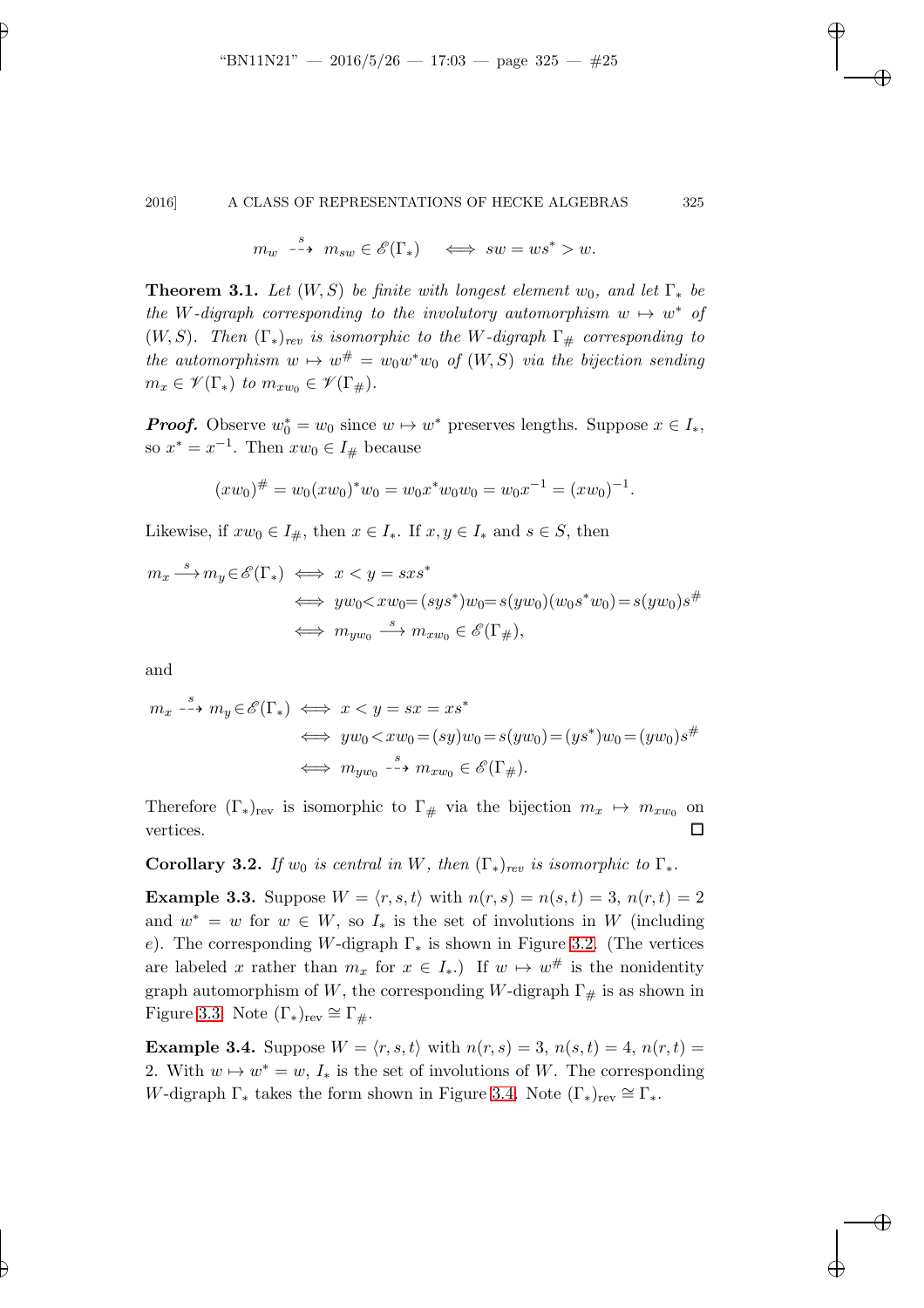

# <span id="page-25-0"></span>4. The Proofs of Theorems [1.5,](#page-5-3) [1.7,](#page-6-0) [1.8,](#page-6-2) and [1.10](#page-6-3)

Throughout this section  $(W, S)$  is a Coxeter system and  $\Gamma$  is a Wdigraph. If  $\varepsilon = \alpha \stackrel{s}{\longrightarrow} \beta \in \mathscr{E}(\Gamma)$  or  $\varepsilon = \alpha \stackrel{s}{\dashrightarrow} \beta \in \mathscr{E}(\Gamma)$ , then we call  $\alpha \stackrel{s}{\longrightarrow} \beta \in \mathscr{E}(\Gamma)$  the *image* of  $\varepsilon$  in  $\Gamma \rightarrow$ . Clearly there is a directed path from  $\alpha$  to  $\beta$  in  $\Gamma$  if and only if there is a directed path from  $\alpha$  to  $\beta$  in  $\Gamma_{\rightarrow}$ .

Let  $H_0$  be the 0-Hecke algebra of  $(W, S)$  (see [\[8](#page-41-6)], or [\[1\]](#page-40-0), Chapter IV, §2, Exercise 23, with  $\lambda_s = -1$ ,  $\mu_s = 0$  for  $s \in S$ ). Thus  $H_0$  is an associative algebra over  $\mathbb Q$  with generating set  $\{a_s \mid s \in S\}$  satisfying the presentation

<span id="page-25-1"></span>
$$
a_s^2 = -a_s
$$

for  $s \in S$  and

$$
\overbrace{a_s a_t a_s \cdots}^{n(s,t)} = \overbrace{a_t a_s a_t \cdots}^{n(s,t)}
$$

if s,  $t \in S$ ,  $n(s,t) < ∞$ . Also,  $H_0$  has basis  $\{a_w \mid w \in W\}$  with  $a_e$  the identity element of  $H_0$  and

<span id="page-25-2"></span>
$$
a_s a_w = \begin{cases} a_{sw} & \text{if } sw > w, \\ -a_w & \text{if } sw < w. \end{cases}
$$
 (4.1)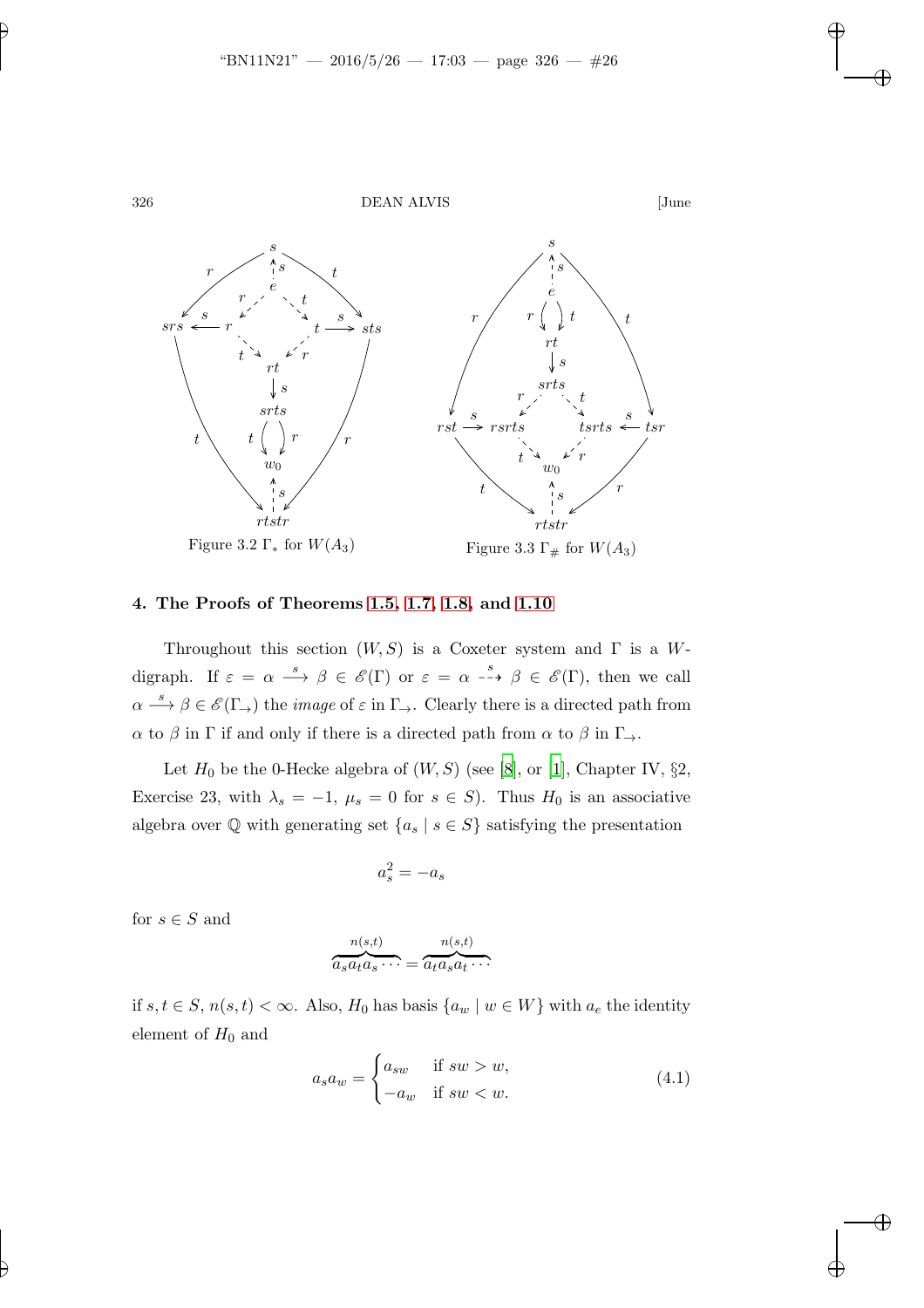

It follows that for  $x, y \in W$ , there is  $z \in W$  such that

<span id="page-26-0"></span>
$$
a_x a_y = \pm a_z
$$
 and  $\max{\ell(x), \ell(y)} \le \ell(z)$ ,

and

$$
a_x a_y = a_{xy} \iff \ell(x) + \ell(y) = \ell(xy).
$$

If  $(W, S)$  is finite and  $w_0$  is the longest element of W, then

$$
a_w a_{w_0} = (-1)^{\ell(w)} a_{w_0} = a_{w_0} a_w
$$

for  $w \in W$ .

Let  $M = M(\Gamma)$  be the module afforded by  $\Gamma$ , so M has basis  $X = \mathscr{V}(\Gamma)$ over  $\mathbb{Q}(u)$ . Let  $M_0$  be the  $\mathbb{Q}$ -subspace of M with basis X. For  $s \in S$ , define a Q-linear operator  $(\tau_s)_0$  on  $M_0$  by

$$
(\tau_s)_0(\alpha) = \begin{cases} \beta & \text{if } \alpha \stackrel{s}{\longrightarrow} \beta \in \mathscr{E}(\Gamma_\to), \\ -\alpha & \text{if } \alpha \text{ is a sink in } \Gamma_s. \end{cases}
$$

Notice that by [\(1.3\)](#page-3-4),  $(\tau_s)_0(\alpha)$  can be obtained by replacing the coefficients of the image  $\tau_s(\alpha)$  expressed as a linear combination of the elements of X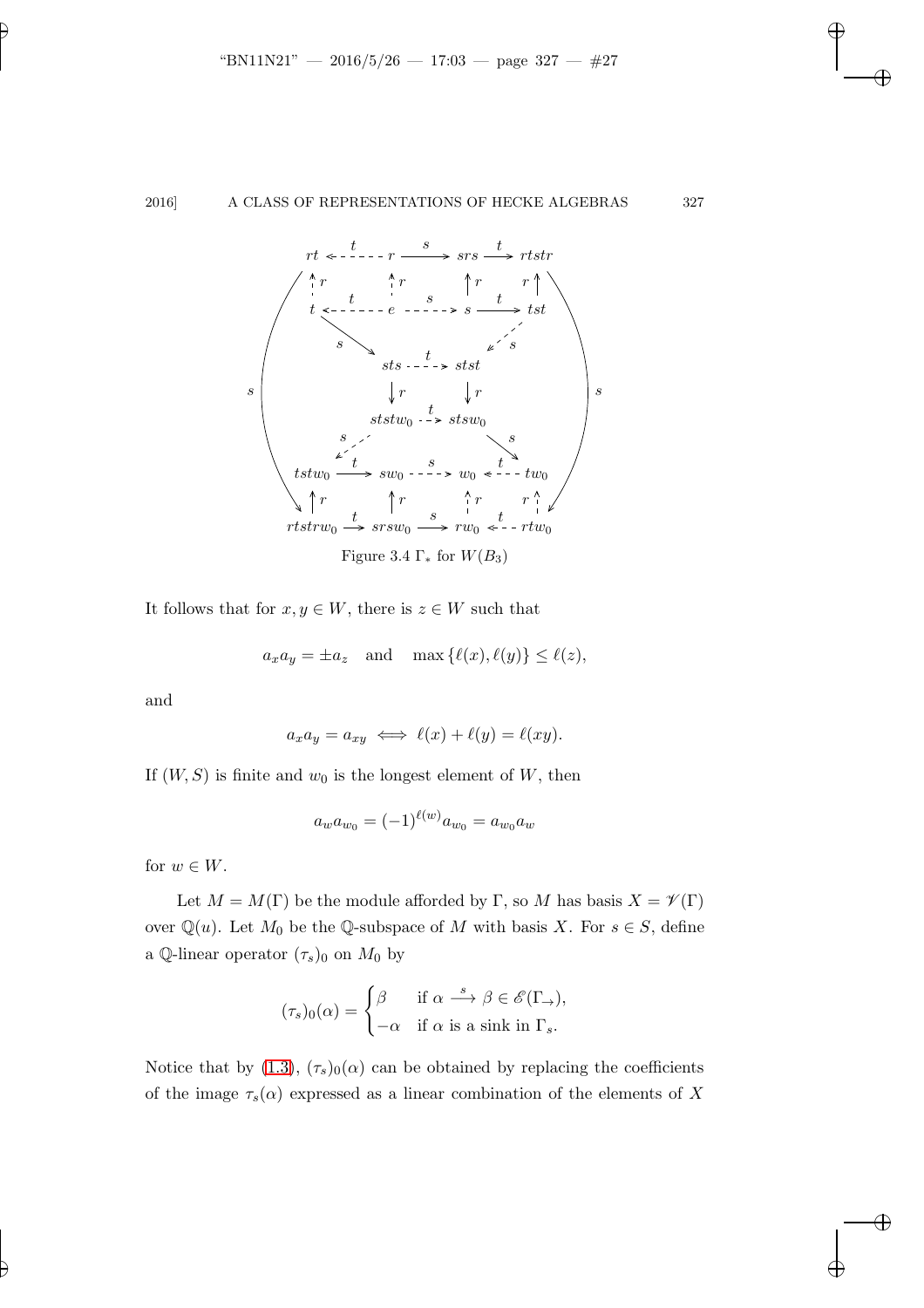with their values at  $u = 0$ . Since in  $gl(M)$  we have

$$
(\tau_s - u^2)(\tau_s + 1) = 0
$$
 and  $\overbrace{\tau_s \tau_t \tau_s \cdots}^{n(s,t)} = \overbrace{\tau_t \tau_s \tau_t \cdots}^{n(s,t)},$ 

it follows that in  $gl(M_0)$  we have

$$
((\tau_s)_0))^2 = -(\tau_s)_0
$$
 and  $\overbrace{(\tau_s)_0(\tau_t)_0(\tau_s)_0 \cdots}^{n(s,t)} = \overbrace{(\tau_t)_0(\tau_s)_0(\tau_t)_0 \cdots}^{n(s,t)}$ 

if  $n(s, t) < \infty$ . Hence  $a_s \mapsto (\tau_s)_0$  defines a representation  $\rho_0 : H_0 \to \text{gl}(M_0)$ , giving  $M_0$  the structure of an  $H_0$ -module. In particular, for  $\alpha \in \mathscr{V}(\Gamma)$ ,

<span id="page-27-0"></span>
$$
a_s \alpha = \begin{cases} \beta & \text{if } \alpha \stackrel{s}{\longrightarrow} \beta \in \mathscr{E}(\Gamma_{\to}), \\ -\alpha & \text{if } \alpha \text{ is a sink in } \Gamma_{\{s\}}. \end{cases}
$$
(4.2)

<span id="page-27-1"></span>**Lemma 4.1.** Assume  $(W, S)$  is a Coxeter system,  $\Gamma$  is a W-digraph,  $X =$  $\mathscr{V}(\Gamma)$ , and  $H_0$  acts on  $M_0$  as described above. Then the following hold.

- (i) If  $\alpha \in X$  and  $w \in W$ , then  $a_w \alpha \in X$  or  $-a_w \alpha \in X$ .
- (ii) If  $\beta \in X$ , then there exists some  $w \in W$  such that  $\beta = \pm a_w \alpha$  if and only if there is a directed path from  $\alpha$  to  $\beta$  in  $\Gamma$ .

**Proof.** Since  $a_w = a_{s_1} a_{s_2} \cdots a_{s_\ell}$  if  $s_1 s_2 \ldots s_\ell$  is a reduced expression for  $w \in W$  by [\(4.1\)](#page-25-2), an easy induction argument based on [\(4.2\)](#page-27-0) establishes (i).

For (ii), we can argue with  $\Gamma_{\to}$  in place of  $\Gamma$ . Suppose  $\beta \in X$  and there is some directed path

$$
\gamma_0 \xrightarrow{s_1} \gamma_1 \xrightarrow{s_2} \gamma_2 \xrightarrow{s_3} \cdots \xrightarrow{s_{k-1}} \gamma_{k-1} \xrightarrow{s_k} \gamma_k \tag{4.3}
$$

in  $\Gamma_{\rightarrow}$  with  $\gamma_0 = \alpha$ ,  $\gamma_k = \beta$ . Define  $y \in W$  by  $\pm a_y = a_{s_k} a_{s_{k-1}} \cdots a_{s_2} a_{s_1}$ . Then

$$
\pm a_y \alpha = a_{s_k} a_{s_{k-1}} \cdots a_{s_2} a_{s_1} \gamma_0 = \gamma_k = \beta.
$$

Conversely, assume  $\beta = \pm a_w \alpha \in X$ , where  $w \in W$ . Let  $w = t_k t_{k-1} \cdots t_2 t_1$ be a reduced expression for w as a product of generators  $t_k, \ldots, t_1 \in S$ , so  $a_w = a_{t_k} \cdots a_{t_2} a_{t_1}$  by [\(4.1\)](#page-25-2). Put  $\delta_0 = \alpha$  and  $\delta_j = a_{t_j} \delta_{j-1}$  for  $1 \leq j \leq k$ , so  $\beta = \pm \delta_k$ . By (i), there are  $\varepsilon_j \in \{-1,1\}$  such that  $\alpha_j = \varepsilon_j \delta_j \in X$  for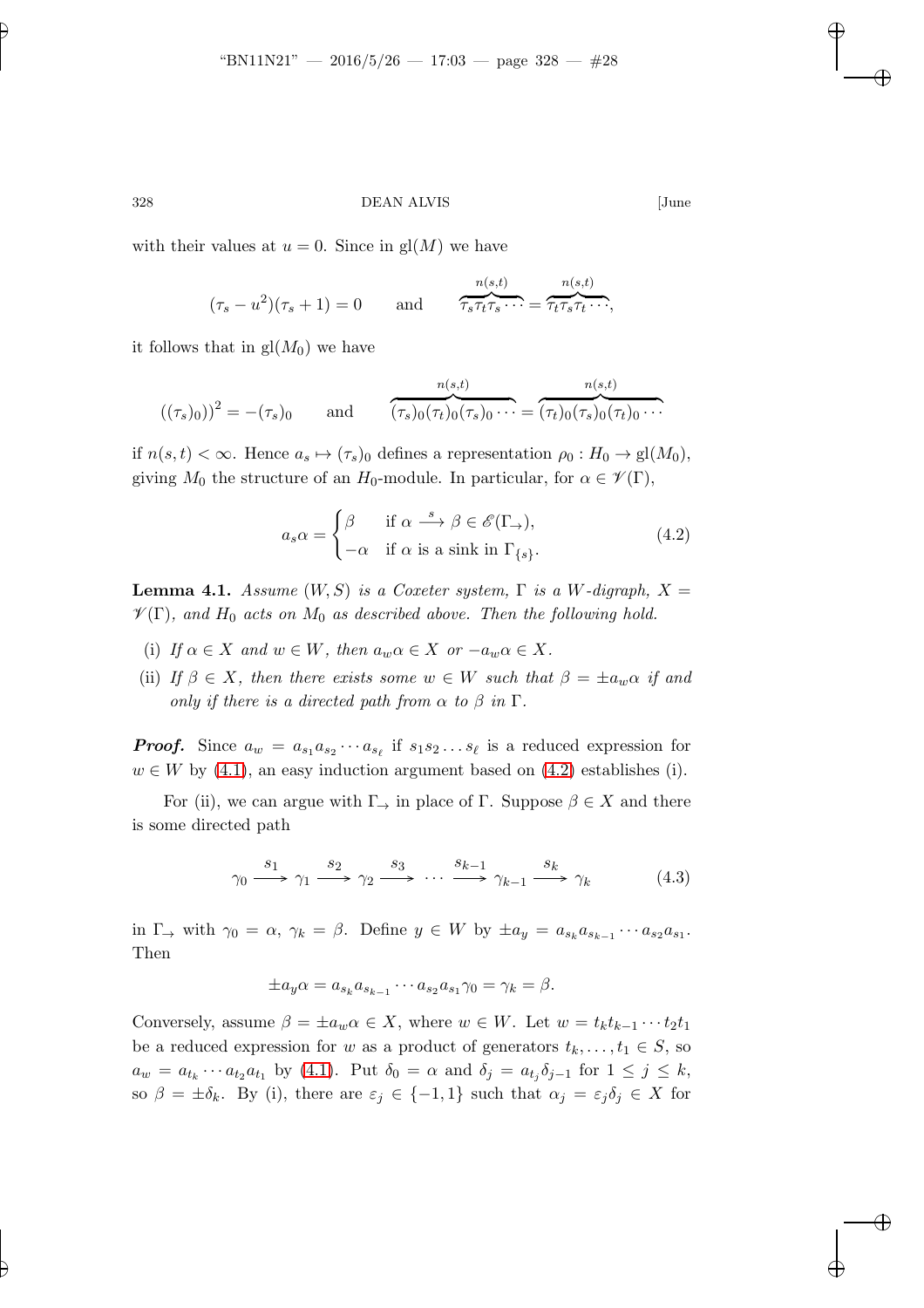$0 \leq j \leq k$ . Then for  $1 \leq j \leq k$ ,  $\alpha_{j-1} \neq \alpha_j$  if and only if  $\alpha_{j-1} \xrightarrow{t_j} \alpha_j \in \mathscr{E}(\Gamma_{\rightarrow})$ . If  $0 < j_1 < j_2 < \cdots < j_\ell$  are the values of  $j, 1 \le j \le k$ , for which  $\alpha_{j-1} \ne \alpha_j$ , then

$$
\alpha_0 \xrightarrow{t_{j_1}} \alpha_{j_1} \xrightarrow{t_{j_2}} \alpha_{j_2} \xrightarrow{t_{j_3}} \cdots \xrightarrow{t_{t_{\ell-1}}} \alpha_{j_{\ell-1}} \xrightarrow{t_{j_\ell}} \alpha_{j_\ell}
$$

<span id="page-28-0"></span>is a directed path in  $\Gamma_{\rightarrow}$  from  $\alpha$  to  $\beta$ . Thus (ii) holds.

**Lemma 4.2.** Assume  $(W, S)$  is a Coxeter system,  $\Gamma$  is a W-digraph,  $X =$  $\mathscr{V}(\Gamma)$ , and  $H_0$  acts on  $M_0$  as in [\(4.2\)](#page-27-0). For  $\omega \in X$ , the following are equivalent.

- (i)  $\omega$  is a sink in  $\Gamma$ .
- (ii)  $a_s \omega = -\omega$  for all  $s \in S$ .

(iii)  $a_w \omega = (-1)^{\ell(w)} \omega$  for all  $w \in W$ .

Moreover, if  $(W, S)$  is finite, then  $(i)$ – $(iii)$  are equivalent to

(iv)  $\omega = \pm a_{w_0} \alpha$  for some  $\alpha \in X$ .

**Proof.** If  $\omega$  is a sink in Γ, then  $a_s \omega = -\omega$  for all  $s \in S$  by [\(4.2\)](#page-27-0). Thus (i) implies (ii).

Assume  $a_s \omega = -\omega$  for all  $s \in S$  and  $w \in W$  has reduced expression  $w = s_1 s_2 \cdots s_k$ . Then by  $(4.1)$ ,

$$
a_w \omega = a_{s_1} a_{s_2} \cdots a_{s_k} \omega = (-1)^k \omega = (-1)^{\ell(w)} \omega.
$$

Hence (ii) imples (iii).

Suppose  $a_w \omega = (-1)^{\ell(w)} \omega$  for all  $w \in W$ . Then  $a_s \omega = -\omega$  for all  $s \in S$ , and thus  $\omega$  must be a sink in  $\Gamma$  by [\(4.2\)](#page-27-0). Hence (iii) implies (i).

Suppose  $(W, S)$  is finite and  $\omega = \varepsilon a_{w_0} \alpha$ , where  $\alpha \in X$  and  $\varepsilon \in \{-1, 1\}$ . Then

$$
a_s\omega = a_s(\varepsilon a_{w_0}\alpha) = \varepsilon (a_s a_{w_0})\alpha = -\varepsilon a_{w_0}\alpha = -\omega
$$

for any  $s \in S$ , and so  $\omega$  is a sink in Γ. Conversely, if  $\omega$  is a sink in Γ, then  $a_{w_0}\omega = (-1)^N \omega = \pm \omega$  by [\(4.2\)](#page-27-0), where  $N = \ell(w_0)$ , and thus  $\omega = \pm a_{w_0}\omega$ . Hence (i) and (iv) are equivalent.  $\Box$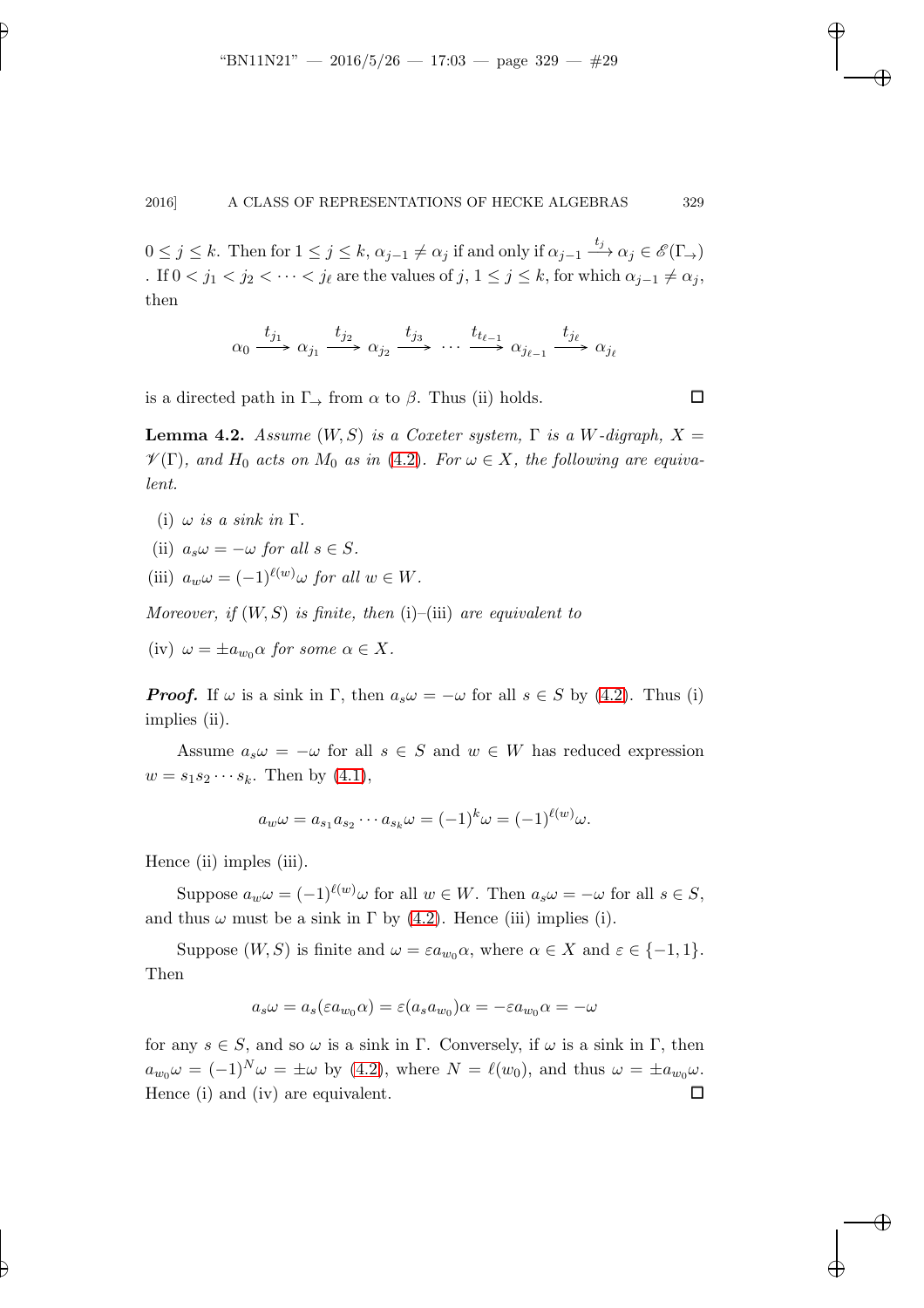Define relations  $\equiv_{s,t}$  and  $\equiv$  on the set of directed paths in  $\Gamma$  as follows. If  $\pi_1$  and  $\pi_2$  are directed paths in  $\Gamma$  and  $s, t \in S$  satisfy  $1 < n(s,t) < \infty$ , then  $\pi_1 \equiv_{s,t} \pi_2$  if there is some connected component C of  $\Gamma_{\{s,t\}}$  such that  $\pi_1$  and  $\pi_2$  both pass through the source  $\sigma$  and the sink  $\omega$  of C, and  $\pi_2$  can be obtained from  $\pi_1$  by replacing one of the directed paths from  $\sigma$  to  $\omega$  in  $\Gamma_{\{s,t\}}$  by the other. Let  $\equiv$  be the equivalence relation on directed paths in Γ generated by the relations  $\equiv_{s,t}$  for  $s,t \in S$ ,  $1 < n(s,t) < ∞$ . Similar relations, also denoted  $\equiv_{s,t}$  and  $\equiv$ , can be defined for directed paths in  $\Gamma_{\rightarrow}$ . It is clear that two directed paths in  $\Gamma$  are in the same  $\equiv$  equivalence class if and only if their images in  $\Gamma_{\rightarrow}$  are in the same  $\equiv$  equivalence class.

For  $\alpha \in \mathscr{V}(\Gamma)$ , denote by  $[\alpha,\infty)$  the set of all  $\beta \in \mathscr{V}(\Gamma)$  such that there exists a directed path in Γ from  $\alpha$  to  $\beta$ . Clearly if  $\beta \in [\alpha, \infty)$  and  $\gamma \in [\beta,\infty)$ , then  $\gamma \in [\alpha,\infty)$ . For  $\beta \in [\alpha,\infty)$ , let  $\mu(\alpha,\beta)$  be the minimum number of edges in a directed path from  $\alpha$  to  $\beta$  (with  $\mu(\alpha, \alpha) = 0$ ).

<span id="page-29-0"></span>**Lemma 4.3.** Suppose  $(W, S)$  is a Coxeter system such that  $n(s, t) < \infty$  for all  $s, t \in S$ , and  $\Gamma$  is a W-digraph with source  $\sigma$ .

- (i) If  $\alpha \in [\sigma, \infty)$ , then any two directed paths from  $\sigma$  to  $\alpha$  are in the same ≡-equivalence class.
- (ii) If  $\alpha \in [\sigma, \infty)$ ,  $\zeta \in \mathscr{V}(\Gamma)$ , and  $\alpha \in [\zeta, \infty)$ , then  $\zeta \in [\sigma, \infty)$ .
- (iii) If  $\Gamma$  is connected, then  $\mathcal{V}(\Gamma) = [\sigma, \infty)$ .

**Proof.** We can argue with  $\Gamma_{\rightarrow}$  in place of  $\Gamma$ . We prove (i) and (ii) simultaneously by induction on  $\mu(\sigma, \alpha)$ . If  $\mu(\sigma, \alpha) = 0$ , then  $\alpha = \sigma$ , so (i) holds because the only directed path from  $\sigma$  to  $\sigma$  is the empty path because  $\sigma$  is a source. Also, if  $\alpha = \sigma \in [\gamma, \infty)$ , then there is a directed path from  $\gamma$  to  $\sigma$ , so the path must be empty and  $\gamma = \sigma \in [\sigma, \infty)$ , and thus (ii) holds.

Suppose  $\mu(\sigma, \alpha) = k > 0$  and (i) and (ii) hold with  $\beta$  in place of  $\alpha$ whenever  $\beta \in [\sigma, \infty)$  and  $\mu(\sigma, \beta) < k$ . Let  $\pi_1$  be some directed path from  $\sigma$ to  $\alpha$  with k edges, and let  $\pi_2$  be an arbitrary directed path from  $\sigma$  to  $\alpha$ . For  $j = 1, 2$ , let  $\varepsilon_j \in \mathscr{E}(\Gamma)$  be the last edge of  $\pi_j$  and let  $\rho_j$  be the remainder of the path  $\pi_j$ , so  $\pi_j = \rho_j \varepsilon_j$ , where juxtaposition indicates concatination of paths. Thus  $\varepsilon_1$  takes the form  $\beta \stackrel{s}{\longrightarrow} \alpha$  for some  $s \in S$  and  $\beta \in \mathscr{V}(\Gamma)$ with  $\beta \in [\sigma, \infty)$  and  $\mu(\sigma, \beta) = k - 1$ . Also,  $\varepsilon_2$  has the form  $\gamma \stackrel{t}{\longrightarrow} \alpha$  for some  $t \in S$ ,  $\gamma \in \mathscr{V}(\Gamma)$ . If  $t = s$ , then  $\gamma = \beta$ , so  $\rho_1 \equiv \rho_2$  by (i) applied to  $\beta$ , and thus  $\pi_1 \equiv \pi_2$  as desired. Suppose  $t \neq s$ . Let  $\tau$  be the source of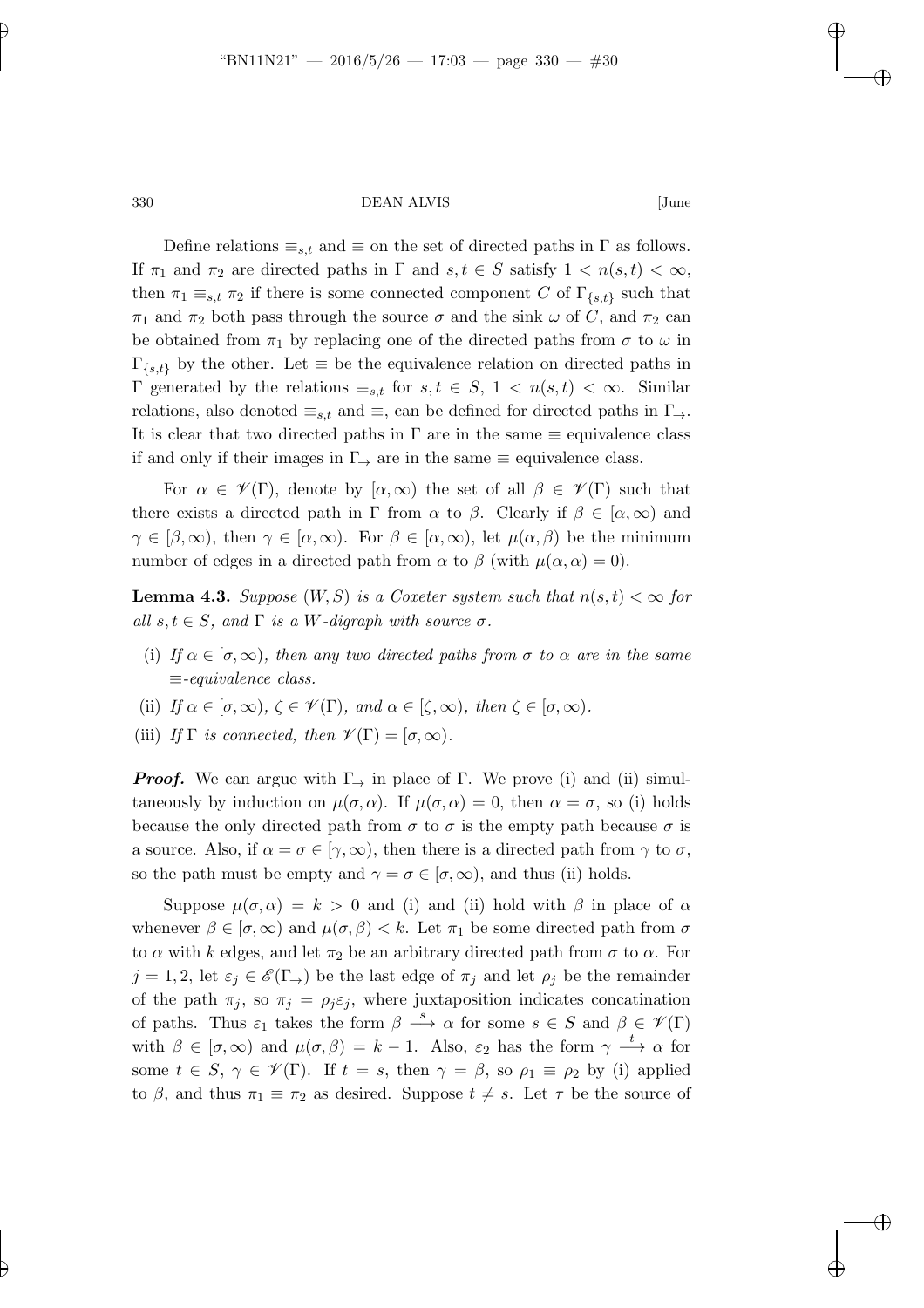the connected component C of  $(\Gamma_{\rightarrow})_{\{s,t\}}$  whose sink is  $\alpha$ . (Note that C has a unique source by the classification of possible connected components of  $\Gamma_{\{s,t\}}$  given in Theorem [1.3.](#page-3-3)) Let  $\nu_1$  ( $\nu_2$ ) be the directed path in C from  $\tau$  to β (γ, respectively), so  $\nu_1 \varepsilon_1 \equiv_{s,t} \nu_2 \varepsilon_2$ . Since  $\beta \in [\tau, \infty)$ , we have  $\tau \in [\sigma, \infty)$ by (ii) applied to  $\beta$ , and so there is some directed path  $\rho$  from  $\sigma$  to  $\tau$  in  $\Gamma_{\rightarrow}$ . (See Figure [4.1,](#page-30-0) in which edges represent directed paths in  $\Gamma_{\rightarrow}$ .) We have



<span id="page-30-0"></span>Figure 4.1

 $\rho_1 \equiv \rho \nu_1$  by (i) applied to  $\beta$ , and thus  $\rho \nu_1$  has  $k-1$  edges. Since  $\nu_1$  and  $\nu_2$ have the same number of edges, it follows that  $\rho \nu_2$  also has  $k-1$  edges, and thus  $\mu(\sigma, \gamma) \leq k - 1$ . Hence by (i) applied to  $\gamma$ , we also have  $\rho \nu_2 \equiv \rho_2$ . Thus

$$
\pi_1 = \rho_1 \varepsilon_1 \equiv (\rho \nu_1) \varepsilon_1 = \rho(\nu_1 \varepsilon_1)
$$
  

$$
\equiv \rho(\nu_2 \varepsilon_2) = (\rho \nu_2) \varepsilon_2 \equiv \rho_2 \varepsilon_2 = \pi_2
$$

Therefore (i) holds for  $\alpha$ .

Now suppose  $\alpha \in [\delta, \infty)$ . Let  $\psi$  be a directed path from  $\delta$  to  $\alpha$ . Write  $\psi = \psi_0 \varepsilon_0$ , where  $\varepsilon_0 \in \mathscr{E}(\Gamma)$  is the last edge of  $\psi$ , so  $\varepsilon_0$  has the form  $\phi \stackrel{r}{\longrightarrow} \alpha$  for some  $r \in S$ ,  $\phi \in \mathcal{V}(\Gamma)$ . If  $r = s$ , then  $\beta = \phi \in [\delta, \infty)$ , and hence  $\delta \in [\sigma, \infty)$  by (ii) applied to  $\beta$ . Assume  $r \neq s$ . Let  $\kappa$  be the source of the connected component of  $(\Gamma_{\rightarrow})_{\{r,s\}}$  whose sink is  $\alpha$ . (See Figure [4.2,](#page-30-1) in which the edges represent directed paths in  $\Gamma_{\rightarrow}$ .) There exists some directed path from  $\sigma$  to  $\kappa$  by (ii) applied to  $\beta$ . The argument given above for  $\gamma$  applies to



<span id="page-30-1"></span>Figure 4.2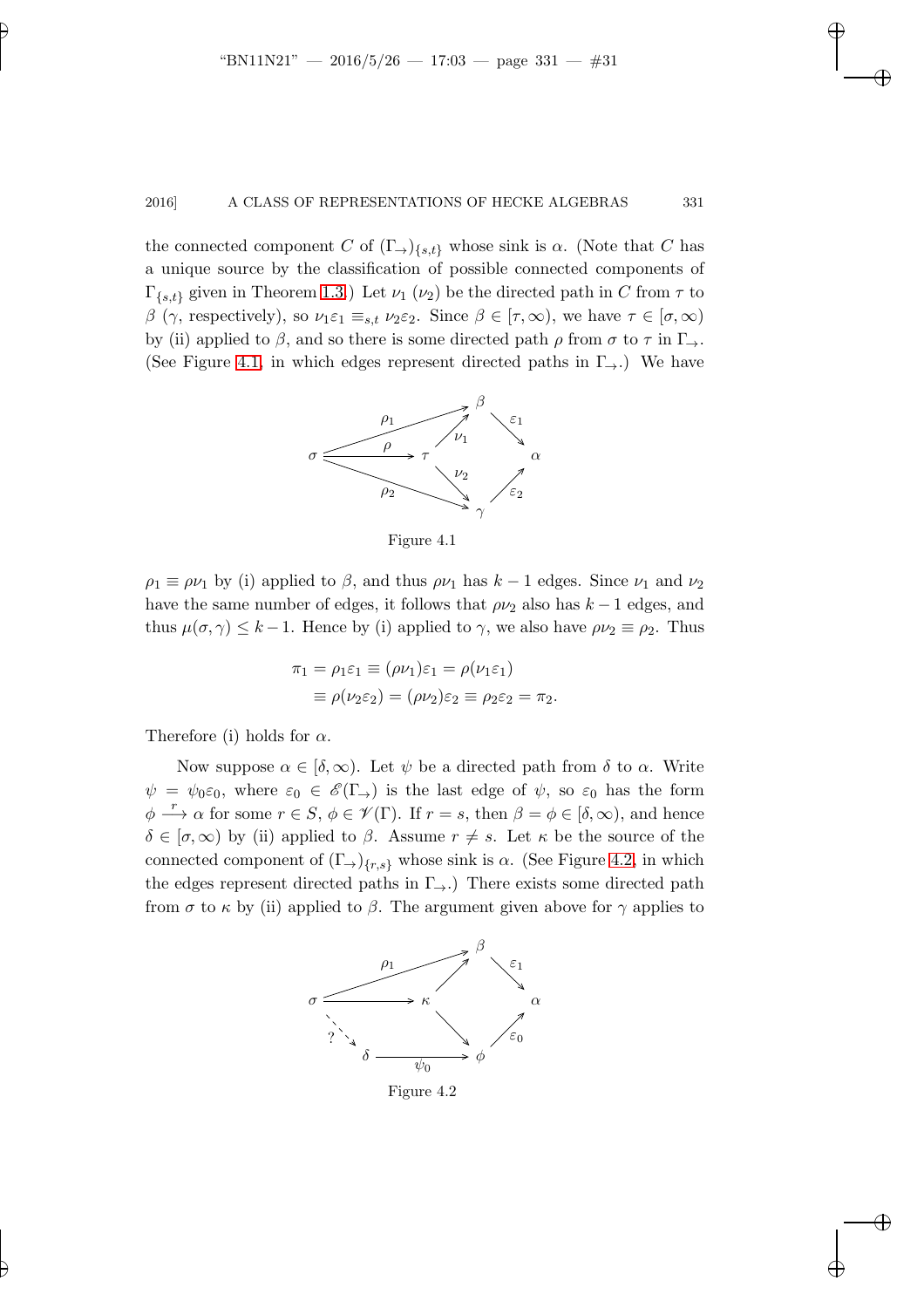show that  $\mu(\sigma, \phi) \leq k - 1$ . Since  $\phi \in [\delta, \infty)$ , it follows that  $\delta \in [\sigma, \infty)$  by (ii) applied to  $\phi$ . Hence (ii) holds for  $\alpha$ , so the proof of (i) and (ii) is complete.

Finally, suppose  $\Gamma$  is connected. For  $\alpha \in \mathscr{V}(\Gamma)$ , let  $\delta(\alpha)$  be the minimal number of edges in a path in  $\Gamma_{\text{undir}}$  from  $\sigma$  to  $\alpha$ . We prove  $\alpha \in [\sigma, \infty)$  for all  $\alpha \in \mathscr{V}(\Gamma)$  by induction on  $\delta(\alpha)$ . If  $\delta(\alpha) = 0$ , then  $\alpha = \sigma \in [\sigma, \infty)$ . Suppose  $\delta(\alpha) = \ell > 0$  and  $\gamma \in [\sigma, \infty)$  whenever  $\gamma \in \mathscr{V}(\Gamma)$  and  $\delta(\gamma) < \ell$ . Let  $\beta \longrightarrow \alpha$ be the last edge of a path in  $\Gamma_{\text{undir}}$  from  $\sigma$  to  $\alpha$  of length  $\ell$ , so  $\delta(\beta) = \ell - 1$ and  $\beta \in [\sigma, \infty)$ . If  $\alpha \stackrel{s}{\longrightarrow} \beta \in \mathscr{E}(\Gamma_{\rightarrow})$  for some  $s \in S$ , then  $\alpha \in [\sigma, \infty)$  because  $\beta \in [\sigma, \infty)$  and  $\alpha \in [\beta, \infty)$ . On the other hand, if  $\alpha \stackrel{s}{\longrightarrow} \beta \in \mathscr{E}(\Gamma_{\rightarrow})$ , then  $\beta \in [\alpha, \infty)$ , and so  $\alpha \in [\sigma, \infty)$  by (ii) applied to  $\beta$ . Hence  $\alpha \in [\sigma, \infty)$  for all  $\alpha \in \mathscr{V}(\Gamma)$ , and therefore  $\mathscr{V}(\Gamma) = [\sigma, \infty)$ . This completes the proof.

<span id="page-31-1"></span>**Example 4.4.** Let  $W = W(A_3) = \langle r, s, t \rangle$ , with  $n(r, s) = 3 = n(s, t)$ ,  $n(r,t) = 2$ , and let  $\Gamma$  be as in Figure [4.3.](#page-31-0) The directed paths  $\alpha_2 \stackrel{s}{\longrightarrow} \alpha_3 \stackrel{r}{\longrightarrow} \beta_3$ and  $\alpha_2 \stackrel{t}{\longrightarrow} \beta_2 \stackrel{s}{\longrightarrow} \beta_3$  from  $\alpha_2$  to  $\beta_3$  are not in the same  $\equiv$ -equivalence class (even though adjoining the edge  $\alpha_1 \stackrel{r}{\longrightarrow} \alpha_2$  to both does produce two equivalent paths). Therefore the conclusion of Lemma [4.3\(](#page-29-0)i) does not apply to arbitrary directed paths in a W-digraph.

$$
\alpha_1 \xrightarrow{r} \alpha_2 \xrightarrow{s} \alpha_3 \xrightarrow{t} \alpha_4
$$
\n
$$
s \left( \begin{array}{c} \cdot \\ \cdot \end{array} \right) t \qquad t \qquad \qquad r \left( \begin{array}{c} \cdot \\ \cdot \end{array} \right) s
$$
\n
$$
\beta_1 \xrightarrow{r} \beta_2 \xrightarrow{s} \beta_3 \xrightarrow{t} \beta_4
$$

<span id="page-31-0"></span>Figure 4.3 Digraph for Example [4.4](#page-31-1)

We now prove Theorems [1.5,](#page-5-3) [1.7,](#page-6-0) [1.8,](#page-6-2) and [1.10.](#page-6-3)

**Proof of Theorem [1.5.](#page-5-3)** Assume  $n(s,t) < \infty$  for all  $s,t \in S$  and  $\Gamma$  is a connected W-digraph. Since  $\Gamma_{\text{rev}}$  is also a connected W-digraph by Corol-lary [1.4,](#page-5-4) it is enough to prove the assertions involving sources. Suppose  $\sigma$  is a source of Γ. Then  $\mathscr{V}(\Gamma) = [\sigma, \infty)$  by Lemma [4.3](#page-29-0) (iii). Hence if  $\gamma \neq \sigma$  is a vertex of Γ, there must be some nonempty directed path in Γ from  $\sigma$  to  $\gamma$ , and so  $\gamma$  cannot be a source. Thus  $\sigma$  is the unique source of Γ, so part (i) of the theorem holds.

Suppose Γ has source  $\sigma$  but is not acyclic. Let  $\alpha \in \mathscr{V}(\Gamma)$  be contained in a nonempty directed circuit  $\rho$  in Γ. Since  $\alpha \in [\sigma, \infty)$ , there is some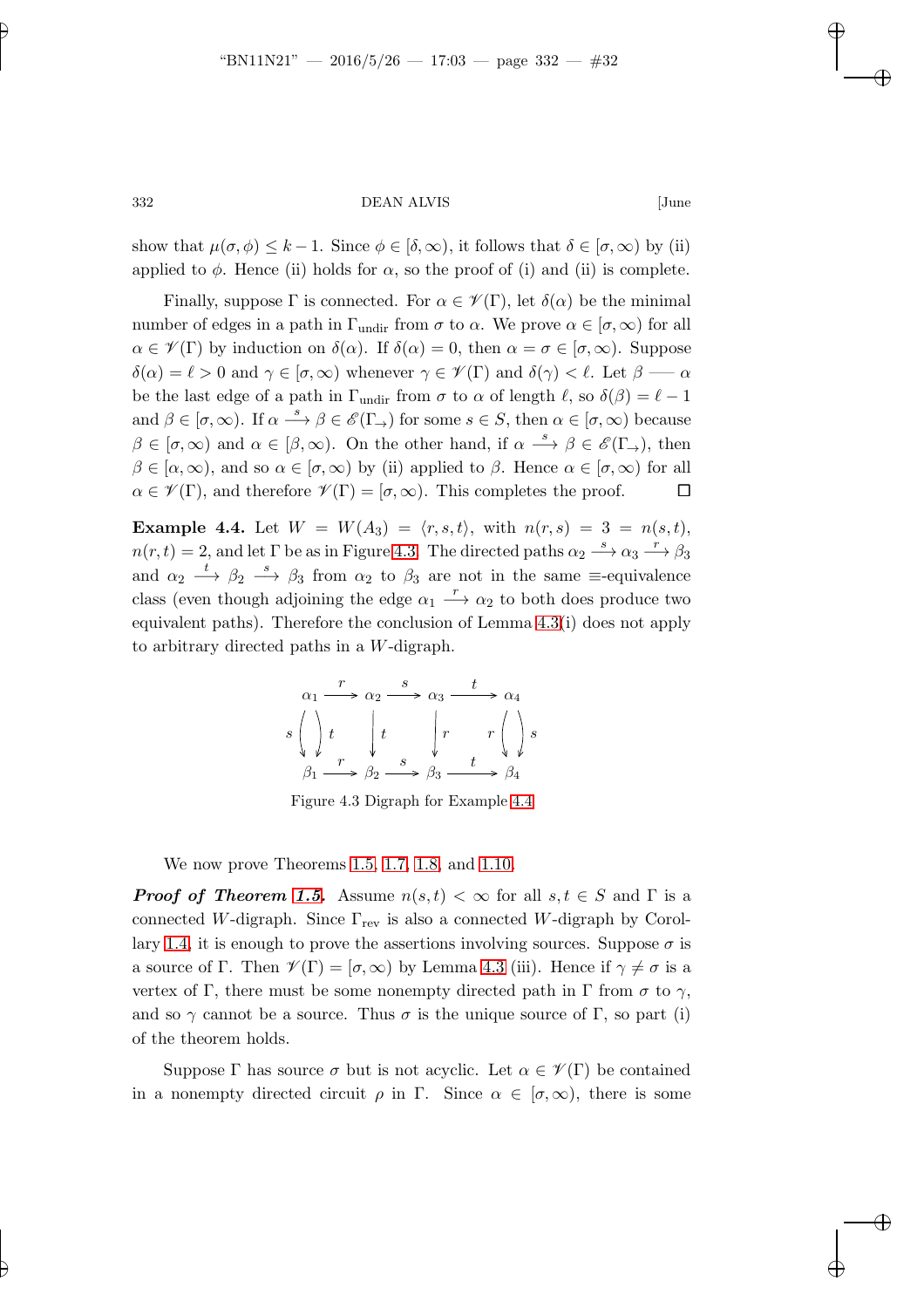directed path  $\pi$  from  $\sigma$  to  $\alpha$ . Then the directed paths  $\pi$  and  $\pi \rho$  from  $\sigma$  to  $\alpha$  are in different  $\equiv$  equivalence classes because their lengths are different, contradicting Lemma [4.3](#page-29-0) (i). Thus part (ii) of the theorem holds.

Finally, assume  $(W, S)$  is finite. By Lemma [4.2,](#page-28-0)  $\Gamma_{\text{rev}}$  has a sink. Thus  $\Gamma$  has a source, so part (iii) of the theorem holds.  $\Box$ 

**Proof of Theorem [1.7.](#page-6-0)** Assume  $\mathscr{V}(\Gamma)$  is finite. For a linear character  $\lambda$ of H, it is easily seen that  $M(\Gamma)$ <sub>λ</sub> is the direct sum of  $M(C)$ <sub>λ</sub> as C ranges over the connected components of Γ. By Lemma [2.4\(](#page-9-0)i), if C is a connected component of Γ, then  $v \in M(C)_{\text{ind}}$  if and only if v is a scalar multiple of  $\sum_{\alpha \in \mathscr{V}(C)} \alpha$ . Thus (i) holds.

Suppose now that  $n(s,t) < \infty$  for  $s, t \in S$ . Let C be a connected component of Γ. Assume C is acyclic. Then since  $\mathscr{V}(C)$  is finite, there must be a source  $\sigma$  in C, and this source is unique by Theorem [1.5\(](#page-5-3)i). Assign to each solid edge in C the weight  $-1/u^2$ , and to each dashed edge in C assign the weight  $-(u+1)/(u^2-u)$ . For  $\alpha \in \mathscr{V}(C)$ , let  $\mu_\alpha$  be the product of the weights of the edges of any directed path from  $\sigma$  to  $\alpha$  in C:  $\mu_{\alpha}$  is well-defined by Lemma [4.3\(](#page-29-0)i) since such products are constant on  $\equiv$ -equivalence classes. If  $\alpha \stackrel{s}{\longrightarrow} \beta$  is an edge of C, then  $\mu_{\beta} = -\mu_{\alpha}/u^2$ , while if  $\alpha \stackrel{s}{\dashrightarrow} \beta$  is an edge of C, then  $\mu_{\beta} = -(u+1)\mu_{\alpha}/(u^2-u)$ . By Lemma [2.4\(](#page-9-0)ii),  $v \in M(C)_{\text{sgn}}$  if and only if v is a scalar multiple of  $\sum_{\alpha \in \mathscr{V}(C)} \mu_{\alpha} \alpha$ . Therefore dim  $M(C)_{\text{sgn}} = 1$ .

Conversely, suppose  $v = \sum_{\alpha \in \mathscr{V}(C)} \nu_{\alpha} \alpha \in M(C)_{\text{sgn}}$  is nonzero. Since at least one of the coefficients  $\nu_{\alpha}$  is nonzero and C is connected, all of the coefficients  $\nu_{\alpha}$  are nonzero by Lemma [2.4\(](#page-9-0)ii). Assume

$$
\gamma_0 \xrightarrow{s_1} \gamma_1 \xrightarrow{s_2} \gamma_2 \xrightarrow{s_3} \cdots \xrightarrow{s_{k-1}} \gamma_{k-1} \xrightarrow{s_k} \gamma_k
$$

is a directed path in  $C_{\rightarrow}$ , where  $k > 0$ ,  $s_1, s_2, \ldots, s_k \in S$ . For  $1 \leq j \leq k$  we have

$$
\nu_{\gamma_j} = \begin{cases} -\frac{1}{u^2} \nu_{\gamma_{j-1}} & \text{if } \gamma_{j-1} \xrightarrow{s_j} \gamma_j \in \mathscr{E}(C), \\ -\frac{u+1}{u^2-u} \nu_{\gamma_{j-1}} & \text{if } \gamma_{j-1} \xrightarrow{-\rightarrow} \gamma_j \in \mathscr{E}(C), \end{cases}
$$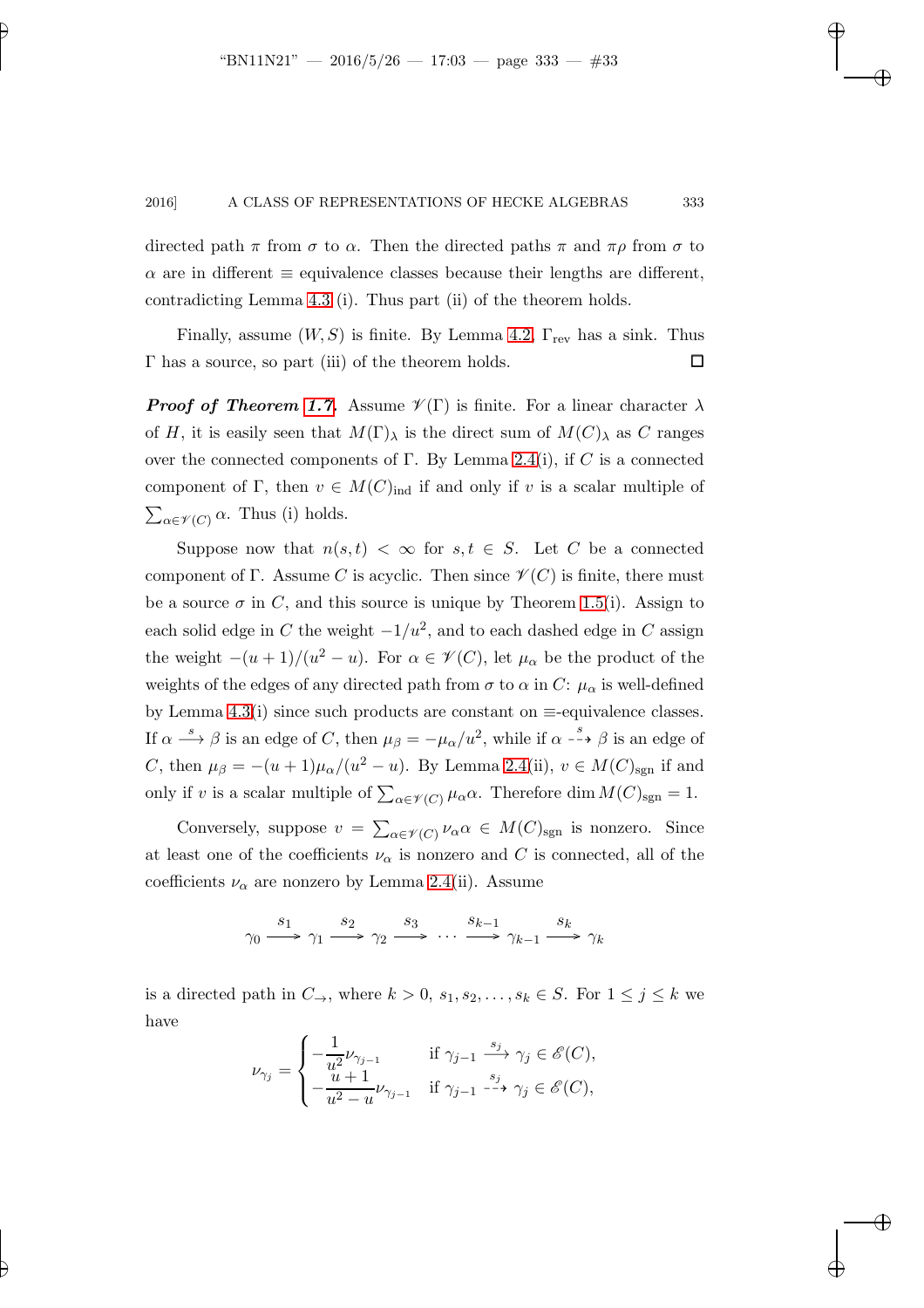If  $\gamma_0 = \gamma_k$ , then

$$
\nu_{\gamma_0} = \nu_{\gamma_k} = \nu_{\gamma_0} \prod_{j=1}^k \frac{\nu_{\gamma_j}}{\nu_{\gamma_{j-1}}},
$$

and therefore  $\prod_{j=1}^{k} (\nu_{\gamma_j}/\nu_{\gamma_{j-1}}) = 1$ , which is impossible since the product is equal to  $\pm u^{-2(k-j)}(u+1)^j(u^2-u)^{-j}$  for some j with  $0 \leq j \leq k$ . Therefore C is acyclic, so the proof of (ii) is complete.  $\square$ 

**Proof of Theorem [1.8.](#page-6-2)** Assume  $(W, S)$  is a finite Coxeter system,  $\Gamma$  is a connected W-digraph, and  $J \subseteq S$ . Let

$$
\Gamma_J = \bigcup_{i \in I} C_i
$$

be the decomposition of  $\Gamma_J$  into its connected components, indexed by some set I. Let  $\sigma_i \in \mathscr{V}(\Gamma)$  be the source of  $C_i$ . If  $\sigma$  is the source of  $\Gamma$ , then in  $M(\Gamma)_0$  we have  $\sigma_i = \pm a_{x(i)}\sigma$  for some  $x(i) \in W$  by Lemma [4.3\(](#page-29-0)iii) and Lemma [4.1\(](#page-27-1)ii). Since  $\sigma_i$  is the source of  $C_i$ , we have  $a_s \sigma_i \neq -\sigma_i$ for  $s \in J$ , so  $a_s a_{x(i)} \neq -a_{x(i)}$ , and thus  $sx(i) > x(i)$ , for all  $s \in J$ . Hence  $x(i)$  is in the set of distinguished right coset representatives  $X_J =$  $\{w \in W \mid sw > w \text{ for } s \in J\}$  of  $W_J$  in W. Since  $\sigma_i \neq \sigma_j$  when  $i \neq j$  are in  $I, i \mapsto x(i)$  is an injection from I into  $X_J$ .

<span id="page-33-0"></span>**Example 4.5.** Let  $(W, S)$  be a Coxeter system. Let  $\Gamma$  be the W-digraph defined by  $\mathscr{V}(\Gamma) = W$  and  $x \stackrel{s}{\longrightarrow} y \in \mathscr{E}(\Gamma)$  if and only if  $x < sx = y$  for  $x, y \in W$ ,  $s \in S$ . Then the H-module  $M(\Gamma)$  afforded by  $\Gamma$  is isomorphic to the left regular module H. Note that  $\Gamma$  is connected since if  $w = s_k s_{k-1} \cdots s_1$ is a reduced expression for  $w \in W$  and  $x_j = s_j s_{j-1} \cdots s_1$  for  $0 \leq j \leq k$  (with  $x_0 = e$ , then

$$
x_0 \xrightarrow{s_1} x_1 \xrightarrow{s_2} \cdots \xrightarrow{s_{k-1}} x_{k-1} \xrightarrow{s_k} x_k
$$

is a directed path from e to w in Γ. When  $(W, S)$  is finite, this example shows that the bound in Corollary [1.9](#page-6-1) is always attained.

**Proof.**[Proof of Theorem [1.10\]](#page-6-3) Suppose  $n(s,t) < \infty$  for all  $s,t \in S$  and  $\Gamma$ is a connected W-digraph with source  $\sigma$ . (The case in which  $\Gamma$  has a sink follows by applying the same reasoning to  $\Gamma_{\text{rev}}$ .) Let  $\pi_1$ ,  $\pi_2$  be two directed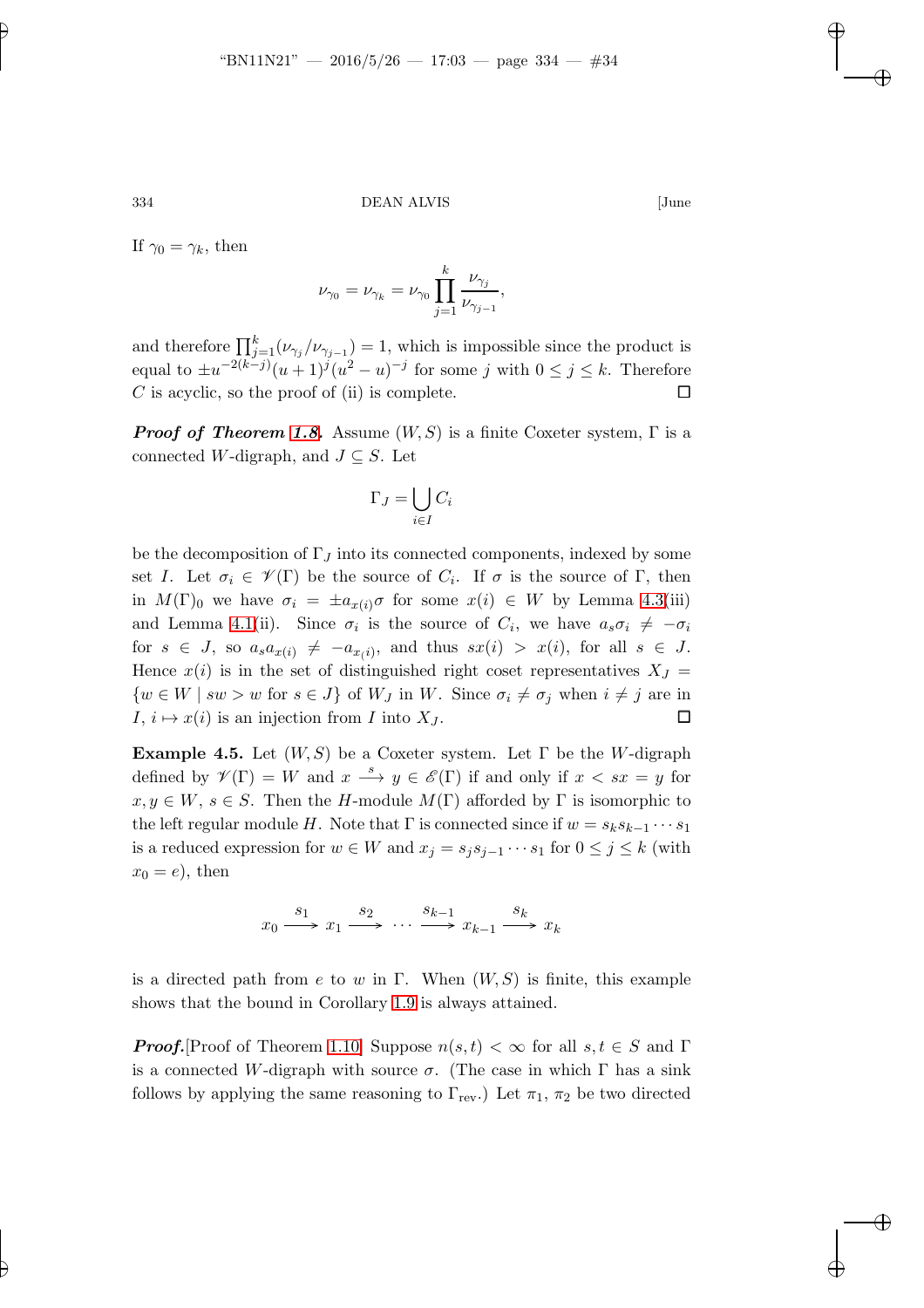paths in Γ from  $\alpha$  to  $\beta$ . Let  $\rho$  be some directed path from  $\sigma$  to  $\alpha$ : such a path exists by Lemma [4.3](#page-29-0) (iii). By Lemma 4.3 (i), the directed paths  $\rho \pi_1$ and  $\rho \pi_2$  from  $\sigma$  to  $\beta$  are in the same  $\equiv$  equivalence class, and thus have the same number of edges. Hence  $\pi_1$  and  $\pi_2$  have the same number of edges.  $\Box$ 

### 5. The Proof of Theorem [1.11](#page-6-4)

Let  $\sigma$  be an automorphism of  $\mathbb{Q}(u)$ , and let M be a vector space over  $\mathbb{Q}(u)$ . Let  $\sigma M$  be the vector space over  $\mathbb{Q}(u)$  that has the same additive group as M and scalar multiplication  $(\alpha, v) \mapsto \alpha *_{\sigma} v$  given by

$$
\alpha *_\sigma v = (^\sigma \alpha)v,
$$

where the scalar multiplication on the right hand side is that of  $M$ . It is clear that if  $Y \subseteq M$ , then Y is a basis (subspace) of M if and only if Y is a basis (subspace, respectively) of  $\sigma M$ . Moreover, gl $(M) = \text{gl}(\sigma M)$  since if  $\varphi: M \to M$  is an additive mapping, then

$$
\varphi(\alpha *_{\sigma} v) = \alpha *_{\sigma} \varphi(v) \iff \varphi((^{\sigma} \alpha)v) = (^{\sigma} \alpha)\varphi(v)
$$

<span id="page-34-0"></span>for  $\alpha \in \mathbb{Q}(u), v \in M$ .

**Lemma 5.1.** Let  $(W, S)$  be a Coxeter system, and let  $M = M(\Gamma)$  be the H-module afforded by the W-digraph  $\Gamma$ . Let  $\sigma$  be the automorphism of  $\mathbb{Q}(u)$ determined by  $\sigma u = -1/u$ . For  $s \in S$ , let  $\tau_s \in gl(M)$  be the operator  $v \mapsto$ T<sub>s</sub>v. Then  $T_s \mapsto \tau_s^{-1} \in \text{gl}(\sigma M)$  extends to a representation  $H \to \text{gl}(\sigma M)$ . Moreover, as a basis for the H-module  ${}^{\sigma}M$ ,  $X = \mathscr{V}(\Gamma)$  supports the Wdigraph  $\Gamma_{rev}$ .

**Proof.** Let  $s \in S$ . Since  $(\tau_s - u^2)(\tau_s + 1) = 0$  in gl(M), we have  $(\tau_s$  $u^{-2}$ )( $\tau_s + 1$ ) = 0 in gl( $^{\sigma}$ M), and thus  $(\tau_s^{-1} - u^2)(\tau_s^{-1} + 1) = 0$  in gl( $^{\sigma}$ M). Also, if  $s, t \in S$  and  $1 < n(s, t) < \infty$ , then

$$
\overbrace{\tau_s^{-1}\tau_t^{-1}\cdots}^{n(s,t)} = (\overbrace{\cdots \tau_t\tau_s}^{n(s,t)})^{-1} = (\overbrace{\cdots \tau_s\tau_t}^{n(s,t)})^{-1} = \overbrace{\tau_t^{-1}\tau_s^{-1}\cdots}^{n(s,t)}.
$$

Therefore  $T_s \mapsto \tau_s^{-1}$  extends to a representation  $H \to \text{gl}(\sigma M)$ .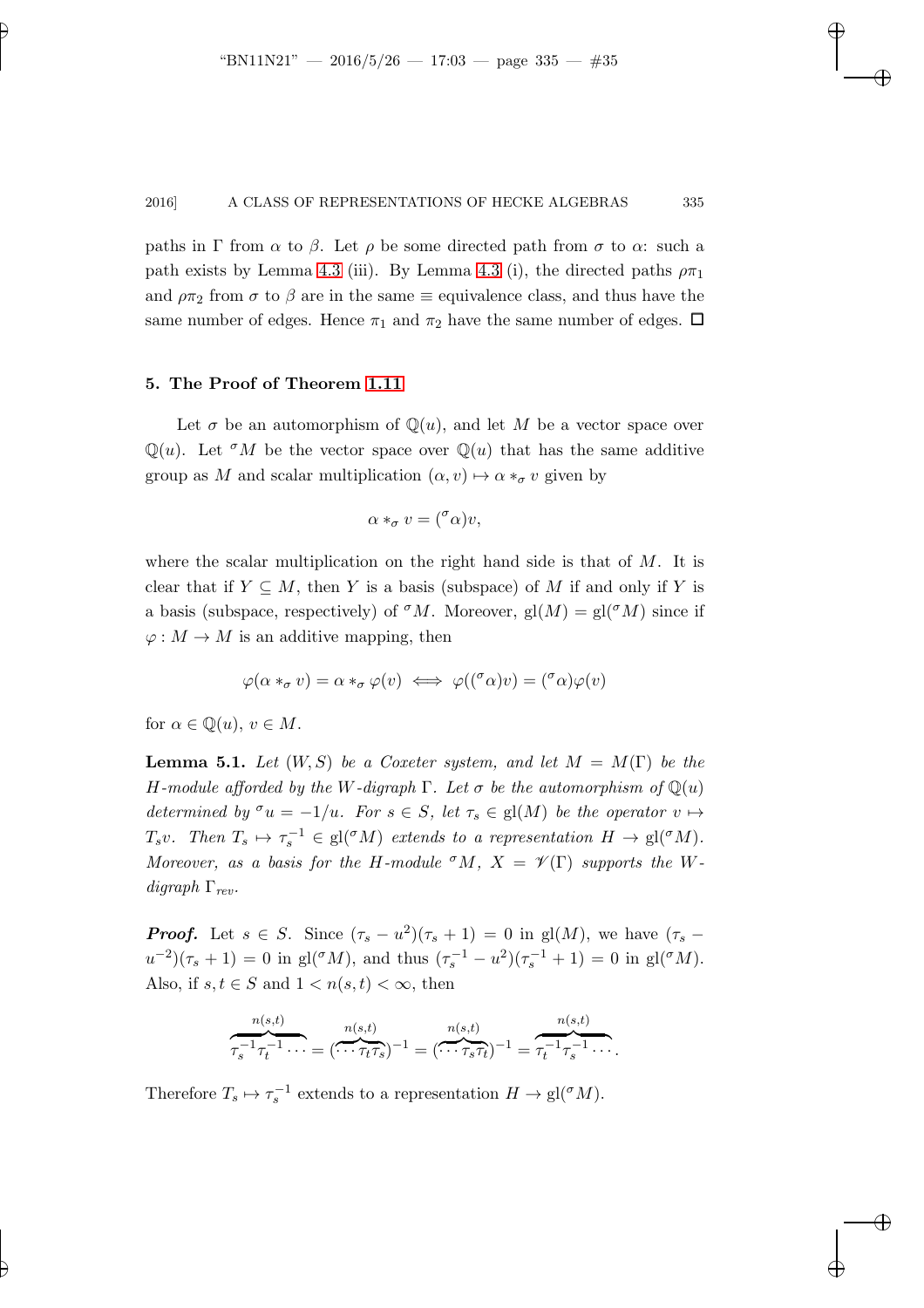Now suppose  $\alpha, \beta \in X$ ,  $s \in S$ . If  $\alpha \stackrel{s}{\longrightarrow} \beta$  is an edge of  $\Gamma$ , then one checks that

$$
\tau_s^{-1}(\alpha) = (u^2 - 1) *_{\sigma} \alpha + u^2 *_{\sigma} \beta \quad \text{and} \quad \tau_s^{-1}(\beta) = \alpha
$$

in  ${}^{\sigma}M$ . On the other hand, if  $\alpha \stackrel{s}{\dashrightarrow} \beta$  is an edge of  $\Gamma$ , then

$$
\tau_s^{-1}(\alpha) = (u^2 - u - 1) \ast_\sigma \alpha + (u^2 - u) \ast_\sigma \beta \quad \text{and} \quad \tau_s^{-1}(\beta) = (u+1) \ast_\sigma \alpha + u \ast_\sigma \beta
$$

in  $\sigma M$ . These relations show that the basis X for  $\sigma M$  supports the Wdigraph  $\Gamma_{\text{rev}}$ , so the proof is complete.

For a matrix A over  $\mathbb{Q}(u)$ , denote by  ${}^{\sigma}\!A$  the matrix obtained by applying the automorphism  $\sigma$  of  $\mathbb{Q}(u)$  to each entry of A.

**Corollary 5.2.** Suppose  $\Gamma$  is a W-digraph,  $X = \mathcal{V}(\Gamma)$  is finite, and  $\sigma$  is the automorphism of  $\mathbb{Q}(u)$  determined by  $\sigma u = -1/u$ . Let  $\rho$  and  $\rho_{rev}$  be the matrix representations relative to the basis  $X$  for the actions of  $H$  on  $M = M(\Gamma)$  and <sup>σ</sup>M according to the W-digraphs  $\Gamma$  and  $\Gamma_{rev}$ , respectively. Then

$$
\rho_{rev}(T_w) = \sigma \rho(T_{w^{-1}}^{-1}) \tag{5.1}
$$

<span id="page-35-1"></span>for  $w \in W$ .

**Proof.** From the proof of Lemma [5.1,](#page-34-0) we have  $\rho_{rev}(T_s) = \sigma \rho(T_s^{-1})$  for  $s \in S$ . The assertion follows since if  $w \in W$  has reduced expression  $w = s_1 \cdots s_k$ , then  $T_w = T_{s_1} T_{s_2} \cdots T_{s_k}$  and  $T_{w^{-1}}^{-1} = T_{s_1}^{-1} T_{s_2}^{-1} \cdots T_{s_k}^{-1}$ .

Next assume  $n(s,t) < \infty$  for  $s, t \in S$ ,  $\Gamma$  is an acyclic W-digraph, and  $\mathscr{V}(\Gamma)$  is finite. For  $\alpha \in X = \mathscr{V}(\Gamma)$ , let  $\sigma_{\alpha}$  be the source in the connected component of Γ containing  $\alpha$ , and let  $\mu(\alpha)$  be the number of edges in a directed path from  $\sigma_{\alpha}$  to  $\alpha$ . (Thus  $\mu(\alpha)$  is well-defined by Lemma [4.3\(](#page-29-0)i).) Put  $\varepsilon_{\alpha} = (-1)^{\mu(\alpha)}$  for  $\alpha \in X$ , and define  $X' = {\varepsilon_{\alpha}\alpha \mid \alpha \in X}$ . Let  $\rho'$  be the matrix representation afforded by  $M(\Gamma)$  with basis  $X'$ , and let  $\rho_{rev}$  be the matrix representation corresponding to  $M(\Gamma_{\text{rev}})$  with basis X.

**Lemma 5.3.** If  $n(s,t) < \infty$  for  $s,t \in S$ ,  $\Gamma$  is an acyclic W-digraph,  $\mathcal{V}(\Gamma)$ is finite, and  $\rho_{rev}$  and  $\rho'$  are defined as above, then

<span id="page-35-0"></span>
$$
\rho_{rev}(T_w) = \varepsilon_w u_w \rho'(T_w^{-1})^T \qquad \text{for } w \in W. \tag{5.2}
$$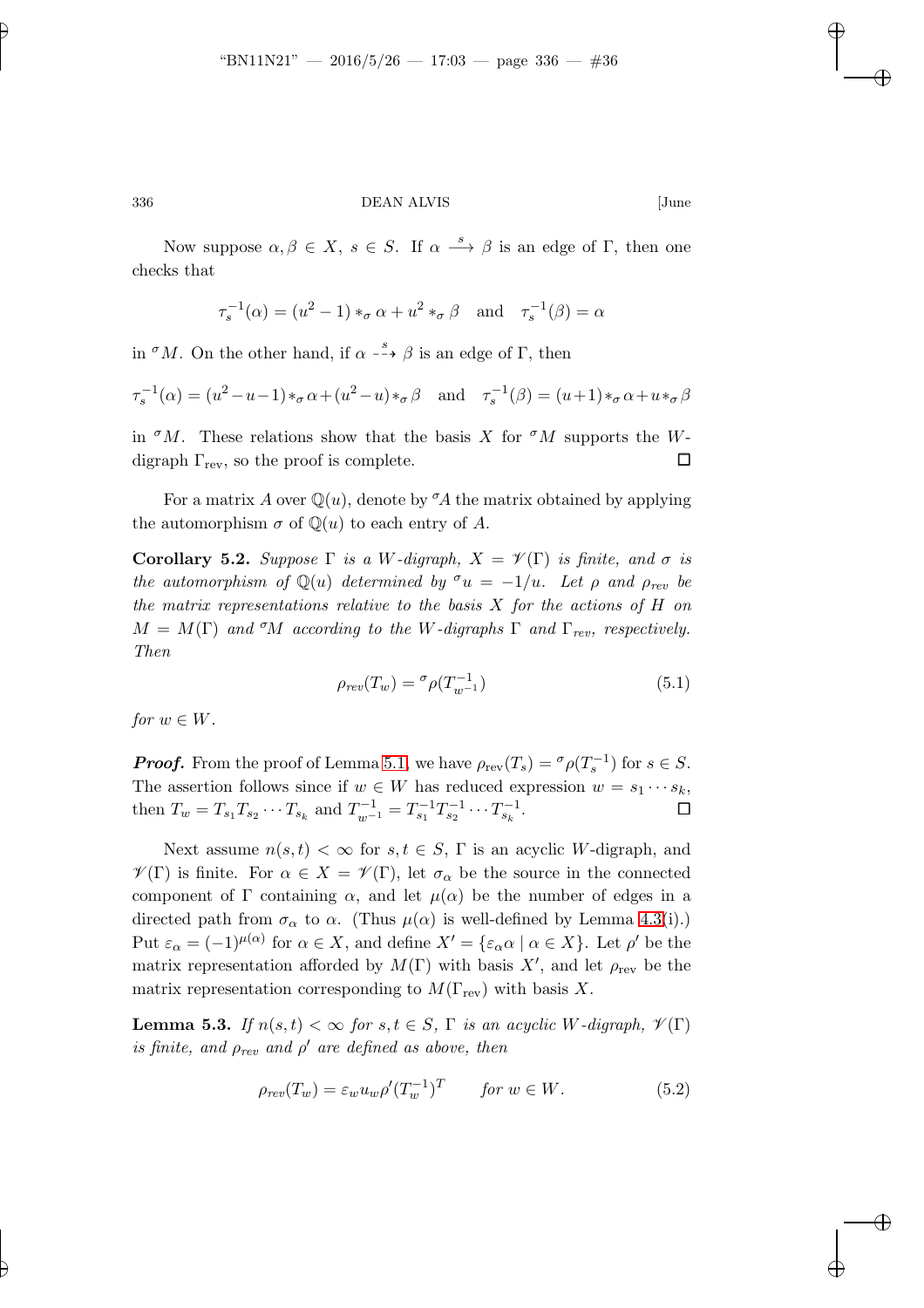**Proof.** Let  $s \in S$ . Suppose  $\alpha \stackrel{s}{\longrightarrow} \beta \in \mathscr{E}(\Gamma)$ , so also  $\beta \stackrel{s}{\longrightarrow} \alpha \in \mathscr{E}(\Gamma_{\text{rev}})$ . Thus in  $M(\Gamma_{\text{rev}})$  we have

$$
T_s \alpha = (u^2 - 1)\alpha + u^2 \beta
$$
 and  $T_s \beta = \alpha$ ,

so the matrix of  $T_s$  acting on the subspace with basis  $\{\alpha, \beta\}$  is

$$
\begin{pmatrix} u^2 - 1 & 1 \\ u^2 & 0 \end{pmatrix}.
$$

On the other hand,  $\varepsilon_{\beta} = -\varepsilon_{\alpha}$  and  $u_s T_s^{-1} = T_s - (u^2 - 1)$ , so in  $M(\Gamma)$  we have

$$
\varepsilon_s u_s T_s^{-1} \varepsilon_\alpha \alpha = -\varepsilon_\alpha (T_s - (u^2 - 1)) \alpha = -\varepsilon_\alpha (\beta - (u^2 - 1)\alpha)
$$

$$
= (u^2 - 1)\varepsilon_\alpha \alpha + \varepsilon_\beta \beta
$$

and

$$
\varepsilon_s u_s T_s^{-1} \varepsilon_\beta \beta = -\varepsilon_\beta (T_s - (u^2 - 1)) \beta
$$
  
=  $-\varepsilon_\beta ((u^2 - 1)\beta + u^2 \alpha - (u^2 - 1)\beta)$   
=  $u^2 \varepsilon_\alpha \alpha$ ,

so the matrix of  $\varepsilon_s u_s T_s^{-1}$  acting on the subspace with basis  $\{\varepsilon_\alpha \alpha, \varepsilon_\beta \beta\}$  is

$$
\begin{pmatrix} u^2 - 1 & u^2 \\ 1 & 0 \end{pmatrix}.
$$

Now suppose that  $\alpha \stackrel{s}{\dashrightarrow} \beta \in \mathscr{E}(\Gamma)$ . Then in  $M(\Gamma_{\text{rev}})$  we have

$$
T_s \alpha = (u^2 - u - 1)\alpha + (u^2 - u)\beta
$$

and

$$
T_s\beta = (u+1)\alpha + u\beta,
$$

so the matrix of  $T_s$  acting on the subspace with basis  $\{\alpha, \beta\}$  is

$$
\begin{pmatrix} u^2 - u - 1 & u + 1 \ u^2 - u & u \end{pmatrix}.
$$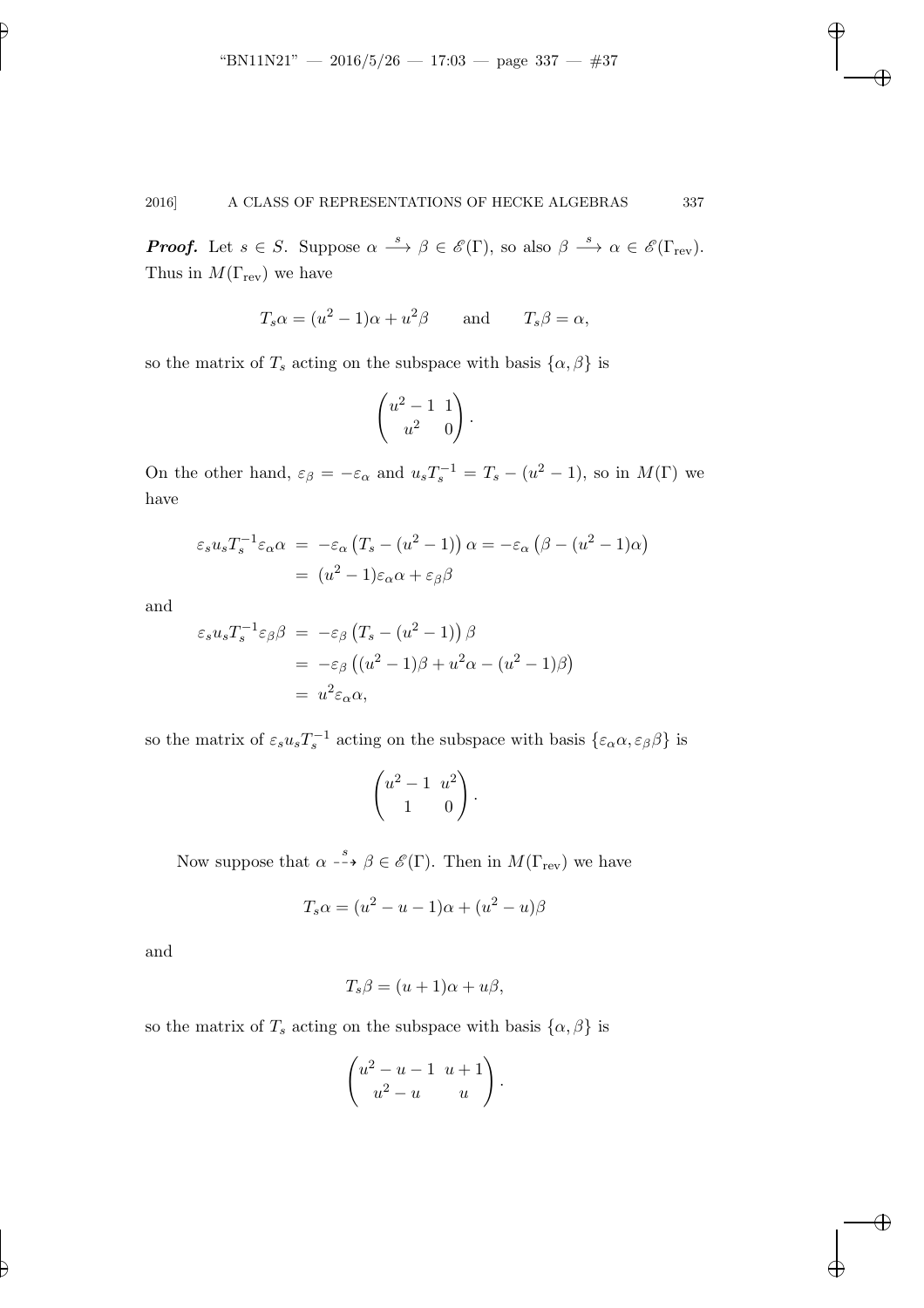In  $M(\Gamma)$  we have

$$
\varepsilon_s u_s T_s^{-1} \varepsilon_\alpha \alpha = -\varepsilon_\alpha \left( T_s - (u^2 - 1) \right) \alpha
$$
  
= 
$$
-\varepsilon_\alpha \left( u\alpha + (u+1)\beta - (u^2 - 1)\alpha \right)
$$
  
= 
$$
(u^2 - u - 1)\varepsilon_\alpha \alpha + (u+1)\varepsilon_\beta \beta
$$

and

$$
\varepsilon_s u_s T_s^{-1} \varepsilon_\beta \beta = -\varepsilon_\beta \left( T_s - (u^2 - 1) \right) \beta
$$
  
=  $-\varepsilon_\beta \left( (u^2 - u - 1)\beta + (u^2 - u)\alpha - (u^2 - 1)\beta \right)$   
=  $(u^2 - u)\varepsilon_\alpha \alpha + \varepsilon_\beta \beta$ ,

so the matrix of  $\varepsilon_s u_s T_s^{-1}$  acting on the subspace with basis  $\{\varepsilon_\alpha \alpha, \varepsilon_\beta \beta\}$  is

$$
\begin{pmatrix} u^2 - u - 1 & u^2 - u \\ u + 1 & u \end{pmatrix}.
$$

To summarize, [\(5.2\)](#page-35-0) holds when  $w = s \in S$ . The general case follows since if  $w \in W$  has reduced expression  $w = s_1 s_2 \cdots s_k$ , then  $T_w$  =  $T_{s_1}T_{s_2}\cdots T_{s_k}$ . In the contract of the contract of the contract of the contract of the contract of the contract of the contract of

**Proof of Theorem [1.11.](#page-6-4)** Part (i) of the theorem follows by taking traces in [\(5.1\)](#page-35-1). Since  $\chi_{\Gamma}$  coincides with the character afforded by the matrix representation  $\rho'$ , part (ii) of the theorem follows by taking traces in [\(5.2\)](#page-35-0).  $\Box$ 

### 6. The proof of Theorem [1.12](#page-7-0)

**Proof.** Suppose  $(W_J, J)$  is finite for proper subsets J of S and  $\Gamma$  is a finite, connected W-digraph. Suppose further that  $M(\Gamma)$  is isomorphic to the module  $M(\Psi)$  afforded by a W-graph  $\Psi$  for  $(W, S)$  (in the sense of [\[4](#page-41-2)]), and that  $\Gamma$  is not acyclic. For x in the set of vertices  $\mathscr{V}(\Psi)$  of  $\Psi$ , let  $I_x \subseteq S$ be the associated set of generators. For  $\beta \in \mathscr{V}(\Gamma)$ , let  $\text{In}(\beta)$  be the set of  $s \in S$  such that  $\Gamma$  as an edge of the form  $\alpha \stackrel{s}{\longrightarrow} \beta$  or  $\alpha \stackrel{s}{\dashrightarrow} \beta$  for some  $\alpha \in \mathscr{V}(\Gamma)$ . Let  $\chi_{\Gamma} = \chi_{\Psi}$  be the character of H afforded by  $M(\Gamma)$  or  $M(\Psi)$ . Put

$$
N_{\Gamma}(J) = |\{\beta \in \mathscr{V}(\Gamma) \mid \text{In}(\beta) = J\}|, \qquad N_{\Psi}(J) = |\{x \in \mathscr{V}(\Psi) \mid I_x = J\}|
$$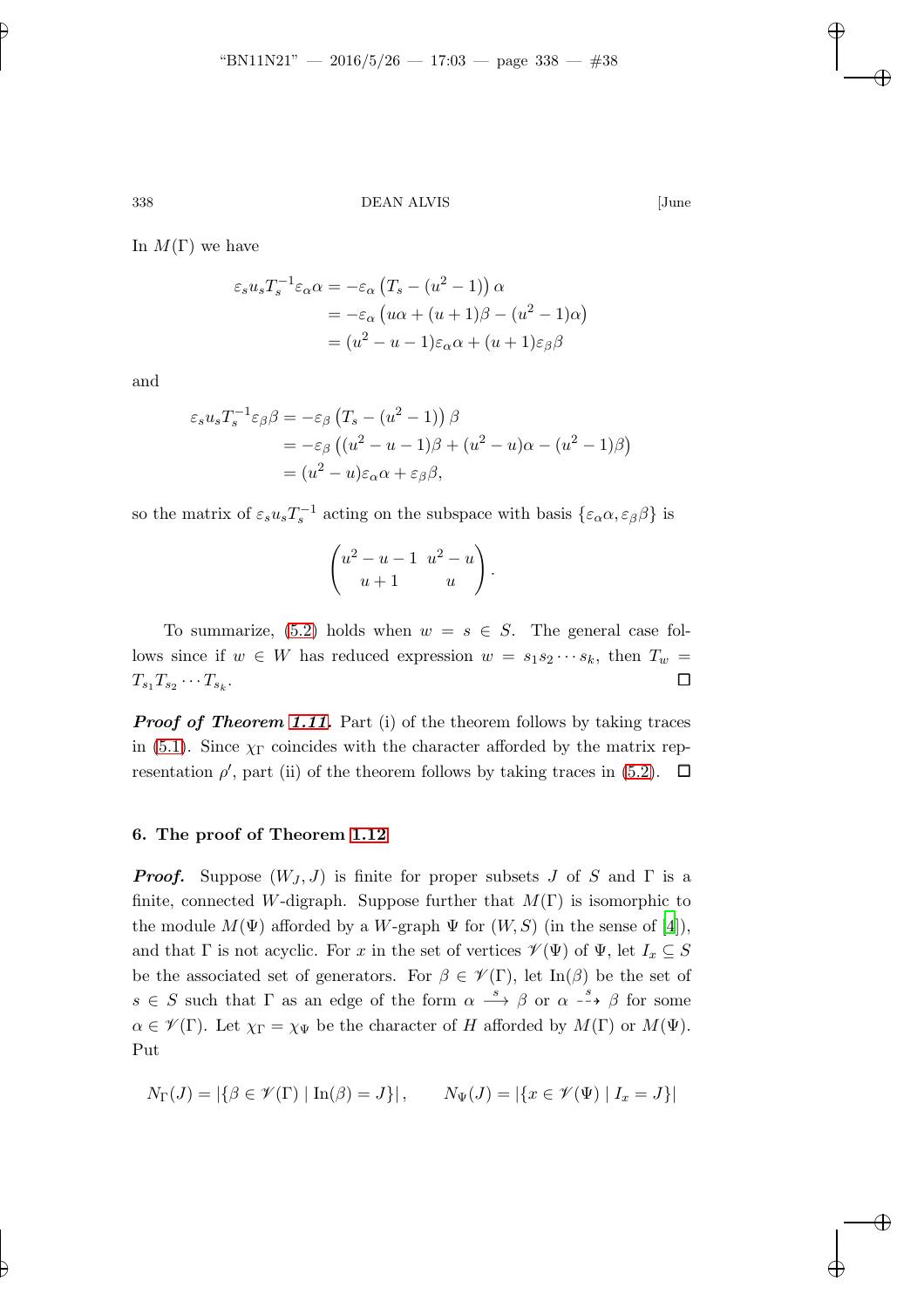for  $J \subseteq S$ . Since  $M(\Gamma)_{ind} \cong M(\Psi)_{ind}$  is one-dimensional by Theorem [1.7\(](#page-6-0)i), we must have  $N_{\Psi}(\emptyset) > 0$ . Also, since  $\Gamma$  is not acyclic,  $M(\Gamma)_{\text{sgn}} = \{0\}$  $M(\Psi)_{\text{sgn}}$  by Theorem [1.7\(](#page-6-0)ii), and therefore  $N_{\Psi}(S) = 0$ . Further,  $\Gamma$  has no sink by Theorem [1.5,](#page-5-3) and so also  $N_{\Gamma}(S) = 0$ . For  $w \in W$ , let  $J(w)$  be the minimal  $J \subseteq S$  such that  $w \in W_J$ . Then

$$
\chi_{\Psi}(T_w)|_{u=0} = \varepsilon_w \left| \{ x \in \mathcal{V}(\Psi) \mid J(w) \subseteq I_x \} \right|.
$$

Since  $I_x \neq S$  for  $x \in \mathscr{V}(\Psi)$ , we have

$$
0 < N_{\Psi}(\emptyset) = \sum_{x \in \mathscr{V}(\Psi)} \sum_{w \in W_{I_x}} \varepsilon_w = \sum_{w \in W, J(w) \neq S} \varepsilon_w \left| \{ x \in \mathscr{V}(\Psi) \mid J(w) \subseteq I_x \} \right|
$$
\n
$$
= \sum_{w \in W, J(w) \neq S} \chi_{\Psi}(T_w)|_{u=0},
$$

with the sums finite by assumption. On the other hand, if  $J(w) \neq S$ , then  $\Gamma_{J(w)}$  is acyclic by Theorem [1.5\(](#page-5-3)iii), so if  $\mathscr{V}(\Gamma)$  is ordered in a way consistent with directed paths in  $\Gamma_{J(w)}$ , then the matrix representing  $T_w$ acting on  $M(\Gamma)$ , when evaluated at  $u = 0$ , is triangular. Moreover, the nonzero diagonal entries of this matrix are all equal to  $\varepsilon_w$ , occurring in positions corresponding to those  $\beta \in \mathscr{V}(\Gamma)$  such that  $J(w) \subseteq \text{In}(\beta)$ . Since In( $\beta$ )  $\neq$  S for  $\beta \in \mathscr{V}(\Gamma)$  and  $\chi_{\Gamma} = \chi_{\Psi}$ , it follows that

$$
0 < \sum_{w \in W, J(w) \neq S} \chi_{\Gamma}(T_w)|_{u=0} = \sum_{w \in W, J(w) \neq S} \varepsilon_w \left| \{ \beta \in \mathcal{V}(\Gamma) \mid J(w) \subseteq \text{In}(\beta) \} \right|
$$
\n
$$
= \sum_{\beta \in \mathcal{V}(\Gamma)} \sum_{w \in W_{\text{In}(\beta)}} \varepsilon_w = N_{\Gamma}(\emptyset),
$$

and so  $\Gamma$  has a source. Therefore  $\Gamma$  is acyclic by Theorem [1.5.](#page-5-3)

# 7. Additional Examples

Let  $(W, S)$  be a Coxeter system, let  $\gamma \mapsto \overline{\gamma}$  be the automorphism of  $\mathbb{Q}(u)$  determined by  $\overline{u} = u^{-1}$ , and let  $h \mapsto \overline{h}$  be the ring automorphism  $\sum_{w\in W}\gamma_wT_w\mapsto\sum_{w\in W}\overline{\gamma_w}T_{w^{-1}}^{-1}$  of H. Following Lusztig [\[6](#page-41-1)], define a bar operator on an H-module M to be an additive bijection  $\varphi : M \to M$  such that

$$
\varphi(hv) = h\,\varphi(v) \qquad \text{for } h \in H, \, v \in M. \tag{7.1}
$$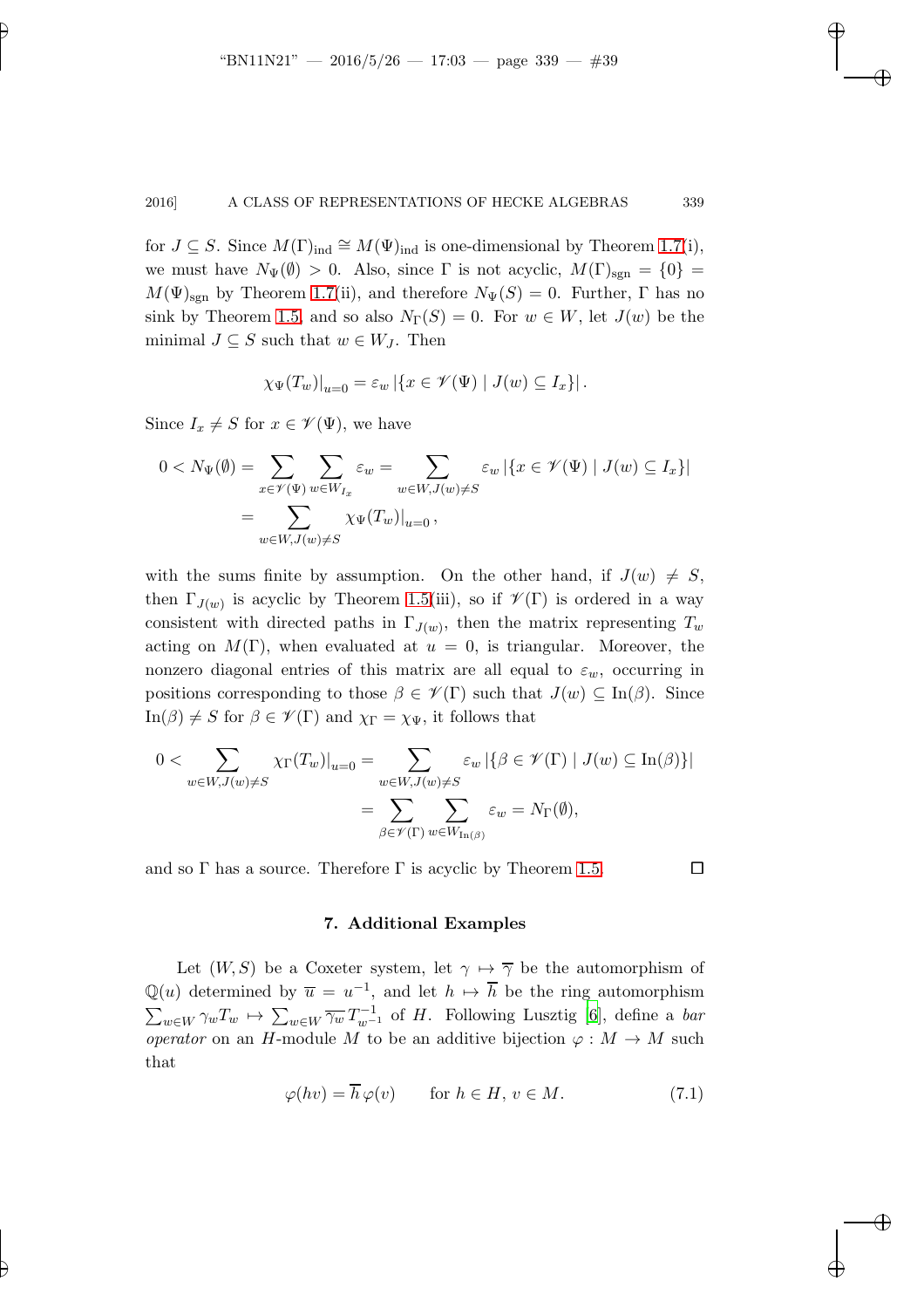Let  $\Gamma_*$  be the W-digraph associated with an involutory automorphism  $w \mapsto$  $w^*$  of  $(W, S)$ , as described before Theorem [3.1.](#page-24-0) Lusztig has shown that  $M(\Gamma_{\ast})$  admits a unique bar operator that fixes the source of  $\Gamma_{\ast}$  ([\[6\]](#page-41-1), Theorem 0.2). It can be shown that if  $(W, S)$  is finite, then any H-module admits a bar operator. However, there need not be a bar operator if  $(W, S)$ is infinite, as the next example shows.

<span id="page-39-0"></span>**Example 7.1.** With  $W = W(\widetilde{A}_2) = \langle r, s, t \rangle$ , let Γ be as in Figure [7.1,](#page-39-1) and put  $w = tsr$ . Suppose a bar operator  $\varphi$  exists on  $M(\Gamma)$ . Let  $\alpha$  be the vertex in the lower left corner of Figure [7.1,](#page-39-1) so  $T_{tsr} \alpha = T_t T_s T_r \alpha = \alpha$ . Then  $\overline{T_{tsr}}\varphi(\alpha) = \varphi(\alpha)$ , so  $\varphi(\alpha) = T_{rst}\varphi(\alpha)$  is a fixed point of  $T_{rst}$ . However, one checks that the characteristic polynomial of  $T_{rst}$  acting on  $M(\Gamma)$  is  $(\lambda^2 +$  $1/(\lambda^2 - u^6)(\lambda - u^6)^2$ , so a contradiction is obtained. Also,  $\Gamma$  provides an



<span id="page-39-1"></span>Figure 7.1 W-digraph for Example [7.1](#page-39-0)

example in which the equation of Theorem [1.11\(](#page-6-4)ii) fails: with  $y = w^{-1} =$ rst, one checks that  $\chi_{\Gamma_{\text{rev}}}(T_y) = \sigma_{\chi_{\Gamma}}(T_{y^{-1}}^{-1}) = 2$  and  $\varepsilon_y u_y \chi_{\Gamma}(T_y^{-1}) = -2$ . Moreover,  $M(\Gamma)$  does not afford a W-graph by Theorem [1.12.](#page-7-0)

<span id="page-39-2"></span>Even if  $(W, S)$  is finite and  $\Gamma$  is connected, there may not exist a bar operator on  $M(\Gamma)$  that fixes the source of  $\Gamma$ , as the next example shows.

**Example 7.2.** Let  $W = W(B_3) = \langle r, s, t \rangle$ , with  $n(r, s) = 3$ ,  $n(r, t) = 2$ ,  $n(s,t) = 4$ . Let  $\Gamma$  be the W-digraph of Figure [7.2.](#page-40-1) Suppose  $M = M(\Gamma)$ admits a source-fixing bar operator  $\varphi : M \to M$ . Since  $v_0$  is the source of Γ and  $v_4 = T_rT_s v_0$ , we have

<span id="page-39-3"></span>
$$
\varphi(v_4) = \overline{T_r} \, \overline{T_s} \, v_0 = u^{-4} (T_r - (u^2 - 1)) (T_s - (u^2 - 1)) v_0
$$
  
=  $u^{-4} (v_4 - (u^2 - 1) v_2 - (u^2 - 1) v_8 + (u^2 - 1)^2 v_0).$  (7.2)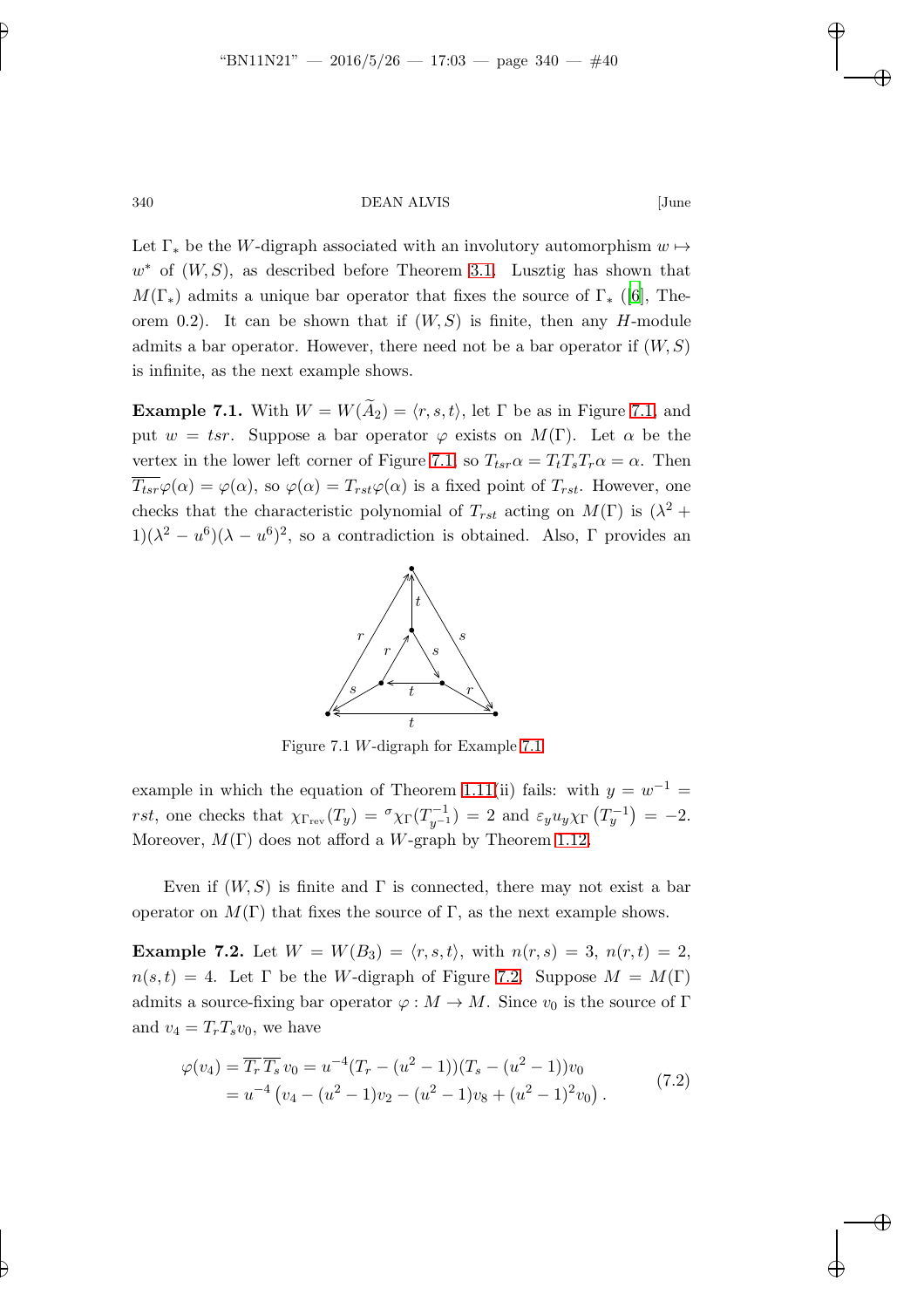

<span id="page-40-2"></span><span id="page-40-1"></span>Figure 7.2 Digraph for Example [7.2](#page-39-2)

On the other hand,  $v_4 = T_tT_s v_0$ , so we also have

$$
\varphi(v_4) = \overline{T_t} \, \overline{T_s} \, v_0 = u^{-4} (T_t - (u^2 - 1)) (T_s - (u^2 - 1)) v_0
$$
  
=  $u^{-4} (v_4 - (u^2 - 1)v_2 - (u^2 - 1)v_1 + (u^2 - 1)^2 v_0).$  (7.3)

Since [\(7.2\)](#page-39-3) and [\(7.3\)](#page-40-2) cannot simultaneously hold, a contradiction is reached. Thus M does not admit a source-fixing bar operator.

Let  $(W, S)$  be finite, and let  $\Gamma$  be a finite W-digraph. By Theorem [1.11](#page-6-4) we have  $\chi_{\Gamma}|_{u=-1} = \text{sgn}_W \cdot \chi_{\Gamma}|_{u=1}$ . Thus if  $(W, S)$  has no connected compo-nents with exceptional characters in the sense of Gyoja [\[3](#page-41-3)], then  $\chi_{\Gamma}|_{u=1}$  =  $\chi_{\Gamma}|_{u=-1}$  is self-associated, that is,  $\chi_{\Gamma}|_{u=1} = \text{sgn}_W \cdot \chi_{\Gamma}|_{u=1}$ . In particular, if  $(W, S)$  has no component of type  $H_3$ ,  $H_4$ ,  $E_7$ , or  $E_8$ , then  $\chi_{\Gamma}|_{u=1}$  is self-associated. Our final example shows that if  $(W, S)$  has an exceptional character, then  $\chi_{\Gamma}|_{u=1}$  need not be self-associated.

**Example 7.3.** Let  $W = W(H_3) = \langle r, s, t \rangle$  with  $n(r, s) = 3$ ,  $n(s, t) = 5$ ,  $n(r, t) = 2$ . The W-digraph  $\Gamma$  of Figure [7.3](#page-41-7) affords the non-self-associated character  $\chi_{\Gamma}|_{u=1} = 1_W + \text{sgn}_W + \chi_{4'}$ , where  $\chi_{4'}$  is the irreducible character of degree 4 with value −4 at the longest element of W. Then  $\chi_{\Gamma_{\text{rev}}}\vert_{u=1}$  =  $sgn_W \cdot \chi_{\Gamma}|_{u=1} \neq \chi_{\Gamma}|_{u=1}.$ 

## References

<span id="page-40-0"></span>1. N. Bourbaki, Lie Groups and Lie Algebras, Chapters 4–6, Springer, 2002.